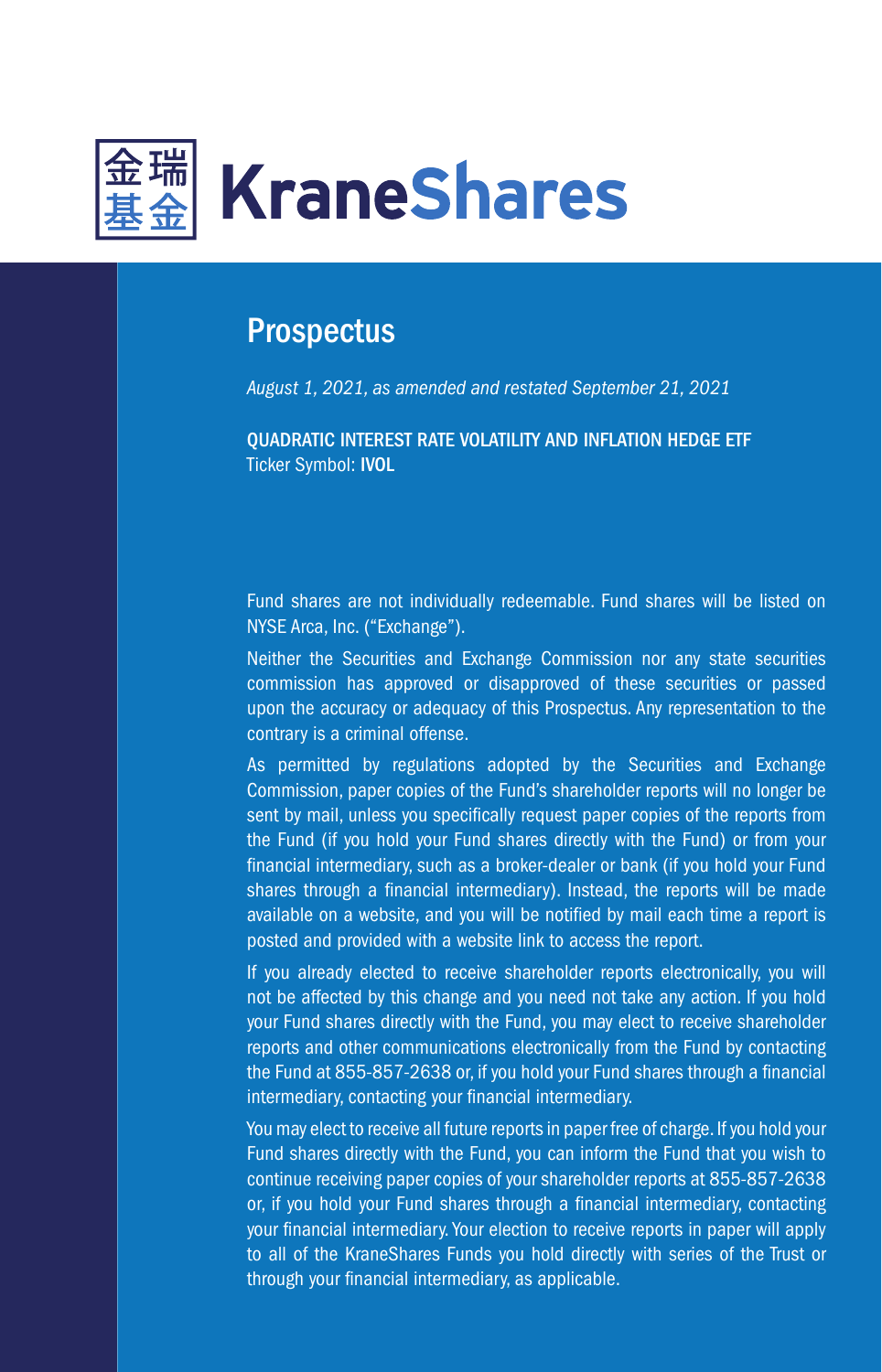# KraneShares Trust

# Table of Contents

| <b>Fund Summary</b>                                                                  |              |
|--------------------------------------------------------------------------------------|--------------|
|                                                                                      | $\mathbf{1}$ |
|                                                                                      | 12           |
| Additional Investment Objective, Principal Investment Strategies and Principal Risks |              |
|                                                                                      | 12           |
|                                                                                      | 23           |
|                                                                                      | 23           |
|                                                                                      | 24           |
|                                                                                      | 24           |
|                                                                                      | 26           |
|                                                                                      | 26           |
|                                                                                      | 27           |
|                                                                                      | 28           |
|                                                                                      | 29           |
|                                                                                      | 30           |
|                                                                                      | 30           |
|                                                                                      | 30           |
|                                                                                      | 31           |
|                                                                                      | 34           |
|                                                                                      | 35           |
|                                                                                      |              |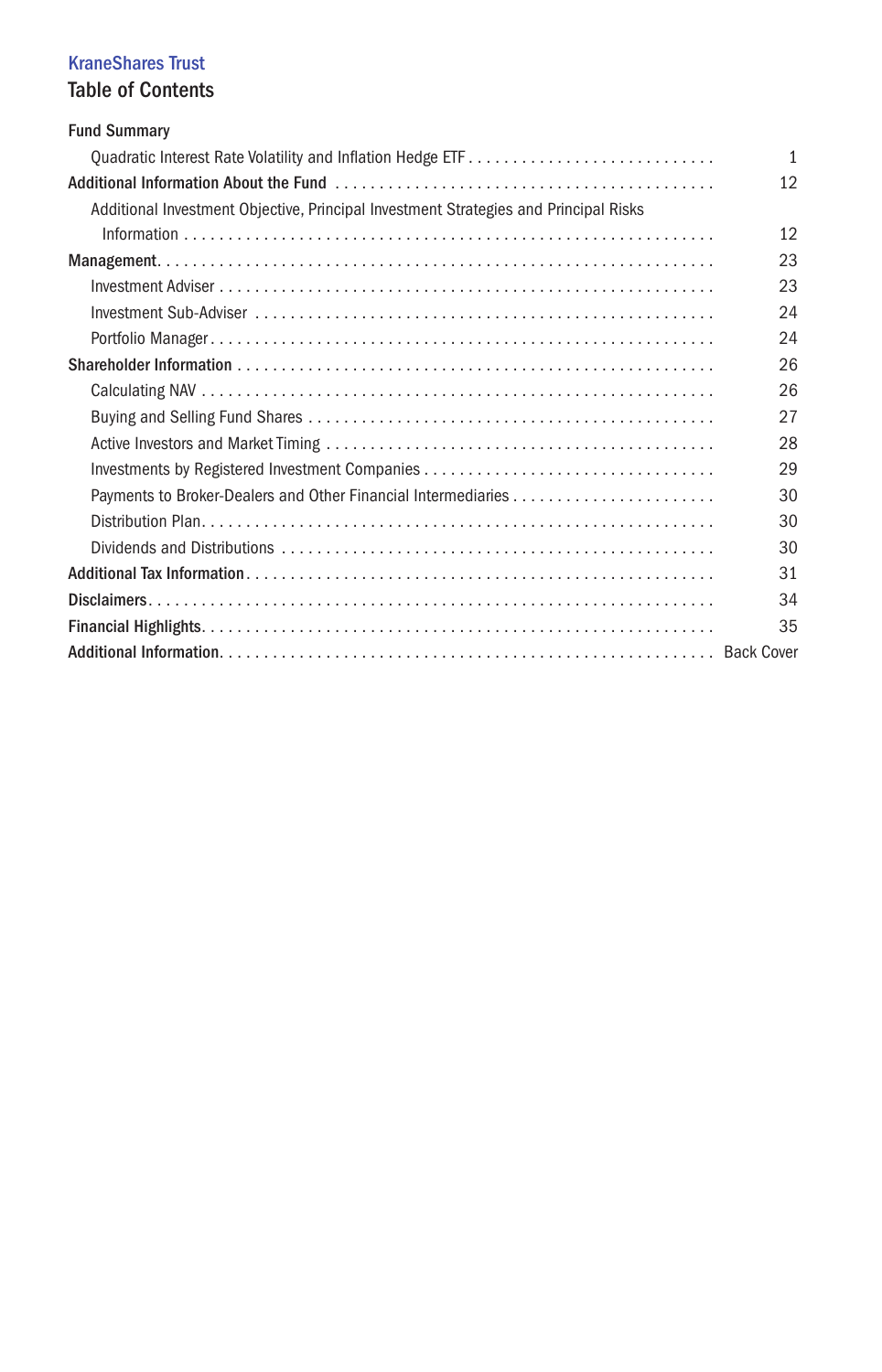# Quadratic Interest Rate Volatility and Inflation Hedge ETF

### Investment Objective

The Quadratic Interest Rate Volatility and Inflation Hedge ETF (the "Fund") is a fixed income ETF that seeks to hedge relative interest rate movements, whether these movements arise from falling short-term interest rates or rising long-term interest rates, and to benefit from market stress when fixed income volatility increases, while providing the potential for enhanced inflation-protected income.

### Fees and Expenses of the Fund

The following table describes the fees and expenses you may pay if you buy, hold, and sell shares of the Fund. You may pay other fees, such as brokerage commissions and other fees to financial intermediaries, which are not reflected in the tables and examples below.

| <b>Annual Fund Operating Expenses</b>                                             |       |
|-----------------------------------------------------------------------------------|-------|
| (expenses that you pay each year as a percentage of the value of your investment) |       |
|                                                                                   | 0.99% |
|                                                                                   |       |
|                                                                                   |       |
|                                                                                   | 0.00% |
|                                                                                   |       |

*\* Pursuant to a Distribution Plan, the Fund may bear a Rule 12b-1 fee not to exceed 0.25% per year of the Fund's average daily net assets. However, no such fee is currently paid by the Fund, and the Board of Trustees has not currently approved the commencement of any payments under the Distribution Plan.*

# Example

This Example is intended to help you compare the cost of investing in the Fund with the cost of investing in other funds. The Example assumes that you invest \$10,000 in the Fund for the time periods indicated. The Example also assumes that your investment has a 5% return each year and that the Fund's operating expenses remain the same. This Example does not reflect any brokerage commissions that you may pay on purchases and sales of your shares. Although your actual costs may be higher or lower, based on these assumptions, whether you do or do not sell your shares, your costs would be:

| 1 Year | 3 Years | 5 Years | 10 Years |
|--------|---------|---------|----------|
| \$107  | \$334   | \$579   | \$1.283  |

# Portfolio Turnover

The Fund pays transaction costs, such as commissions, when it buys and sells securities (or "turns over" its portfolio). A higher portfolio turnover rate may indicate higher transaction costs and may result in higher taxes when Fund shares are held in a taxable account. These costs, which are not reflected in the Annual Fund Operating Expenses or in the Example, affect the Fund's performance. During the most recent fiscal year, the Fund's portfolio turnover rate was 0% of the average value of its portfolio. This rate excludes the value of portfolio securities received or delivered as a result of in-kind creations or redemptions of the Fund's shares and is calculated without regard to most derivatives. If such instruments were included, the Fund's portfolio turnover rate would be higher.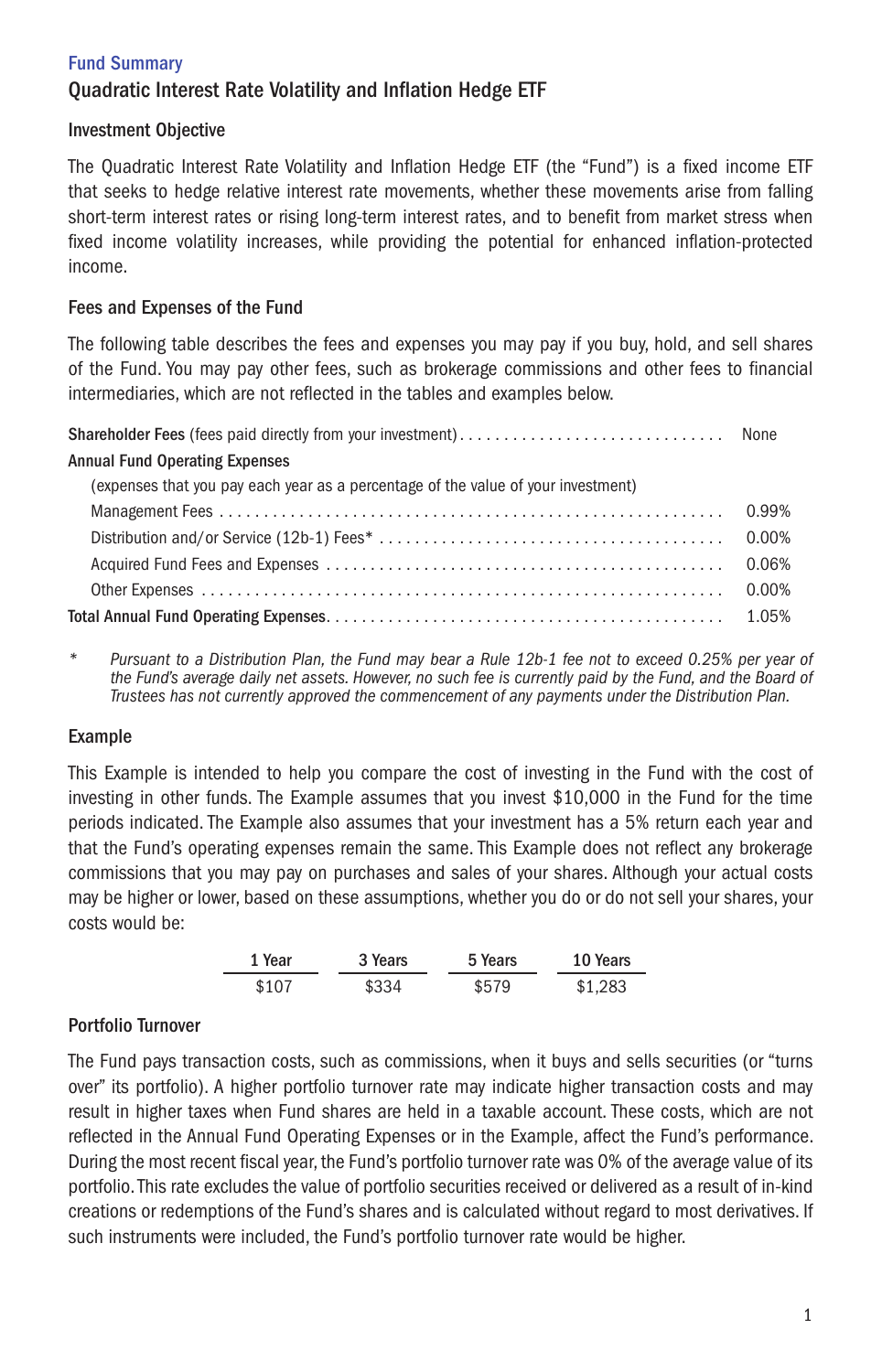# Quadratic Interest Rate Volatility and Inflation Hedge ETF

### Principal Investment Strategies

The Fund is actively managed and, under normal circumstances, seeks to achieve its investment objective primarily by investing, directly or indirectly, in a mix of U.S. Treasury Inflation-Protected Securities ("TIPS") and long options tied to the shape of the U.S. interest rate curve (described below). A "long option" refers to the purchase of an option, as opposed to the sale of an option not previously owned by the Fund, which would be referred to as a "short option." The Fund's strategy is designed to hedge against inflation risk and generate positive returns from the Fund's options during periods when interest rate volatility increases and/or the U.S. interest rate curve steepens (i.e., the spread between interest rates on U.S. long-term debt instruments and U.S. shorter-term debt instruments widens). Because equity and real estate market corrections tend to be correlated with interest rate volatility and a steepening of the interest rate curve, the Fund's strategy may also serve to hedge against the risks of such market corrections.

The Fund invests in TIPS directly or through other exchange-traded funds ("ETFs") that invest in TIPS. TIPS are U.S. government bonds (specifically, Treasury securities) whose principal amount increases with inflation, as measured by the Consumer Price Index ("CPI"), and are designed to protect investors from inflation risk. The Fund may purchase TIPS of any maturity.

The Fund also invests in long options tied to the shape of the U.S. interest rate swap curve. The U.S. interest rate swap curve is a type of interest rate curve that reflects the fixed interest rates used in interest rate swap agreements with different maturities (swap rates are the fixed interest rate exchanged for a floating interest rate in an interest rate swap). Such options are expected to (i) appreciate in value as the curve steepens or interest rate volatility increases and (ii) decrease in value or become worthless as the curve flattens or inverts or interest rate volatility declines. The U.S. interest rate swap curve "steepens" when the spread between swap rates on longer-term debt instruments and shorter-term debt instruments widens, "flattens" when such spread narrows, and "inverts" when swap rates on longer-term debt instruments become lower than those for shorter-term debt instruments (i.e., the spread is negative).

When the Fund purchases an option, the Fund pays a cost (premium) to purchase the option. The Fund's investments in options will be traded in the over-the counter ("OTC") market. OTC derivative instruments generally have more flexible terms negotiated between the buyer and the seller. These instruments would generally be subject to greater counterparty risk. Many of the protections afforded to exchange participants will not be available for OTC options and there is no daily price fluctuation limits. OTC instruments also may be subject to greater liquidity risk. Under the Fund's option contracts, the Fund pays upfront for the option contracts (i.e., the premium), and counterparties are not required to post variation margin. There is no potential additional cash outflow or future liability for the Fund under the options; the Fund's only potential loss on such options is the premium paid in advance. However, the Fund's options contracts are subject to counterparty risk, which is the risk of non-performance by an options counterparty. Such non-performance could result in a material loss to the Fund. The Fund is also subject to custodial risk as a result of (1) holding cash at the Fund's custodian because such cash deposits are unsecured liabilities of the custodian and (2) the custodian, at times, sweeping excess cash to other banks, which would be unsecured liabilities of those other banks.

Options contracts, by their terms, have stated expirations; therefore, to maintain consistent exposure to options, the Fund must periodically migrate out of options nearing expiration and into options with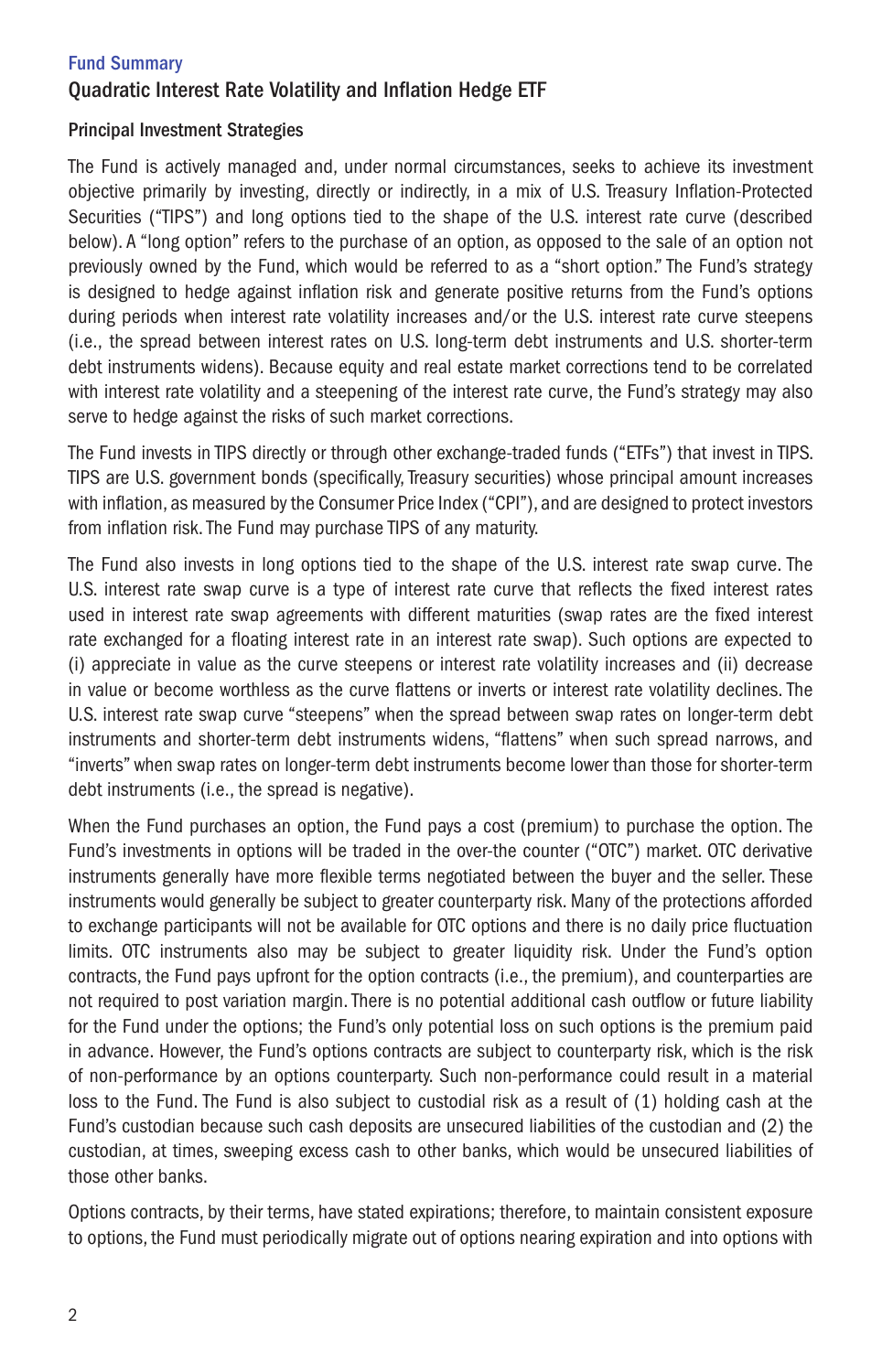# Quadratic Interest Rate Volatility and Inflation Hedge ETF

later expirations — a process referred to as "rolling." The Fund's investment sub-adviser, Quadratic Capital Management LLC ("Quadratic" or the "Sub-Adviser"), expects that the Fund will typically purchase options with a time-to-expiration of between six months and two years, though the Fund may purchase options with shorter or longer expirations.

Under normal circumstances, the Sub-Adviser generally expects to invest less than 20% of the Fund's assets in option premiums (as defined below) and to actively manage the Fund's options investments to reduce the weight of such options in the Fund's portfolio if their value increases above the desired amount. Similarly, the Sub-Adviser generally expects to sell portfolio investments and reinvest proceeds in options if the value of such options declines below the desired amount.

Investments in derivative instruments, such as options, have the economic effect of creating financial leverage in the Fund's portfolio because such investments may give rise to gains or losses that are disproportionate to the amount the Fund has invested in those instruments. Because the Fund only invests in long options as part of its principal investment strategy, the maximum loss for the Fund's options position is the "options premium," which is defined as the premium paid for the options and any post-purchase appreciation in value. Thus, any disproportionate returns are generally expected to exist only when the value of such options appreciates. However, following such appreciation, even small changes in the shape of the U.S. interest rate curve or interest rate volatility may result in a significant decline in the value of such options with a maximum loss equal to the options premium. The Fund is likely to be significantly more volatile than a fund holding only long positions in the same U.S. government bonds as the Fund because the options component of the Fund could result in significant gains for the Fund or in a complete loss of the premium for the Fund's options.

The Fund is non-diversified and therefore may invest a larger percentage of its assets in the securities of a single issuer or smaller number of issuers than diversified funds.

# Principal Risks

As with all exchange traded funds ("ETFs"), a shareholder of the Fund is subject to the risk that his or her investment could lose money. The Fund may not achieve its investment objective and an investment in the Fund is not by itself a complete or balanced investment program. An investment in the Fund is not a deposit with a bank and is not insured or guaranteed by the Federal Deposit Insurance Corporation or any other government agency. An investment in the Fund involves the risk of total loss. In addition to these risks, the Fund is subject to a number of additional principal risks that may affect the value of its shares, including:

Derivatives Risk. The use of derivatives may involve leverage, which includes risks that are different from, and greater than, the risks associated with investing directly in a reference asset, because a small investment in a derivative can result in a large impact on the Fund and may cause the Fund to be more volatile. Derivatives may at times be highly illiquid, and the Fund may not be able to close out or sell a derivative at a particular time or at an anticipated price. Derivatives can be difficult to value and valuation may be more difficult in times of market turmoil. There may be imperfect correlation between the derivative and that of the reference asset, resulting in unexpected returns that could materially adversely affect the Fund. Certain derivatives (such as swaps and options) are bi-lateral agreements that expose the Fund to counterparty risk, which is the risk of loss in the event that the counterparty to an agreement fails to make required payments or otherwise comply with the terms of derivative. In that case, the Fund may suffer losses potentially equal to, or greater than, the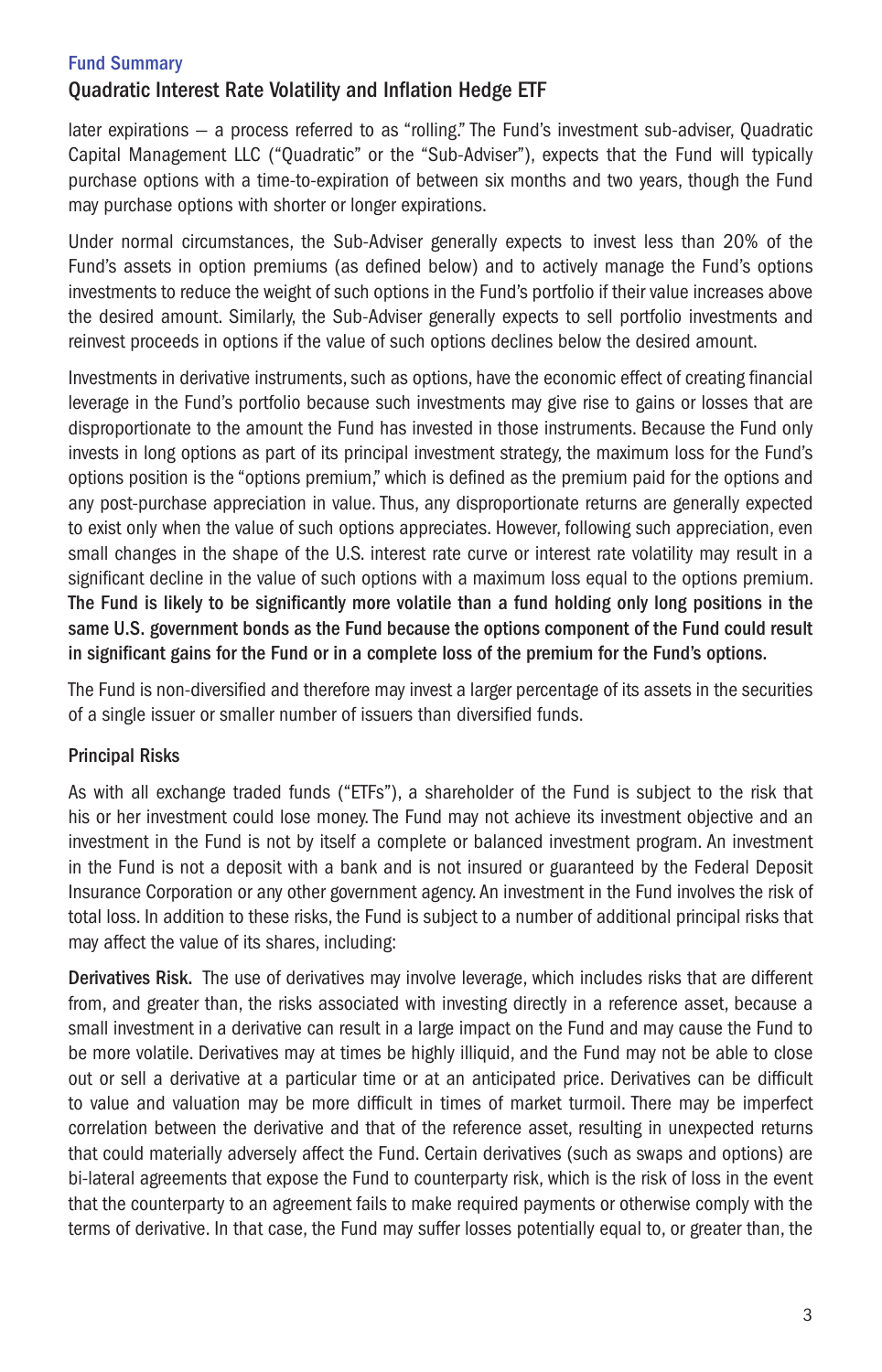# Quadratic Interest Rate Volatility and Inflation Hedge ETF

full value of the derivative if the counterparty fails to perform its obligations. That risk is generally thought to be greater with over-the-counter (OTC) derivatives than with derivatives that are exchange traded or centrally cleared. Counterparty risks are compounded by the fact that there are only a limited number of ways available to invest in certain reference assets and, therefore, there may be few counterparties to swaps or options based on those reference assets. Many derivatives are subject to segregation requirements that require the Fund to segregate the market or notional value of the derivatives, which could impede the portfolio management of the Fund.

The derivative instruments and techniques that the Fund may principally use include:

y *Options.* If the Fund buys an option, it buys a legal contract giving it the right to buy or sell a specific amount of the underlying instrument or swap on the underlying instrument at an agreed-upon price typically in exchange for a premium paid by the Fund. In general, most options on interest rate swaps are "European-style" options, which means that they can only be exercised at the end of the option term. A decision as to whether, when and how to use options involves the exercise of skill and judgment and even a well-conceived option transaction may be unsuccessful because of market behavior or unexpected events. The prices of options can be highly volatile and the use of options can lower total returns.

OTC options generally have more flexible terms negotiated between the buyer and the seller, but the counterparties may be required to post "variation margin" as frequently as daily to reflect any gains or losses in such options contracts. Where, as here, such variation margin is not required to be posted, such instruments are generally subject to greater credit risk and counterparty risk, which is the risk that the other party to the derivative will fail to make required payments or otherwise comply with the terms of the option. Counterparty risk may arise because of market activities and developments, the counterparty's financial condition (including financial difficulties, bankruptcy, or insolvency), or other reasons. OTC instruments also may be subject to greater liquidity risk.

Hedging Risk. The Fund seeks to mitigate (or hedge) the risk associated with the potential impact of a steepening U.S. interest rate curve ("curve risk"), an increase in inflation and inflation expectations, and an increase in interest rate volatility on the performance of U.S. government bonds. The Fund does not seek to mitigate credit risk, non-curve interest rate risk, or other factors influencing the price of U.S. government bonds, which factors may have a greater impact on the bonds' returns than the U.S. interest rate curve or inflation. Further, there is no guarantee that the Fund's investments will eliminate or mitigate curve risk, inflation risk or the potential impact of interest rate volatility on long positions in U.S. government bonds. If interest rates rise in parallel within the U.S. interest rate curve, the Fund will not be hedged. In addition, when the U.S. interest rate curve flattens or inverts, the Fund's investments in options may lose value or end up worthless. Under such circumstances, the Fund will generally underperform a portfolio comprised solely of U.S. government bonds (without the options owned by the Fund). In a flattening or inverted curve environment, the Fund's hedging strategy could result in disproportionately larger losses in the Fund's options as compared to gains or losses in its U.S. government bond positions attributable to interest rate changes. There is no guarantee that the Fund will have positive returns, even in environments of sharply rising inflation rates in which the Fund's options might be expected to mitigate the effects of such rises. The Fund will incur expenses when entering into positions in rate-linked options. Moreover, to the extent that curve risk has been priced into the U.S. government bonds owned by the Fund, the Fund will underperform other investments even during periods of curve steepening.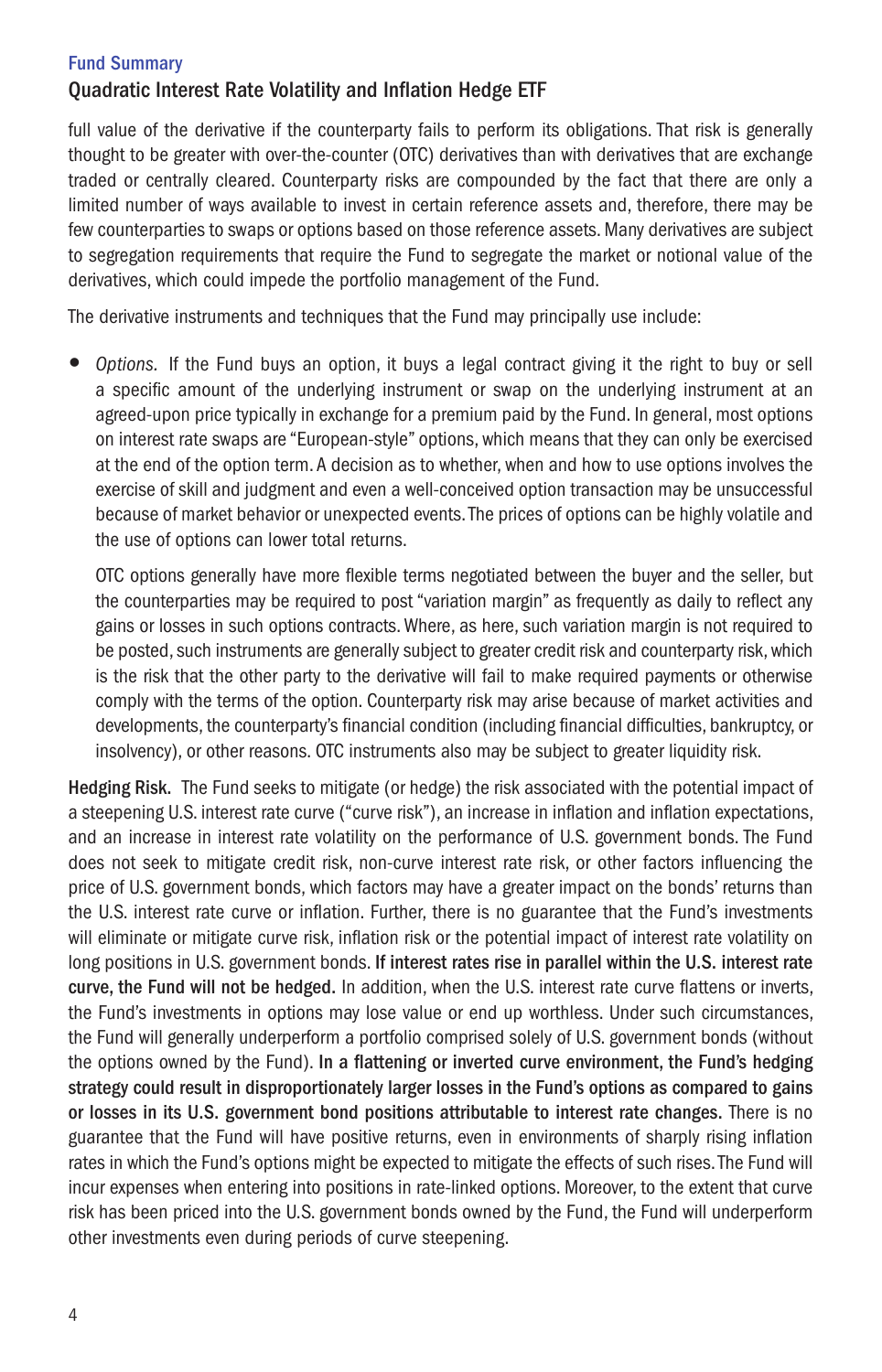# Quadratic Interest Rate Volatility and Inflation Hedge ETF

Rate-Linked Derivatives Investment Risk. The Fund's exposure to derivatives tied to interest rates subjects the Fund to greater volatility than investments in traditional securities, such as stocks and bonds. Investing in derivatives tied to interest rates, including through options tied to the shape of the U.S. interest rate curve, can be extremely volatile. The value of such investments may fluctuate rapidly based on a variety of factors, including overall market movements; economic events and policies; changes in interest rates or inflation rates; changes in monetary and exchange control programs; war; acts of terrorism; natural disasters; and technological developments. The Fund is expected to benefit from the options it holds if the U.S. interest rate curve steepens during the time period in which the Fund holds the options. However, if the U.S. interest rate curve flattens or inverts, the Fund will lose money on the options, up to the amount invested in option premiums, and underperform an otherwise identical bond fund that had not used such options. Rate-linked derivatives may lose money if interest rates change in a manner not anticipated by the Sub-Adviser.

An increase in interest rates may cause the value of securities held directly or indirectly by the Fund to decline to the extent that the increase is not linked to a steepening of the U.S. interest rate curve or the Fund's hedging strategy is not effectively implemented. Even if the Fund is hedged against losses due to interest rate increases linked to U.S. interest rate curve steepening, outright interest rate increases may lead to heightened volatility in the fixed-income markets and may positively affect the value of the Fund's options while negatively impacting the Fund's investments in TIPS.

There can be no assurance that the Fund's interest-rate linked options will accurately deliver positive returns if inflation experienced in the United States or the rate of expected future inflation reflected in the prices and yields of bonds held by the Fund rises. The Fund could lose money on the options held by the Fund, and the present value of the Fund's portfolio investments could decrease if inflation increases. These interest rate-linked options may also cause the Fund's net asset value and returns to be more volatile and expose the Fund to increased counterparty risk. Fluctuations in the steepness of the U.S. interest rate curve or the price of the options owned by the Fund could materially adversely affect an investment in the Fund.

The Fund's investments in options are not intended to mitigate duration and credit risk or other factors influencing the price of U.S. government bonds, which may have a greater impact on the bonds' returns than curve risk. Moreover, to the extent that curve risk has been priced into the government bonds owned directly or indirectly by the Fund, the Fund could underperform other investments even during inflationary periods. There is no guarantee that the Fund will have positive performance even in environments of sharply rising inflation. There is no guarantee that the Fund will be able to successfully mitigate inflation risk or that bond values and interest rates will match changes in inflation rates.

Fixed Income Securities Risk. Investing in fixed income securities subjects the Fund to the following risks:

Credit Risk. Credit risk refers to the possibility that the issuer of a security will not be able to make payments of interest and principal when due. Changes in an issuer's credit rating or the market's perception of an issuer's creditworthiness may also affect the value of an investment in that issuer.

Event Risk. Event risk is the risk that an unexpected event could interfere with an issuer's ability to make timely interest or principal payments or that causes market speculation about the issuer's ability to make such payments, which could cause the credit quality and market value of an issuer's bonds and/or other debt securities to decline significantly.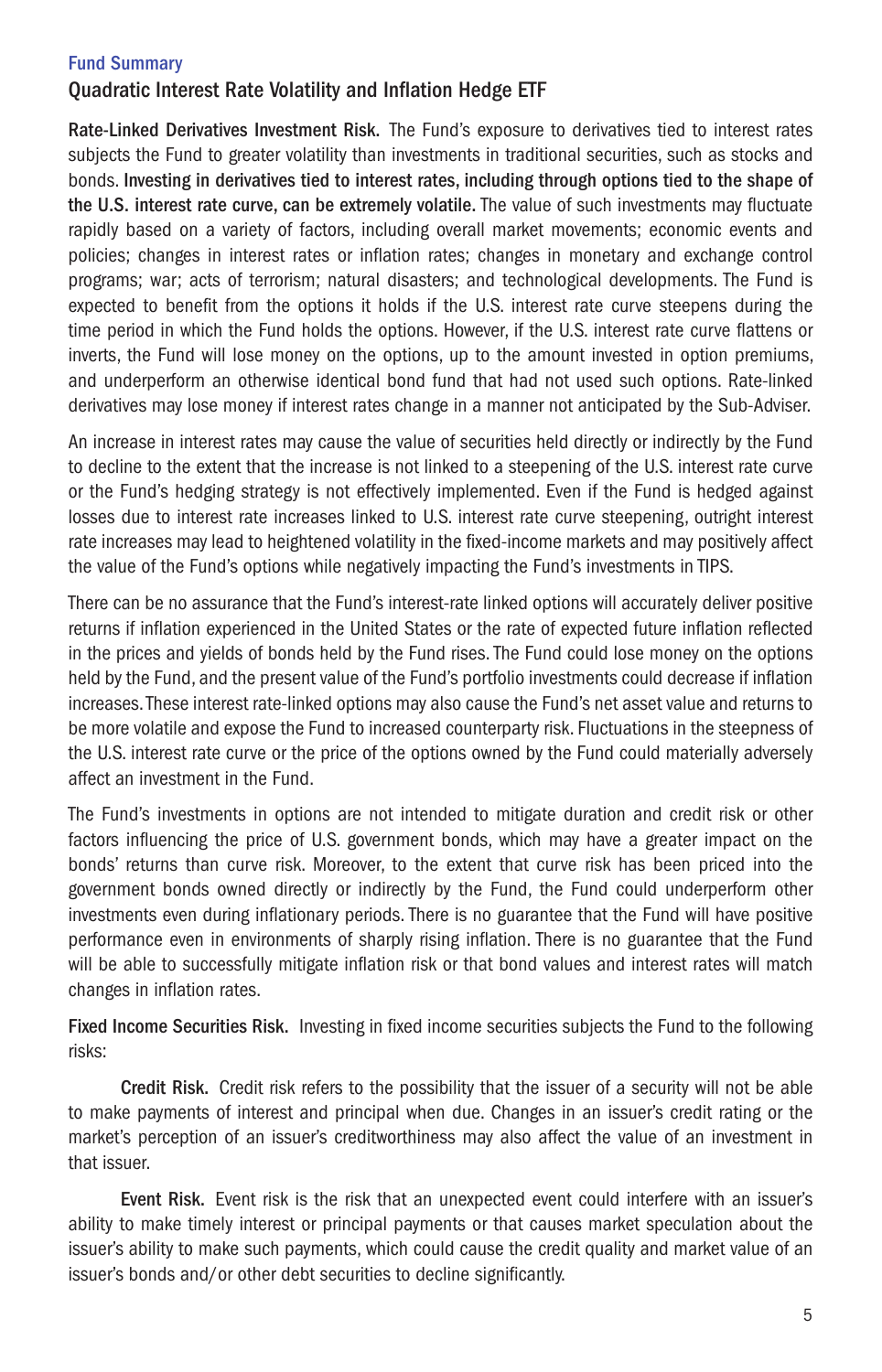# Quadratic Interest Rate Volatility and Inflation Hedge ETF

Interest Rate Risk. Generally, the value of fixed income securities will change inversely with changes in interest rates. As interest rates rise, the market value of fixed income securities tends to decrease. Conversely, as interest rates fall, the market value of fixed income securities tends to increase. This risk will be greater for long-term securities than for short-term securities. The current low interest rate environment increases the risks associated with rising interest rates.

Maturity Risk. The value of the Fund's fixed income investments is also dependent on their maturity. Generally, the longer the maturity of a fixed income security, the greater its sensitivity to changes in interest rates.

TIPS Risk. U.S. Treasury Inflation-Protected Securities ("TIPS") are debt instruments issued by the by the United States Department of the Treasury. The principal of TIPS increases with inflation and decreases with deflation, as measured by the Consumer Price Index ("CPI"). When TIPS mature, investors are paid the adjusted principal or original principal, whichever is greater. Interest payments on TIPS are unpredictable and will fluctuate as the principal and corresponding interest payments are adjusted for inflation. Inflation-indexed bonds generally pay a lower nominal interest rate than a comparable non-inflation-indexed bond. There can be no assurance that the CPI will accurately measure the real rate of inflation in the prices of goods and services. Any increases in the principal amount of TIPS will be considered taxable ordinary income, even though the Fund or applicable underlying ETF will not receive the principal until maturity. As a result, the Fund may make income distributions to shareholders that exceed the cash it receives. In addition, TIPS are subject to credit risk, interest rate risk, and maturity risk.

U.S. Government Obligations Risk. Obligations of U.S. Government agencies and authorities receive varying levels of support and may not be backed by the full faith and credit of the U.S. Government, which could affect the Fund's ability to recover should they default. No assurance can be given that the U.S. Government will provide financial support to its agencies and authorities if it is not obligated by law to do so. Additionally, market prices and yields of securities supported by the full faith and credit of the U.S. government or other countries may decline or be negative for short or long periods of time.

LIBOR Transition Risk. The United Kingdom's Financial Conduct Authority announced a phase out of the London Interbank Offered Rate ("LIBOR"). Although many LIBOR rates will be phased out by the end of 2021, a selection of widely used USD LIBOR rates will continue to be published through June 2023 in order to assist with the transition. The Fund may be exposed to financial instruments tied to LIBOR to determine payment obligations, financing terms, hedging strategies or investment value. The transition process away from LIBOR might lead to increased volatility and illiquidity in markets for, and reduce the effectiveness of new hedges placed against, instruments whose terms currently include LIBOR. The ultimate effect of the LIBOR transition process on the Funds is uncertain.

Non-Diversified Fund Risk. Because the Fund is non-diversified and may invest a greater portion of its assets in fewer issuers than a diversified fund, changes in the market value of a single portfolio holding could cause greater fluctuations in the Fund's share price than would occur in a diversified fund. This may increase the Fund's volatility and cause the performance of a single portfolio holding or a relatively small number of portfolio holdings to have a greater impact on the Fund's performance.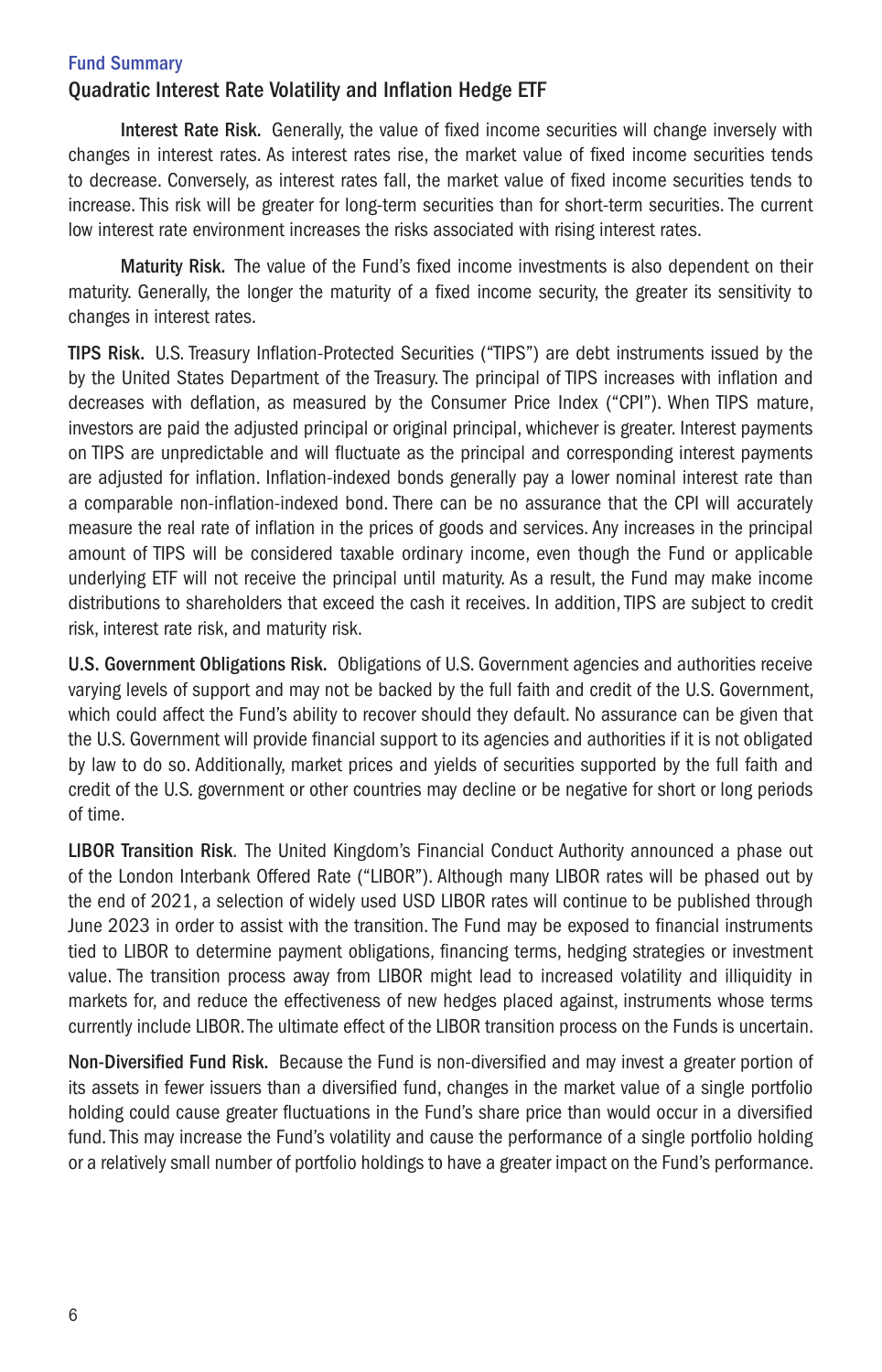# Quadratic Interest Rate Volatility and Inflation Hedge ETF

ETF Risk. As an ETF, the Fund is subject to the following risks:

Authorized Participants Concentration Risk. The Fund has a limited number of financial institutions that may act as Authorized Participants. To the extent they exit the business or are otherwise unable to proceed in creation and redemption transactions with the Fund and no other Authorized Participant is able to step forward to create or redeem, shares of the Fund may be more likely to trade at a premium or discount to net asset value ("NAV") and possible face trading halts or delisting. Authorized Participant concentration risk may be heightened for exchange-traded funds ("ETFs"), such as the Fund, that invest in securities issued by non-U.S. issuers or other securities or instruments that have lower trading volumes.

Premium/Discount Risk. There may be times when the market price of the Fund's shares is more than the NAV intra-day (at a premium) or less than the NAV intra-day (at a discount). As a result, shareholders of the Fund may pay more than NAV when purchasing shares and receive less than NAV when selling Fund shares. This risk is heightened in times of market volatility or periods of steep market declines. In such market conditions, market or stop loss orders to sell Fund shares may be executed at prices well below NAV.

Secondary Market Trading Risk. Investors buying or selling shares in the secondary market will normally pay brokerage commissions, which are often a fixed amount and may be a significant proportional cost for investors buying or selling relatively small amounts of shares. Secondary market trading is subject to bid-ask spreads and trading in Fund shares may be halted by the Exchange because of market conditions or other reasons. If a trading halt occurs, a shareholder may temporarily be unable to purchase or sell shares of the Fund. In addition, although the Fund's shares are listed on the Exchange, there can be no assurance that an active trading market for shares will develop or be maintained or that the Fund's shares will continue to be listed.

Liquidity Risk. The Fund's investments are subject to liquidity risk, which exists when an investment is or becomes difficult or impossible to purchase or sell at an advantageous time and price. Liquidity risk may be the result of, among other things, market turmoil, the reduced number and capacity of traditional market participants, or the lack of an active trading market. Markets for securities or financial instruments could be disrupted by a number of events, including, but not limited to, an economic crisis, natural disasters, new legislation or regulatory changes inside or outside the U.S. Liquid investments may become less liquid after being purchased by the Fund, particularly during periods of market stress. In addition, if a transaction is particularly large or if the relevant market is or becomes illiquid, it may not be possible to initiate a transaction or liquidate a position, which may cause the Fund to suffer significant losses and difficulties in meeting redemptions. If a number of securities held by the Fund stop trading, it may have a cascading effect and cause the Fund to halt trading. Volatility in market prices will increase the risk of the Fund being subject to a trading halt.

Management Risk. The Fund is actively-managed and may not meet its investment objective based on the Sub-Adviser's success or failure to implement investment strategies for the Fund. The Sub-Adviser's evaluations and assumptions regarding investments, interest rates, inflation, and other factors may not successfully achieve the Fund's investment objective given actual market conditions. Additionally, the Sub-Adviser has not previously managed a registered investment company, which could create additional risks for investments in the Fund.

Market Risk. The values of the Fund's holdings could decline generally or could underperform other investments. In addition, there is a risk that policy changes by the U.S. Government, Federal Reserve, and/or other government actors could cause volatility in global financial markets and negative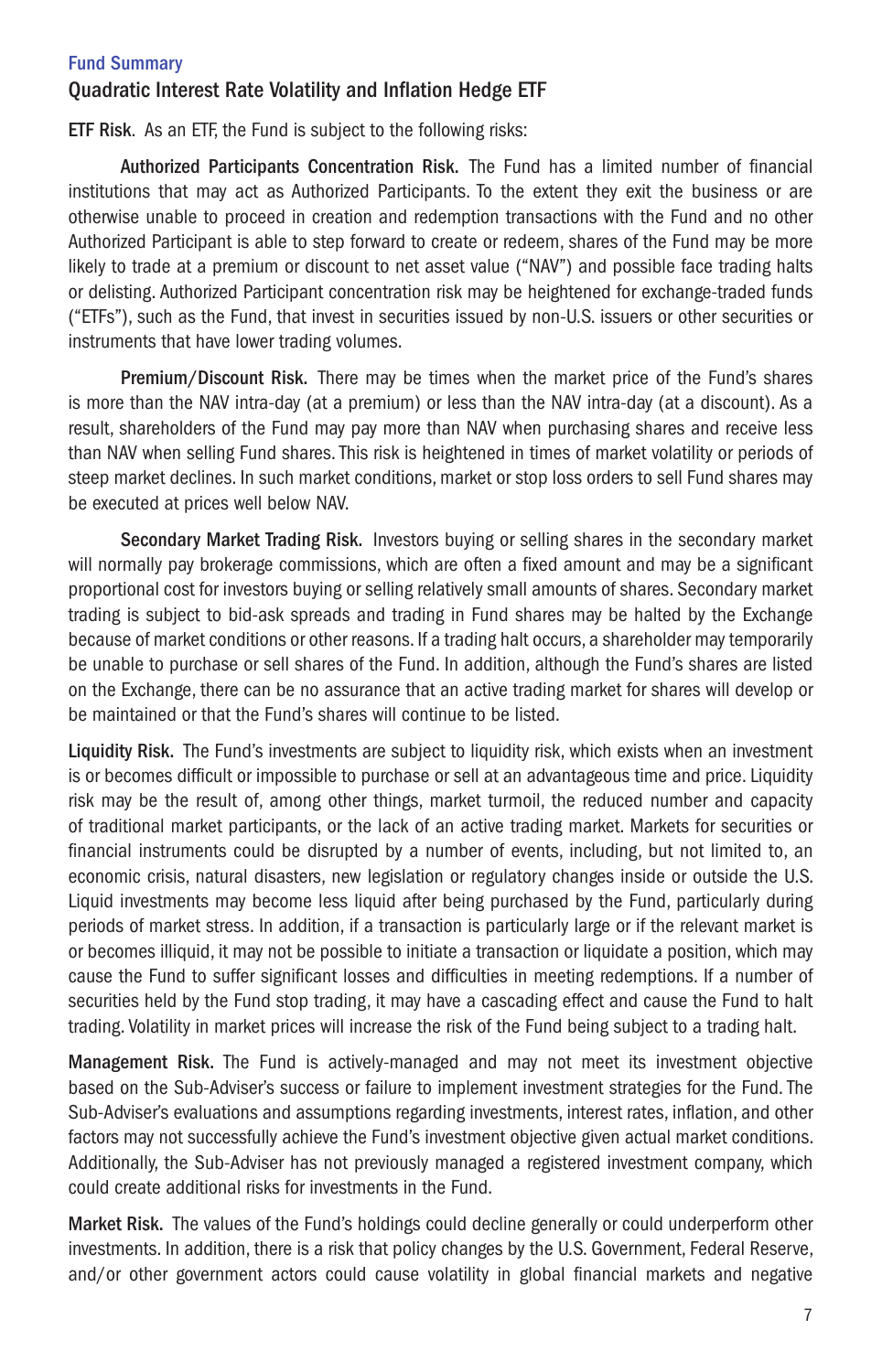# Quadratic Interest Rate Volatility and Inflation Hedge ETF

sentiment, which could have a negative impact on the Fund and could result in losses. Geopolitical and other risks, including environmental and public health risks may add to instability in world economies and markets generally. Changes in value may be temporary or may last for extended periods. Further, the Fund is susceptible to the risk that certain investments may be difficult or impossible to sell at a favorable time or price. Market developments may also cause the Fund's investments to become less liquid and subject to erratic price movements.

Valuation Risk. Independent market quotations for certain investments held by the Fund may not be readily available, and such investments may be fair valued or valued by a pricing service at an evaluated price. These valuations involve subjectivity and different market participants may assign different prices to the same investment. As a result, there is a risk that the Fund may not be able to sell an investment at the price assigned to the investment by the Fund.

Large Shareholder Risk. To the extent a large number of shares of a Fund is held by a single shareholder or a small group of shareholders, the Fund is subject to the risk that redemption by those shareholders of all or a large portion of their shares will adversely affect the Fund's performance by forcing the Fund to sell securities, potentially at disadvantageous prices, to raise the cash needed to satisfy such redemption requests. This risk may be heightened during periods of declining or illiquid markets, or to the extent that such large shareholders have short investment horizons or unpredictable cash flow needs. Such redemptions may also increase transaction costs and/or have adverse tax consequences for remaining shareholders.

High Portfolio Turnover Risk. The Fund may incur high portfolio turnover rates, which may increase the Fund's brokerage commission costs and negatively impact the Fund's performance. Such portfolio turnover also may generate net short-term capital gains.

Investment in Investment Companies Risk. When the Fund invests in other investment companies (or funds), it will indirectly be exposed to the risks of such funds' investments. Moreover, the Fund will incur its pro rata share of such funds' expenses. Additionally, investments in ETFs are subject to ETF Risk.

Tax Risk. To qualify for the favorable U.S. federal income tax treatment accorded to a regulated investment company ("RIC") under the Internal Revenue Code of 1986, as amended (the "Code"), the Fund must satisfy certain income, asset diversification and distribution requirements each year. Among other requirements, the Fund must derive at least 90% of its gross income each taxable year from certain qualifying sources of income and the Fund's assets must be diversified so that at least 50% of the value of the Fund's total assets is represented by cash and cash items, U.S. government securities, securities of other RICs, and other securities, subject to certain other limitations (see the "Taxes" section in the SAI for additional information). The Fund's investments in certain rate-linked derivative instruments (such as rate-linked options) may generate income that is not qualifying income and such investments may not be treated as investments in "securities" for purposes of the asset diversification requirement. The Fund will also need to manage its exposure to derivatives counterparties for purposes of satisfying the diversification test. If the Fund were to fail to meet the qualifying income test or asset diversification test and fail to qualify as a RIC, it would be taxed in the same manner as an ordinary corporation, and distributions to its shareholders would not be deductible by the Fund in computing its taxable income, which would adversely affect the Fund's performance. The failure by the Fund to qualify as a RIC would have significant negative tax consequences to Fund shareholders and would significantly and adversely affect a shareholder's return on its investment in the Fund. Under certain circumstances, the Fund may be able to cure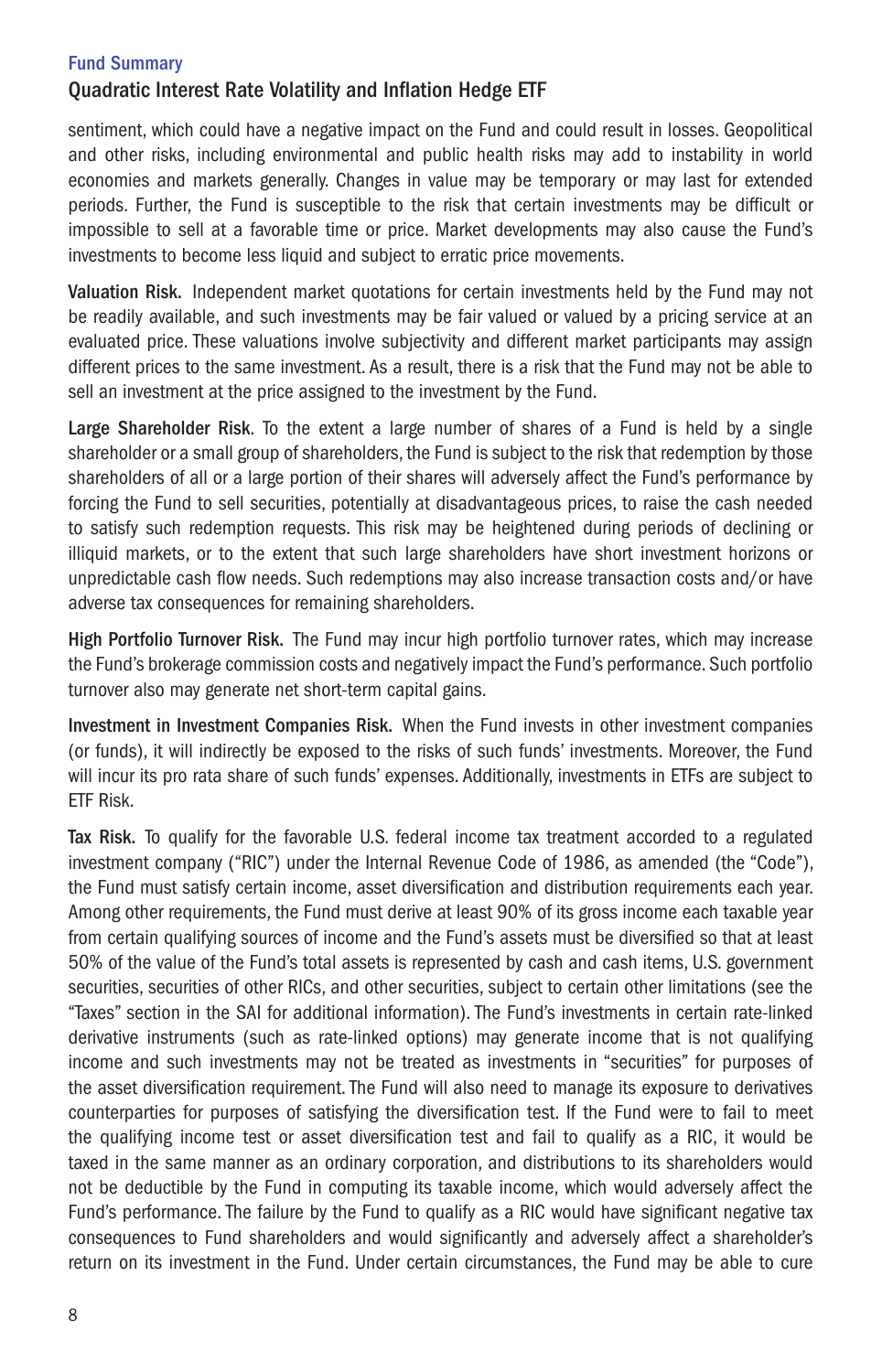# Quadratic Interest Rate Volatility and Inflation Hedge ETF

a failure to meet the qualifying income test or asset diversification test if such failure was due to reasonable cause and not willful neglect, but to do so the Fund may incur significant fund-level taxes, which would effectively reduce (and could eliminate) the Fund's returns.

Cash and Cash Equivalents Risk. The Fund may hold cash or cash equivalents. Generally, such positions offer less potential for gain than other investments. Holding cash or cash equivalents, even strategically, may lead to missed investment opportunities. This is particularly true when the market for other investments in which the Fund may invest is rapidly rising. If the Fund holds cash uninvested it will be subject to the credit risk of the depositing institution holding the cash.

Return of Capital Distributions From the Fund Reduce the Tax Basis of Fund Shares. Historically, a portion of the Fund's distributions have been treated as a return of capital for tax purposes. Return of capital distributions are not taxable income to you but reduce your tax basis in your shares of the Fund. Such a reduction in tax basis will result in larger taxable gains and/or lower tax losses on a subsequent sale of shares of the Fund. There is no guarantee that the character of the Fund's distributions will be similar in the future.

# Performance Information

The following bar chart and table illustrate the variability of the Fund's returns and indicate the risks of investing in the Fund by showing how the Fund's average annual total returns compare with those of a broad measure of market performance. All returns include the reinvestment of dividends and distributions. As always, please note that the Fund's past performance (before and after taxes) is not necessarily an indication of how it will perform in the future. Updated performance information is available at no cost by visiting *www.ivoletf.com*. Past performance does not necessarily indicate how the Fund will perform in the future.





As of June 30, 2021, the Fund's calendar year-to-date total return was 0.66%.

# Best and Worst Quarter Returns (for the period reflected in the bar chart above)

|                                                                                       |        | <b>Ouarter</b>  |
|---------------------------------------------------------------------------------------|--------|-----------------|
|                                                                                       | Return | Ended/Year      |
|                                                                                       |        | 4.56% 6/30/2020 |
| Lowest Return $\ldots \ldots \ldots \ldots \ldots \ldots \ldots \ldots \ldots \ldots$ |        | 2.29% 9/30/2020 |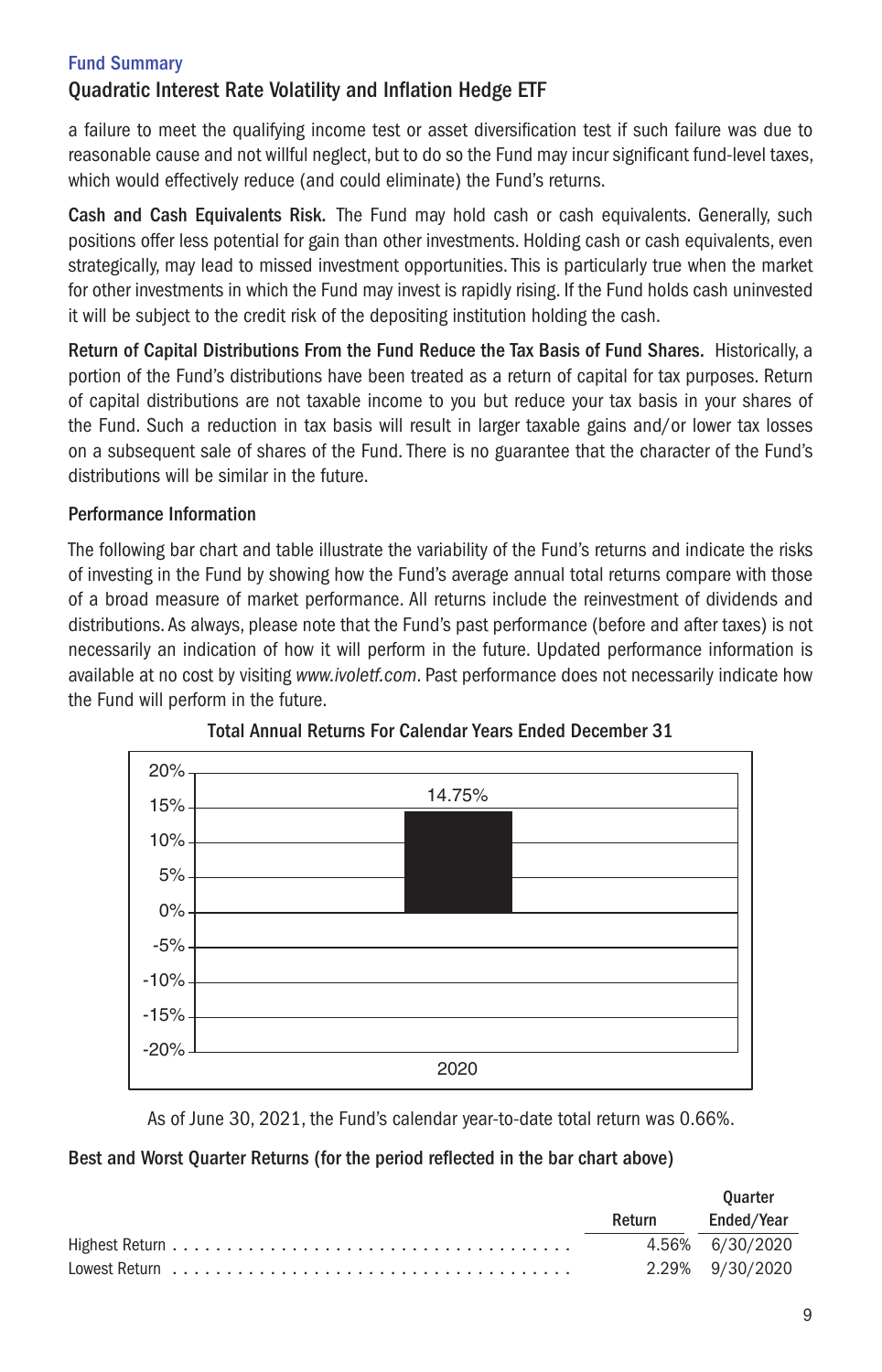# Fund Summary Quadratic Interest Rate Volatility and Inflation Hedge ETF

# Average Annual Total Returns for the periods ended December 31, 2020

| Quadratic Interest Rate Volatility and Inflation Hedge ETF                                                                             | 1 vear | Since<br>Inception<br>$(5-14-2019)$ |
|----------------------------------------------------------------------------------------------------------------------------------------|--------|-------------------------------------|
|                                                                                                                                        | 14.75% | 10.87%                              |
|                                                                                                                                        | 13.68% | 9.69%                               |
| Return After Taxes on Distributions and Sale of Fund Shares<br>Bloomberg Barclays US Treasury Inflation-Linked Bond Index (Reflects no | 8.95%  | 7.88%                               |
|                                                                                                                                        | 10.99% | 9.48%                               |

# Management

# Investment Adviser and Sub-Adviser

Krane Funds Advisors, LLC ("Krane" or "Adviser"), a UN PRI signatory, serves as the investment adviser to the Fund.

Quadratic Capital Management LLC ("Quadratic" or "Sub-Adviser"), a registered Small/Minority Business Enterprise and a majority woman-owned firm, which is a member of the SASB Alliance and supports the elevation of financially material ESG standards, serves as the investment sub-adviser to the Fund.

# Portfolio Manager

Nancy Davis, Managing Partner and Chief Investment Officer of Quadratic, has been primarily responsible for the day-to-day management of the Fund's portfolio since the Fund's inception in April 2019.

# Purchase and Sale of Fund Shares

Shares may be purchased and redeemed from the Fund only in "Creation Units" of 25,000 shares, or multiples thereof. As a practical matter, only institutions and large investors, such as market makers or other large broker-dealers, purchase or redeem Creation Units. Most investors will buy and sell shares of the Fund on the Exchange. Individual shares can be bought and sold throughout the trading day like other publicly traded securities through a broker-dealer on the Exchange. These transactions do not involve the Fund. The price of an individual Fund share is based on market prices, which may be different from its NAV. As a result, the Fund's shares may trade at a price greater than the NAV (at a premium) or less than the NAV (at a discount). An investor may incur costs attributable to the difference between the highest price a buyer is willing to pay to purchase shares of the Fund (bid) and the lowest price a seller is willing to accept for shares of the Fund (ask) when buying or selling shares in the secondary market (the "bid-ask spread"). Most investors will incur customary brokerage commissions and charges when buying or selling shares of the Fund through a broker-dealer.

Recent information regarding the Fund, including its NAV, market price, premiums and discounts, and bid ask spreads, are available on the Fund's website at *www.ivoletf.com*.

# Tax Information

Fund distributions are generally taxable as ordinary income, qualified dividend income or capital gains (or a combination), unless your investment is in an IRA or other tax-advantaged retirement account, which may be taxable upon withdrawal.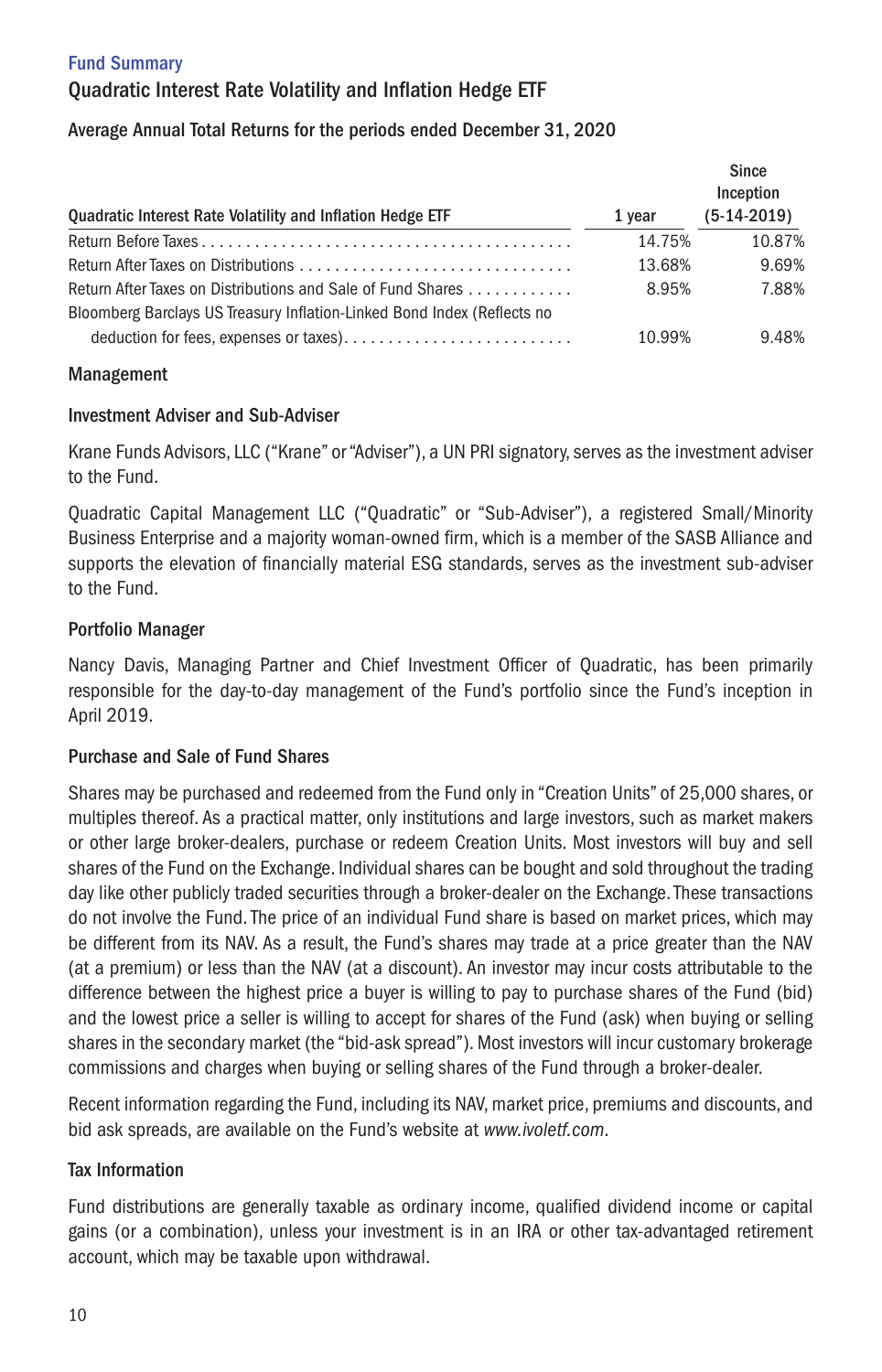# Quadratic Interest Rate Volatility and Inflation Hedge ETF

# Payments to Broker-Dealers and Other Financial Intermediaries

If you purchase Fund shares through a broker-dealer or other financial intermediary (such as a bank), the Fund and its related companies may pay the intermediary for the sale of Fund shares and related services. These payments may create a conflict of interest by influencing the broker-dealer or other intermediary and your sales person to recommend the Fund over another investment. Ask your sales person or visit your financial intermediary's website for more information.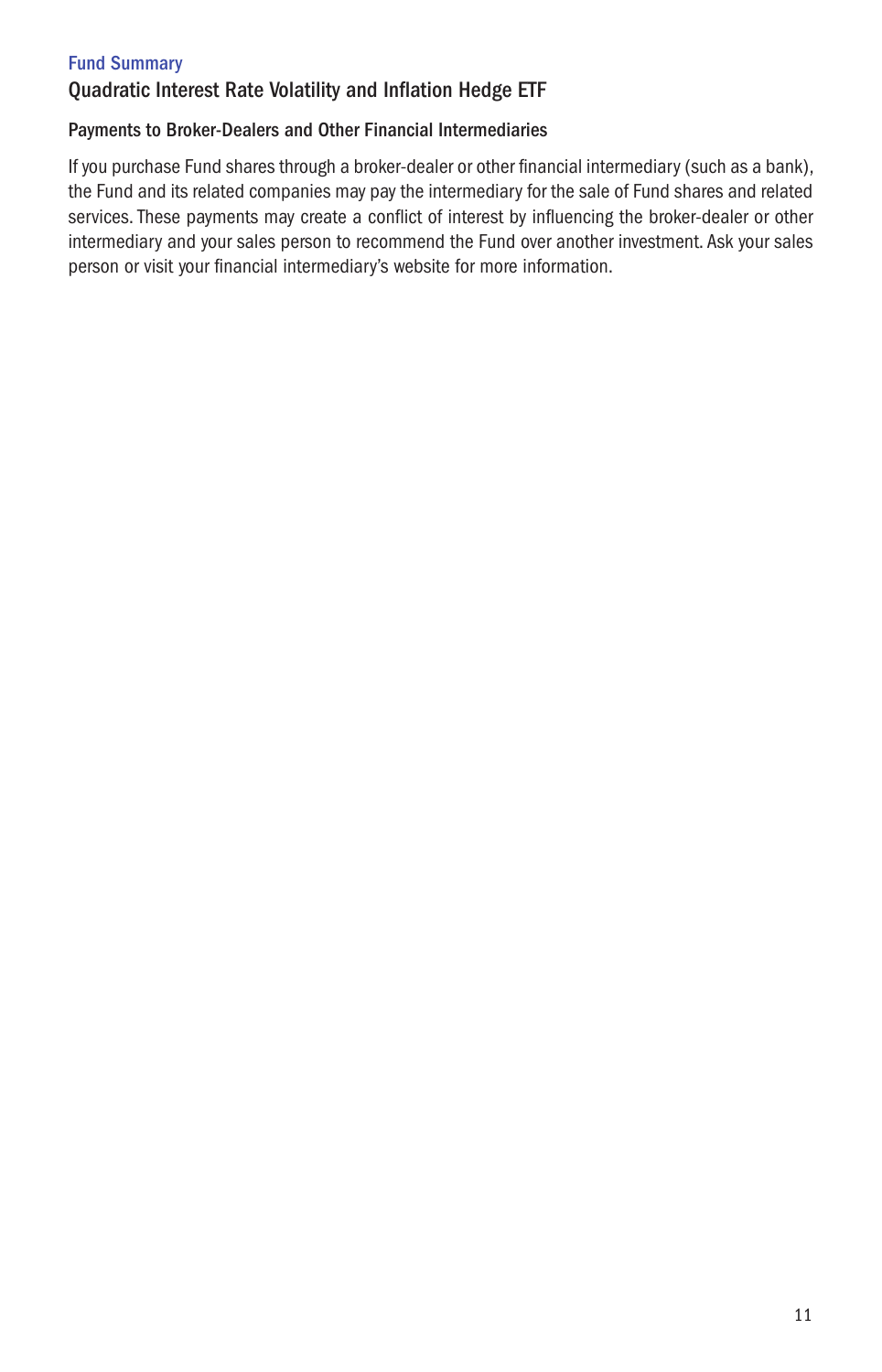Each of the policies described in this Prospectus, including the Fund's investment objective, is a non-fundamental policy that may be changed by the Board of Trustees of the Trust without shareholder approval. Certain fundamental policies of the Fund are set forth in the SAI.

### Principal Investment Strategy

The Fund primarily invests, directly or indirectly, in TIPS. TIPS are marketable securities whose principal is adjusted based on changes in the CPI. With inflation (an increase in the CPI), the principal increases, and with deflation (a decrease in the CPI), the principal decreases. The relationship between TIPS and the CPI affects both the principal amount paid when a TIPS instrument matures and the amount of interest that a TIPS instrument pays semi-annually. When a TIPS instrument matures, the principal paid is the greater of the CPI-adjusted principal or the original principal. TIPS pay interest at a fixed rate. However, because the fixed rate is applied to the CPI-adjusted principal, interest payments can vary in amount from one period to the next. If inflation occurs, the interest payment increases. In the event of deflation, the interest payment decreases.

The Fund also invests in long options tied to the shape of the U.S. interest rate curve, which reflects the difference between swap rates applicable to debt instruments with different maturities. Interest rate swaps are derivative instruments used by two parties to "swap" interest rate exposures typically from a fixed-rate to a floating-rate or vice versa. For example, a party receiving interest based on a floating interest rate may seek to "swap" such interest payments for payments based on a fixed interest rate (known as the "swap rate"). A graph showing the swap rates for a given instrument with varying maturities would depict the swap curve for such an instrument. The Fund's options are designed to increase in value when the U.S. interest rate curve steepens and decrease in value (or become worthless) when the U.S. interest rate curve flattens or inverts.

The Sub-Adviser utilizes a proprietary investment process to assemble an investment portfolio for the Fund that is designed to generate positive returns from the Fund's options during periods when the U.S. interest rate curve steepens and/or interest rate volatility increases, while also seeking to protect against the effects of inflation. The Fund's options investments are not intended to mitigate other factors influencing the price of government bonds, such as credit and interest rate risk, which may have a greater impact on the bonds' returns together with rising or falling interest rates. Relative to a long-only investment in the same government bonds, the Fund's investment strategy is designed to outperform in a rising steepness of the U.S. interest rate curve environment and underperform in a flattening or inverted environment. Performance of the Fund could be particularly poor in risk positive, market rallying environments when it is common for government bonds to decline in value and for interest rates to rise and the U.S. interest rate curve to flatten. In addition, the performance of the Fund depends on many factors beyond rising or falling U.S. interest rate curve levels, such as the perceived level of credit risk in the government bond positions and changes in interest rates that are not correlated with inflation and curve levels. These factors may be as or more important to the performance of the Fund than the impact of U.S. interest rate curve changes and inflation. As such, there is no guarantee that the Fund will have positive performance even in environments of sharply rising inflation rates in which the hedging positions would be expected to mitigate the effect of such rises. The Fund is likely to be significantly more volatile than a fund holding only long positions in the same U.S. government bonds as the Fund because the hedging component of the Fund could result in significant gains for the Fund or in a complete loss of the premiums paid for the Fund's options.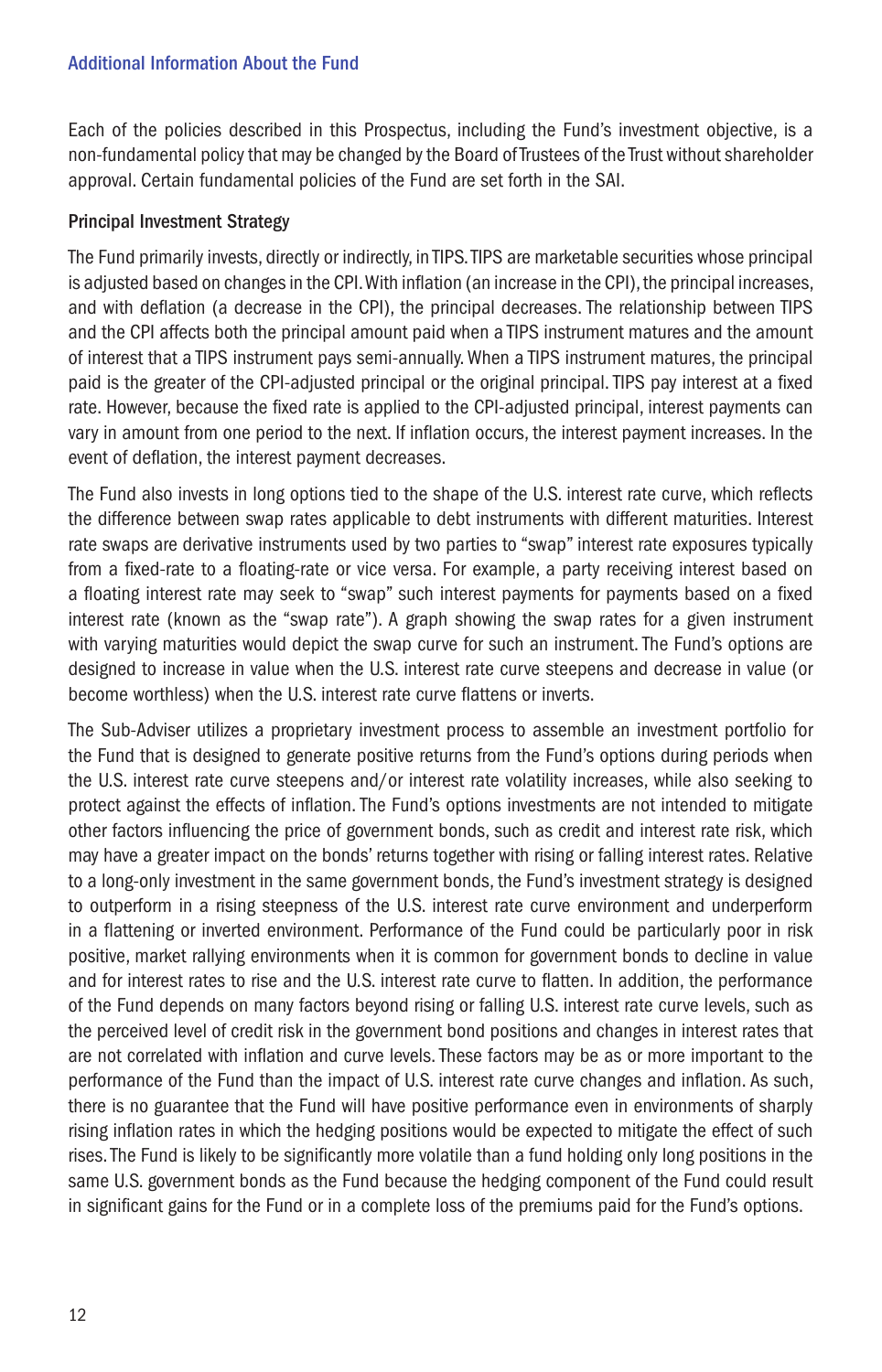The Sub-Adviser periodically rebalances the Fund's portfolio to maintain the desired exposure. Occasionally, market conditions and/or large Fund cash flows may require more frequent adjustment of the exposures. During the rebalancing process, the Sub-Adviser may identify securities and other instruments in the portfolio that no longer meet the principal investment strategies of the Fund and may sell such securities or other instruments to better align the portfolio with the Fund's principal investment strategies.

*Environmental, Social and Governance ("ESG") Issues.* The Fund's investments are generally expected to adhere to ESG principles by excluding issuers involved in, and/or which derive significant revenue from, certain practices, industries or product lines. Among others, these include: Extreme Event Controversies, Controversial Weapons, UN Global Compact Violations, Civilian Firearms, Thermal Coal Extraction and Tobacco. The ESG principles used by the Fund are based on the framework published by the Sustainability Accounting Standards Board ("SASB"), which attempts to identify ESG issues that are financially material to an issuer based on its industry classification.

*Temporary Defensive Positions*. From time to time, the Fund may take temporary defensive positions that are inconsistent with its principal investment strategies in attempting to respond to poor market liquidity, adverse markets, economic, political, or other conditions. In such instances, the Fund may hold up to 100% of its assets in cash; short-term U.S. government securities and government agency securities; investment grade money market instruments; money market mutual funds; investment grade fixed-income securities; repurchase agreements; commercial paper; cash equivalents; and ETFs that principally invest in the foregoing instruments. However, the Sub-Adviser will not seek to actively time market movements. As a result of engaging in these temporary measures, the Fund may not achieve its investment objective.

# Principal Investment Risks

The following section provides additional information regarding certain of the principal risks of investing in the Fund. An investment in the Fund is not a deposit with a bank and is not insured or guaranteed by the Federal Deposit Insurance Corporation or any other government agency. An investment in the Fund involves a risk of a total loss. There is no guarantee that the Fund will meet its investment objective.

Derivatives Risk. Derivatives are financial instruments whose values are based on the value of one or more reference assets, such as a security, asset, currency, interest rate or index. Derivatives involve risks different from, and possibly greater than, the risks associated with investing directly in securities and other more traditional investments. For example, derivatives involve the risk of mispricing or improper valuation and the risk that changes in the value of a derivative may not correlate perfectly with the reference asset(s). Derivative transactions can create investment leverage, may be highly volatile and the Fund could lose more than the amount it invests. Many derivative transactions are entered into "over-the-counter" (not on an exchange or contract market); as a result, the value of such a derivative transaction will depend on the ability and the willingness of the Fund's counterparty to perform its obligations under the transaction. If a counterparty were to default on its obligations, the Fund's contractual remedies against such counterparty may be subject to bankruptcy and insolvency laws, which could affect the Fund's rights as a creditor (e.g., the Fund may not receive the net amount of payments that it is contractually entitled to receive). A liquid secondary market may not always exist for the Fund's derivative positions at any time. If a derivative transaction is centrally cleared, it will be subject to the rules of the clearing exchange and subject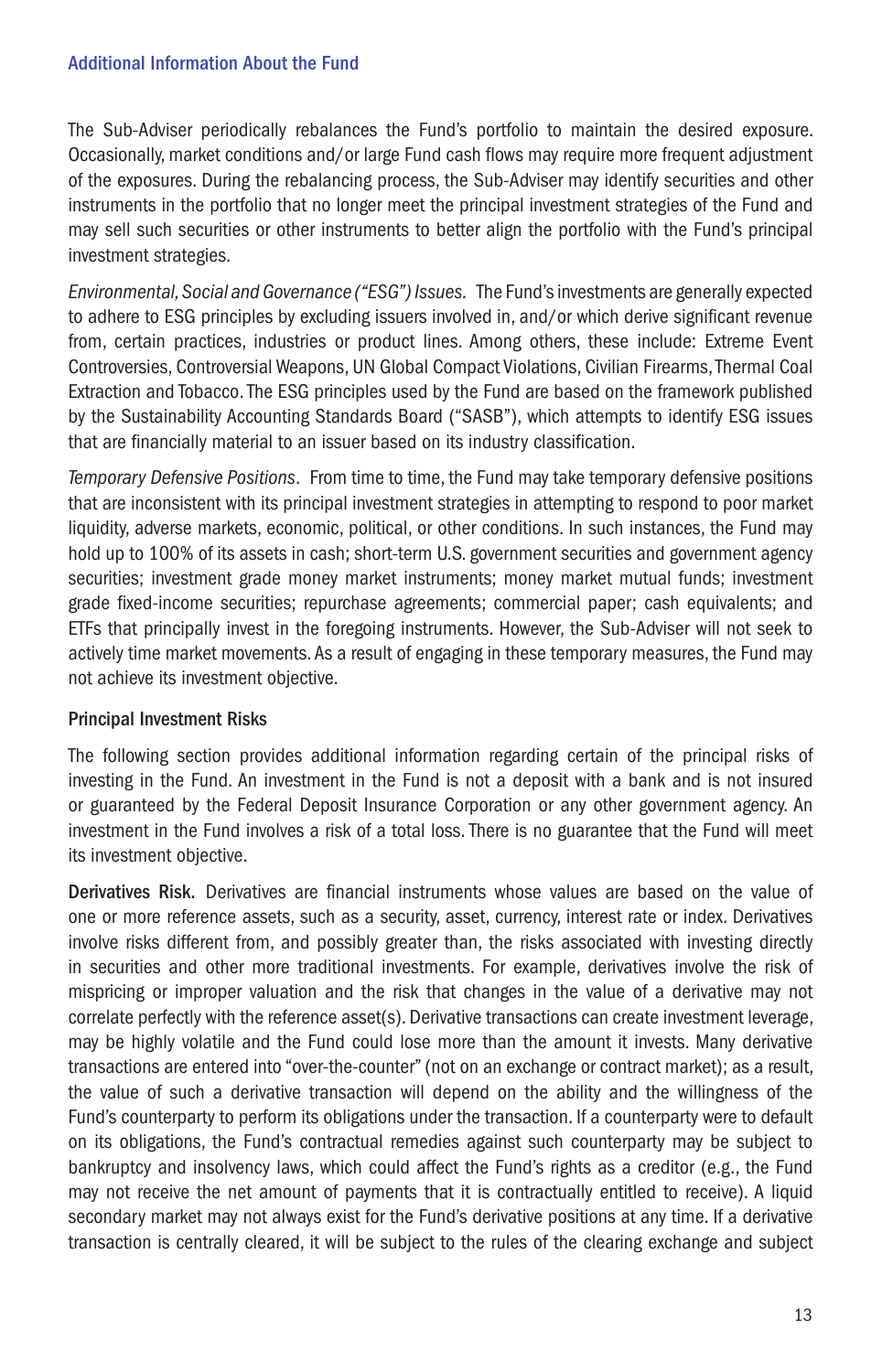to risks associated with the exchange. Derivatives can be illiquid and imperfectly correlate with the reference asset(s). Many derivatives are subject to segregation requirements, pursuant to which the Fund must segregate the market or notional value of the derivatives and which could impede the portfolio management of the Fund. It is possible that developments in the derivatives market, including ongoing or potential government regulation, could adversely affect the Fund's ability to enter into new derivatives agreements, terminate existing derivative agreements or to realize amounts to be received under such instruments.

Counterparty Risk. Because many derivatives are an obligation of the counterparty rather than a direct investment in the reference asset, the Fund may suffer losses potentially equal to, or greater than, the full value of the derivative if the counterparty fails to perform its obligations under the derivative agreement as a result of bankruptcy or otherwise. Any loss would result in a reduction in the NAV of the Fund and will likely impair the Fund's ability to achieve its investment objective. If there are only a few potential counterparties, the Fund, subject to applicable law, may enter into swap or options transactions with as few as one counterparty at any time.

Interest Rate Risk. The Fund's exposure to derivatives tied to interest rates subjects the Fund to greater volatility than investments in traditional securities, such as stocks and bonds. Investing in derivatives tied to interest rates, including through interest rate-linked derivative instruments, such as rate-linked swaps and options, can be extremely volatile. The value of such investments may fluctuate rapidly based on a variety of factors, including overall market movements; economic events and policies; changes in interest rates or inflation rates; changes in monetary and exchange control programs; war; acts of terrorism; natural disasters; and technological developments. These factors may affect the value of the Fund in varying ways, and different factors may cause the value and the volatility of the Fund to move in inconsistent directions at inconsistent rates.

As interest rates rise, the value of a fixed-income security held directly or indirectly by the Fund, such as TIPS, is likely to decrease. Securities with longer durations tend to be more sensitive to interest rate changes, usually making their prices more volatile than those of securities with shorter durations. To the extent the Fund invests a substantial portion of its assets directly or indirectly in fixed-income securities with longer-term maturities, rising interest rates may cause the value of the Fund's investments to decline significantly, which may adversely affect the value of the Fund. To the extent such rises are linked to the steepening of the U.S. interest rate curve, the options used by the Fund are designed to offset such decreases in value. However, even if the hedging strategy of the Fund performs as intended, an increase in interest rates may lead to heightened volatility in the fixed-income markets and adversely affect the liquidity of certain fixed-income investments. In addition, decreases in fixed-income dealer market making capacity may also potentially lead to heightened volatility and reduced liquidity in the fixed-income markets. The Fund seeks to mitigate the risk of rising interest rates, to the extent that increases are tied to curve steepening, by using options; such positions should increase in value in steepening curve environments and should decrease in value in flattening or inverted curve environments, thereby mitigating potential gains and losses in the government bond positions of the Fund arising from changing in the level of the interest rate curve. The Fund does not attempt to mitigate credit risk, interest rate risk generally, or other factors, which may have a greater influence on government bonds' returns than curve risk. Because the Fund's hedge is rolled on a periodic basis, the risk can develop intra-period. Furthermore, while the Fund is designed to hedge the curve level risk exposure of the long government bond positions, it is possible that a degree of exposure may remain even at the time of rebalance.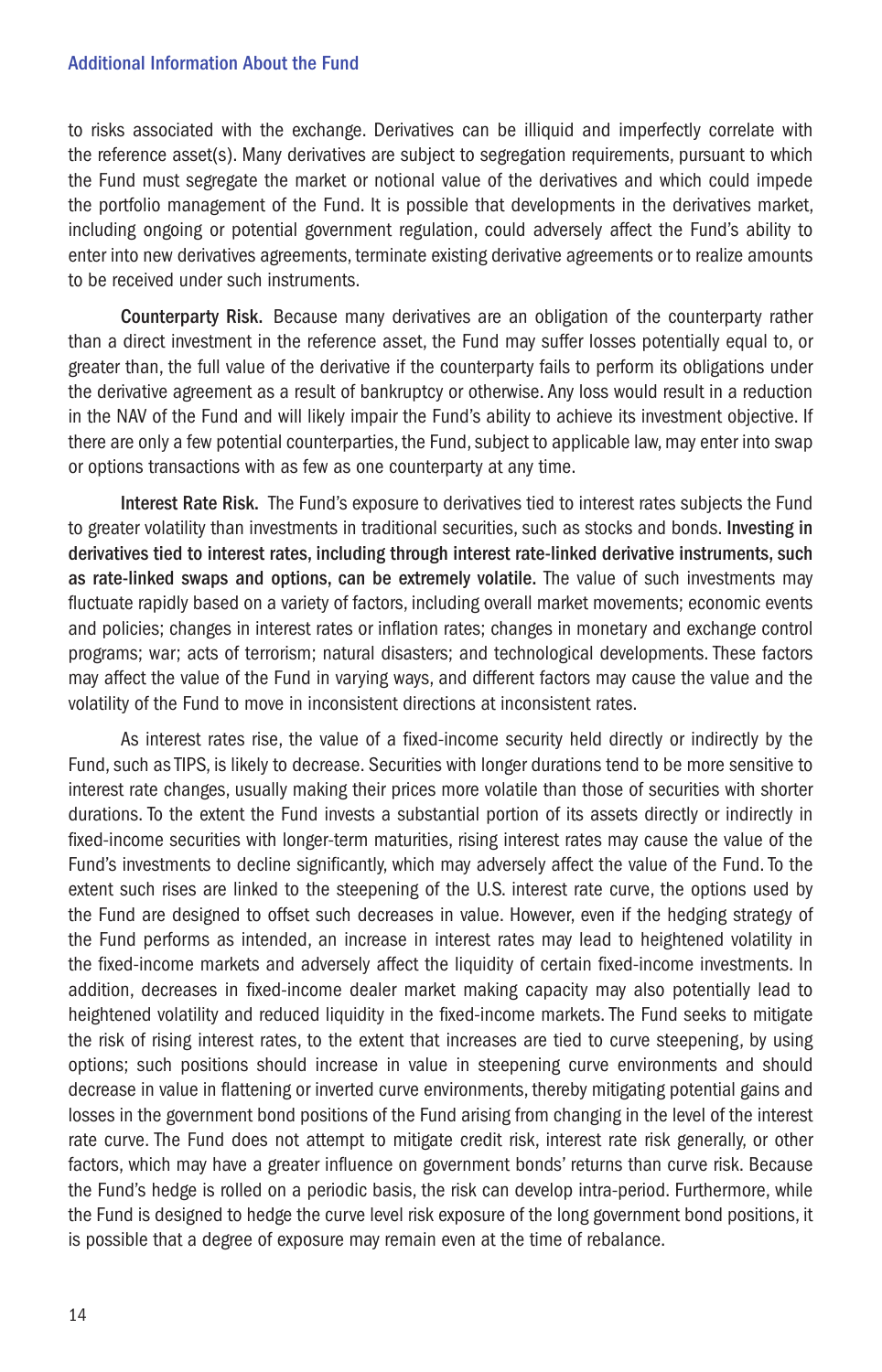Leveraging Risk. The Fund's investment in derivative instruments provide leveraged exposure. The Fund's investment in these instruments generally requires a small investment relative to the amount of investment exposure assumed. As a result, such investments may give rise to losses that exceed the amount invested in those instruments. The use of derivatives may expose the Fund to potentially dramatic losses (or gains) in the value of a derivative or other financial instrument and, thus, in the value the Fund's portfolio.

Options Risk. If the Fund buys an option, it buys a legal contract giving it the right to buy or sell a specific amount of the underlying instrument or swap on the underlying instrument at an agreed-upon price typically in exchange for a premium paid by the Fund. In general, most options on interest rate swaps are "European" exercise, which means that they can only be exercised at the end of the option term. A decision as to whether, when and how to use options involves the exercise of skill and judgment and even a well-conceived option transaction may be unsuccessful because of market behavior or unexpected events. The prices of options can be highly volatile and the use of options can lower total returns.

OTC options generally have more flexible terms negotiated between the buyer and the seller, and the counterparties may be required to post "variation margin" daily to reflect any gains or losses in such options contracts. If such variation margin is not required to be posted, such instruments would generally be subject to greater credit risk and counterparty risk. OTC instruments also may be subject to greater liquidity risk.

ETF Risk. As an ETF, the Fund is subject to the following risks:

Authorized Participants Concentration Risk. The Fund has a limited number of financial institutions that may act as Authorized Participants. To the extent they exit the business or are otherwise unable to proceed in creation and redemption transactions with the Fund and no other Authorized Participant is able to step forward to create or redeem, shares of the Fund may be more likely to trade at a premium or discount to net asset value ("NAV") and possible face trading halts or delisting. Authorized Participant concentration risk may be heightened for exchange-traded funds ("ETFs"), such as the Fund, that invest in securities issued by non-U.S. issuers or other securities or instruments that have lower trading volumes.

Premium/Discount Risk. The NAV of the Fund's shares will generally fluctuate with changes in the market value of the Fund's securities holdings. The market prices of Fund shares will generally fluctuate in accordance with changes in the Fund's NAV and supply and demand of shares on the secondary market. It cannot be predicted whether Fund shares will trade below, at or above their NAV. As a result, shareholders of the Fund may pay more than NAV when purchasing shares and receive less than NAV when selling Fund shares. This risk is heightened in times of market volatility or periods of steep market declines. In such market conditions, market or stop-loss orders to sell the ETF shares may be executed at market prices that are significantly below NAV. The market prices of Fund shares may deviate significantly from the NAV of the shares during periods of market volatility or if the Fund's holdings are or become more illiquid. Disruptions to creations and redemptions may result in trading prices that differ significantly from the Fund's NAV. In addition, market prices of Fund shares may deviate significantly from the NAV if the number of Fund shares outstanding is smaller or if there is less active trading in Fund shares. Investors purchasing and selling Fund shares in the secondary market may not experience investment results consistent with those experienced by those creating and redeeming directly with the Fund.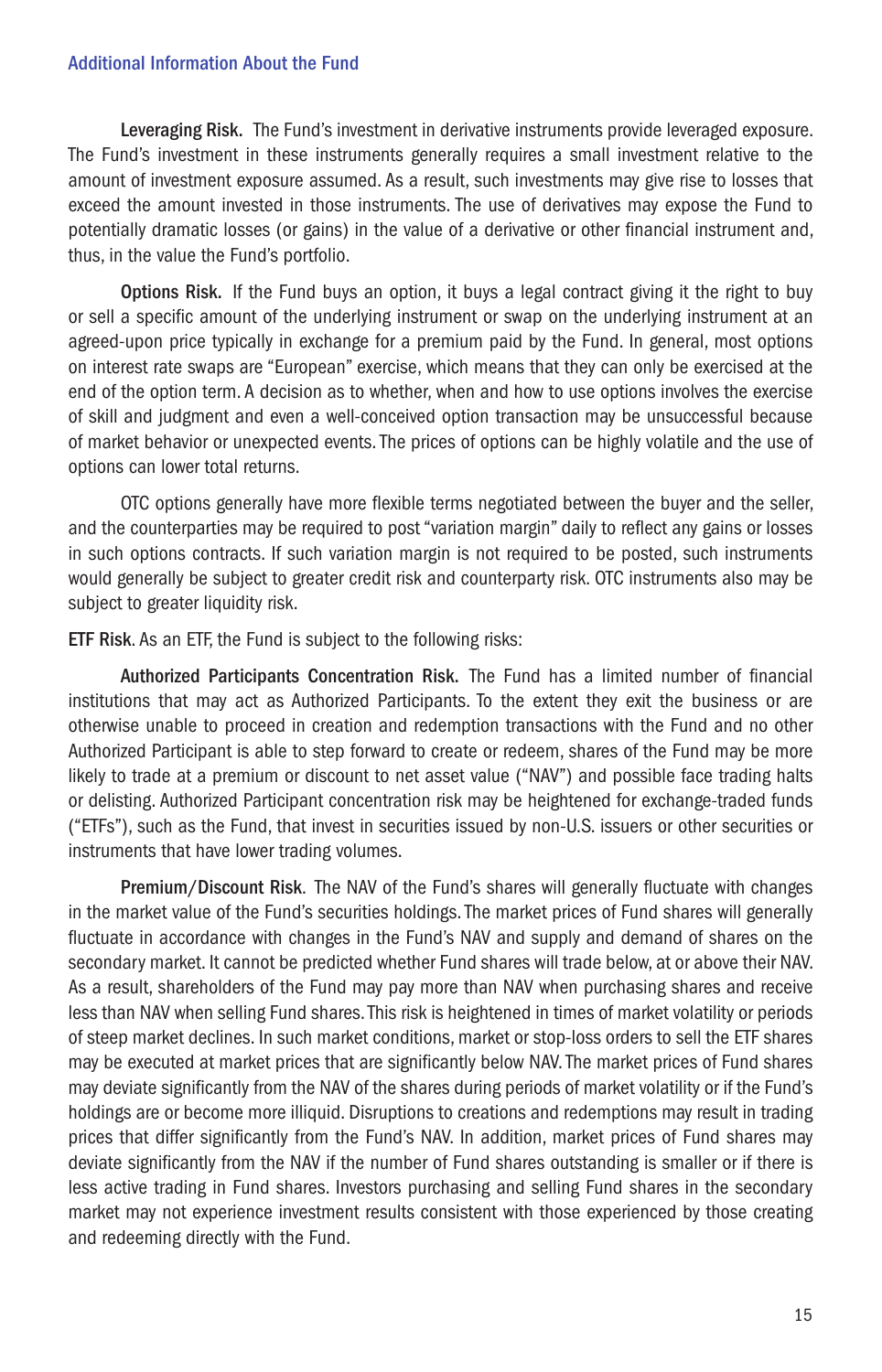Secondary Market Trading Risk. Investors buying or selling shares in the secondary market will normally pay brokerage commissions, which are often a fixed amount and may be a significant proportional cost for investors buying or selling relatively small amounts of shares. In addition, secondary market investors will incur the cost of the difference between the price that an investor is willing to pay for shares (the bid price) and the price at which an investor is willing to sell shares (the ask price). This difference in bid and ask prices is often referred to as the "spread" or "bid/ask spread." The bid/ask spread, which increases the cost of purchasing and selling Fund shares, varies over time for shares based on trading volume and market liquidity, and is generally lower if the Fund's shares have more trading volume and market liquidity and higher if the Fund's shares have little trading volume and market liquidity. Increased market volatility may cause increased bid/ask spreads.

Although Fund shares are listed for trading on the Exchange, there can be no assurance that an active trading market for such shares will develop or be maintained or that the Fund's shares will continue to be listed. Trading in Fund shares may be halted due to market conditions or for reasons that, in the view of the Exchange, make trading in shares inadvisable. In addition, trading in shares is subject to trading halts caused by extraordinary market volatility pursuant to Exchange "circuit breaker" rules. There can be no assurance that the requirements of the Exchange necessary to maintain the listing of any Fund will continue to be met or will remain unchanged or that the shares will trade with any volume, or at all.

ETF Risk – Cash Transactions Risk. Like other ETFs, the Fund sells and redeems its shares only in large blocks called Creation Units and only to Authorized Participants. Unlike most other ETFs, however, the Fund expects to effect its creations and redemptions at least partially or fully for cash, rather than in-kind securities.

Other ETFs generally are able to make in-kind redemptions and avoid realizing gains in connection with redemption requests. Effecting redemptions for cash may cause the Fund to sell portfolio securities in order to obtain the cash needed to distribute redemption proceeds. Such dispositions may occur at an inopportune time, resulting in potential losses to the Fund or difficulties in meeting shareholder redemptions, and involve transaction costs. If the Fund recognizes gain on these sales, this generally will cause the Fund to recognize gain it might not otherwise have recognized if it were to distribute portfolio securities in-kind or to recognize such gain sooner than would otherwise have been required. The Fund generally intends to distribute these gains to shareholders to avoid being taxed on this gain at the Fund level and otherwise comply with the special tax rules that apply to it. This strategy may cause shareholders to be subject to tax on gains they would not otherwise be subject to, or at an earlier date than, if they had made an investment in another ETF.

In addition, cash transactions may have to be carried out over several days if the securities market in which the Fund is trading is less liquid and may involve considerable transaction expenses and taxes. These brokerage fees and taxes, which will be higher than if the Fund sold and redeemed its shares principally in-kind, may be passed on to purchasers and redeemers of Creation Units in the form of creation and redemption transaction fees. However, the Fund has capped the total fees that may be charged in connection with the redemption of Creation Units at 2% of the value of the Creation Units redeemed. To the extent transaction and other costs associated with a redemption exceed that cap, those transaction costs will be borne by the Fund's remaining shareholders. These factors may result in wider spreads between the bid and the offered prices of the Fund's shares than for other ETFs.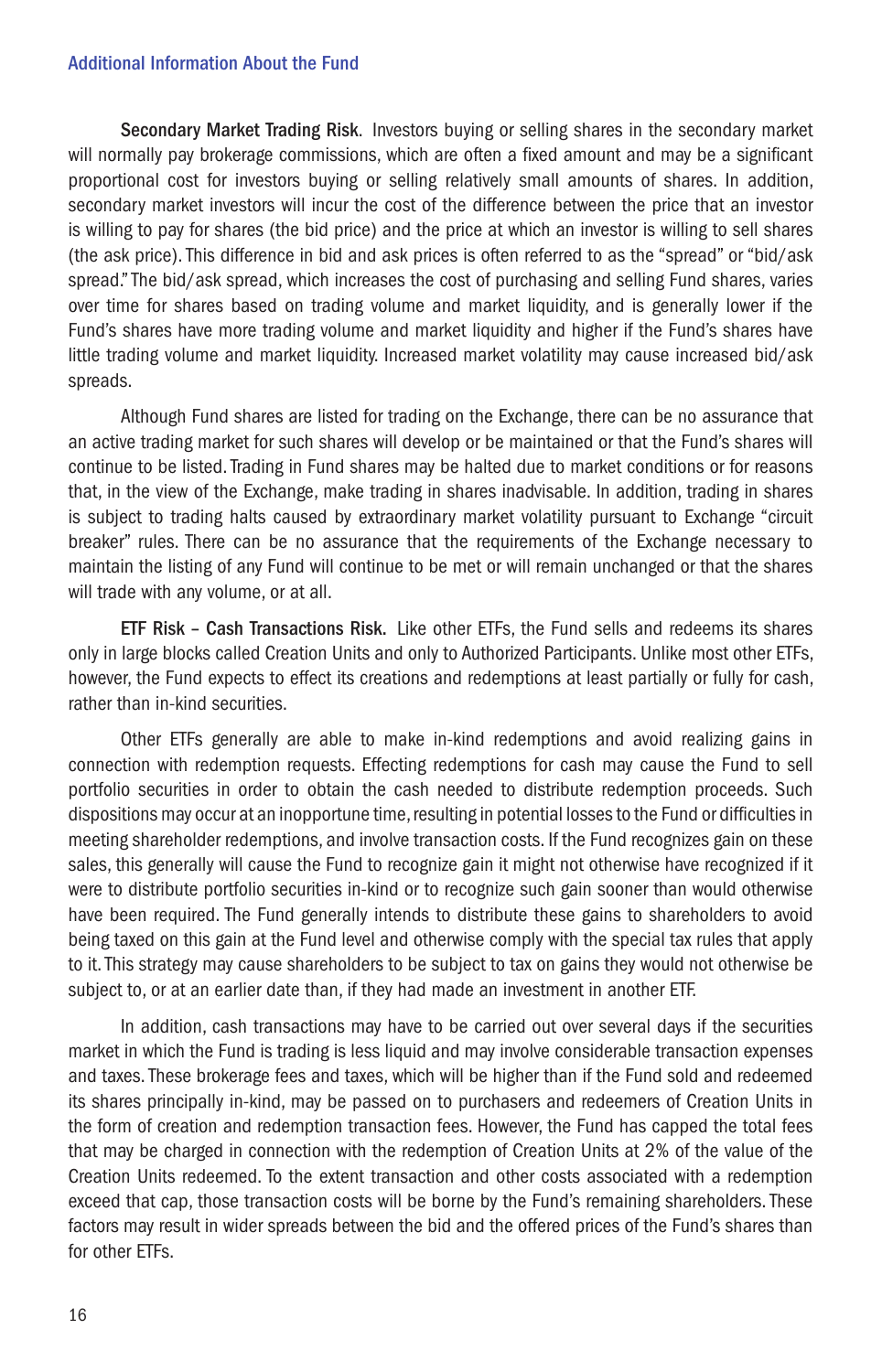Fixed Income Securities Risk. The value of the Fund's investments in fixed income securities will fluctuate with changes in interest rates. Typically, a rise in interest rates causes a decline in the value of fixed income securities owned indirectly by the Fund. On the other hand, if rates fall, the value of the fixed income securities generally increases. The Fund may be subject to a greater risk of rising interest rates due to the current period of historically low rates and the effect of potential government fiscal policy initiatives and resulting market reaction to those initiatives. Below are several specific risks associated with investments in fixed income securities.

Credit Risk. Credit risk refers to the possibility that the issuer of a security will not be able to make payments of interest and principal when due. Changes in an issuer's credit rating or the market's perception of an issuer's creditworthiness may also affect the value of an investment in that issuer. The degree of credit risk depends on both the financial condition of the issuer and the terms of the obligation.

Event Risk. Event risk is the risk that an unexpected event could interfere with an issuer's ability to make timely interest or principal payments or that causes market speculation about the issuer's ability to make such payments. As a result, the credit quality and market value of an issuer's bonds and/or other debt securities may decline significantly.

Interest Rate Risk. Generally, the value of fixed income securities will change inversely with changes in interest rates. As interest rates rise, the market value of fixed income securities tends to decrease. Conversely, as interest rates fall, the market value of fixed income securities tends to increase. This risk will be greater for long-term securities than for short-term securities. The Fund may take steps to attempt to reduce the exposure of its portfolio to interest rate changes; however, there can be no guarantee that the Fund will take such actions or that the Fund will be successful in reducing the impact of interest rate changes on the portfolio. Changes in government intervention may have adverse effects on investments, volatility, and illiquidity in debt markets.

Maturity Risk. The value of the Fund's fixed income investments is also dependent on their maturity. Generally, the longer the maturity of a fixed income security, the greater its sensitivity to changes in interest rates.

Hedging Risk. When a derivative is used as a hedge against a position that the Fund holds, any loss generated by the derivative generally could be offset by gains on the hedged investment, and vice versa. While hedging can reduce or eliminate losses, it can also reduce or eliminate gains. Hedges are sometimes subject to mismatch between the derivative and the underlying security, and there can be no assurance that the Fund's hedging transactions, which entail additional transaction costs, will be effective. The Fund seeks to mitigate (or hedge) the risk associated with the potential impact of a steepening U.S. interest rate curve ("curve risk"), an increase in inflation and inflation expectations, and an increase in interest rate volatility on the performance of U.S. government bonds. The Fund does not seek to mitigate credit risk, non-curve interest rate risk, or other factors influencing the price of U.S. government bonds, which factors may have a greater impact on the bonds' returns than the U.S. interest rate curve or inflation. Further, there is no guarantee that the Fund's investments will eliminate or mitigate curve risk, inflation risk or the potential impact of interest rate volatility on long positions in U.S. government bonds. If interest rates rise in parallel within the U.S. interest rate curve, the Fund will not be hedged. In addition, when the U.S. interest rate curve flattens or inverts, the Fund's investments in options may lose value or end up worthless. Under such circumstances, the Fund will generally underperform a portfolio comprised solely of U.S. government bonds (without the options owned by the Fund). In a flattening or inverted curve environment, the Fund's hedging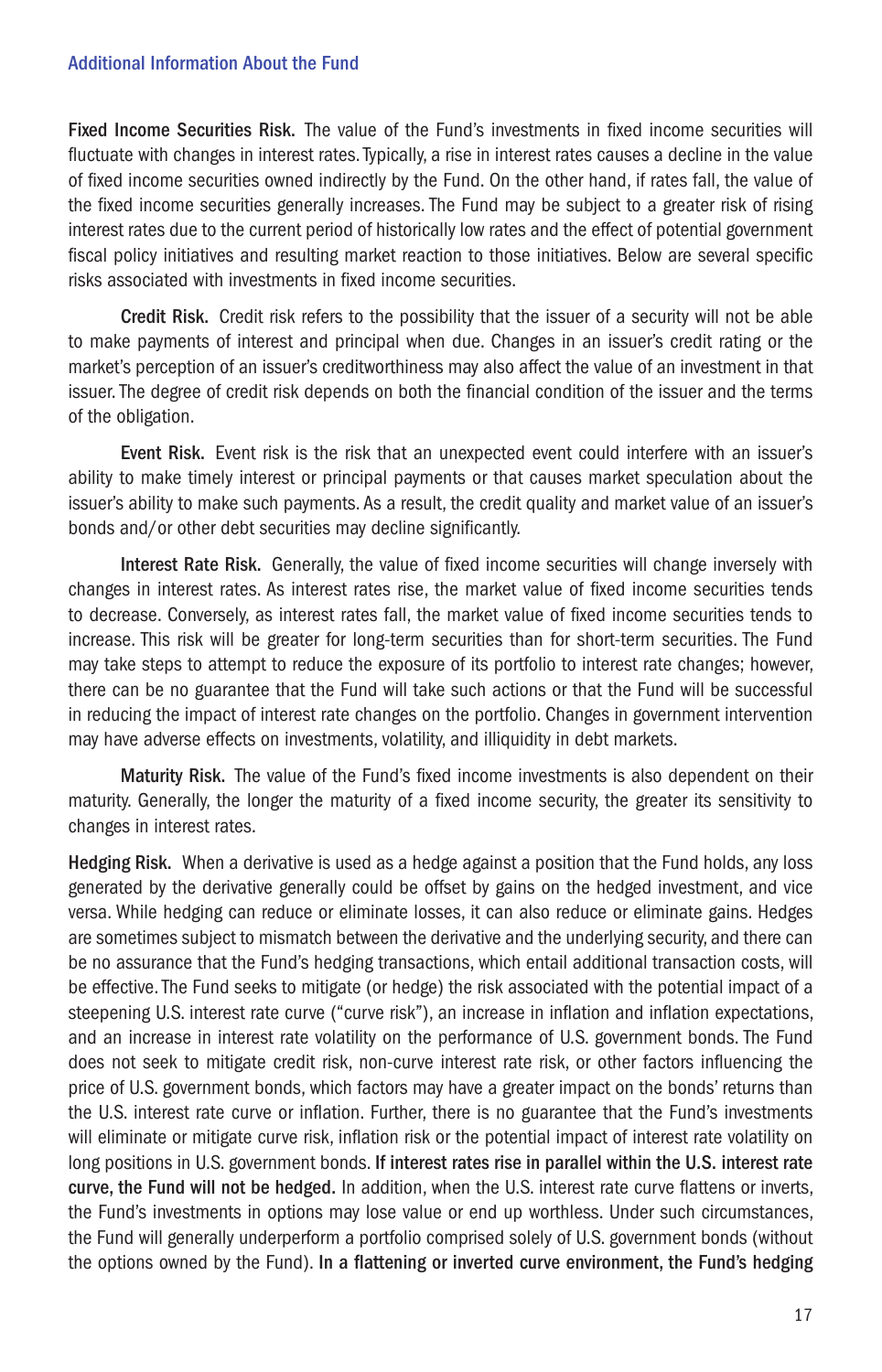strategy could result in disproportionately larger losses in the Fund's options as compared to gains or losses in its U.S. government bond positions attributable to interest rate changes. There is no guarantee that the Fund will have positive returns, even in environments of sharply rising inflation rates in which the Fund's options might be expected to mitigate the effects of such rises. The Fund will incur expenses when entering into positions in rate-linked options. Moreover, to the extent that curve risk has been priced into the U.S. government bonds owned by the Fund, the Fund will underperform other investments even during periods of curve steepening.

High Portfolio Turnover Risk. The Fund may incur high portfolio turnover rates. This may increase the Fund's brokerage commission costs. The performance of the Fund could be negatively impacted by the increased brokerage commission costs incurred by the Fund. Rapid portfolio turnover also exposes shareholders to a higher current realization of short-term capital gains, distributions of which would generally be taxed to you as ordinary income and thus cause you to pay higher taxes.

Investment in Investment Companies Risk. When the Fund purchases shares of investment companies (such as ETFs, unit investment trusts, closed-end investment companies and foreign investment companies), in addition to directly bearing the expenses associated with its own operations, it will bear a pro rata portion of such funds' expenses. An investor in the Fund may receive taxable gains as a result of an underlying fund's portfolio transactions in addition to the taxable gains attributable to the Fund's transactions in shares of the underlying fund. Further, in part because of these additional expenses, the performance of an investment company may differ from the performance the Fund would achieve if it invested directly in the underlying investments of the investment company. In addition, while the risks of owning shares of an investment company generally reflect the risks of owning the underlying investments of the investment company, the Fund may be subject to additional or different risks than if the Fund had invested directly in the underlying investments. Investments in ETFs are subject to ETF Risk. For example, shares of an ETF are traded at market prices, which may vary from the NAV of its underlying investments. Also, the lack of liquidity in an ETF can contribute to the increased volatility of its value in comparison to the value of the underlying portfolio securities.

Large Shareholder Risk. To the extent a large number of shares of a Fund is held by a single shareholder or a small group of shareholders, the Fund is subject to the risk that redemption by those shareholders of all or a large portion of their shares will adversely affect the Fund's performance by forcing the Fund to sell securities, potentially at disadvantageous prices, to raise the cash needed to satisfy such redemption requests. This risk may be heightened during periods of declining or illiquid markets, or to the extent that such large shareholders have short investment horizons or unpredictable cash flow needs. Such redemptions may also increase transaction costs and/or have adverse tax consequences for remaining shareholders.

Liquidity Risk. The Fund's investments are subject to liquidity risk, which exists when an investment is or becomes difficult to purchase or sell at a reasonable price. If a transaction is particularly large or if the relevant market is or becomes illiquid, it may reduce the returns of the Fund because it may be unable to sell the illiquid securities at an advantageous time or price, which may cause the Fund to suffer significant losses and difficulties in meeting redemptions. This is especially true given the limited number of market participants in certain markets in which the Fund may invest. Market developments may cause the Fund's investments to become less liquid and subject to erratic price movements, and may also cause the Fund to encounter difficulties in timely honoring redemptions, especially if market events cause an increased incidence of shareholder redemptions. If a number of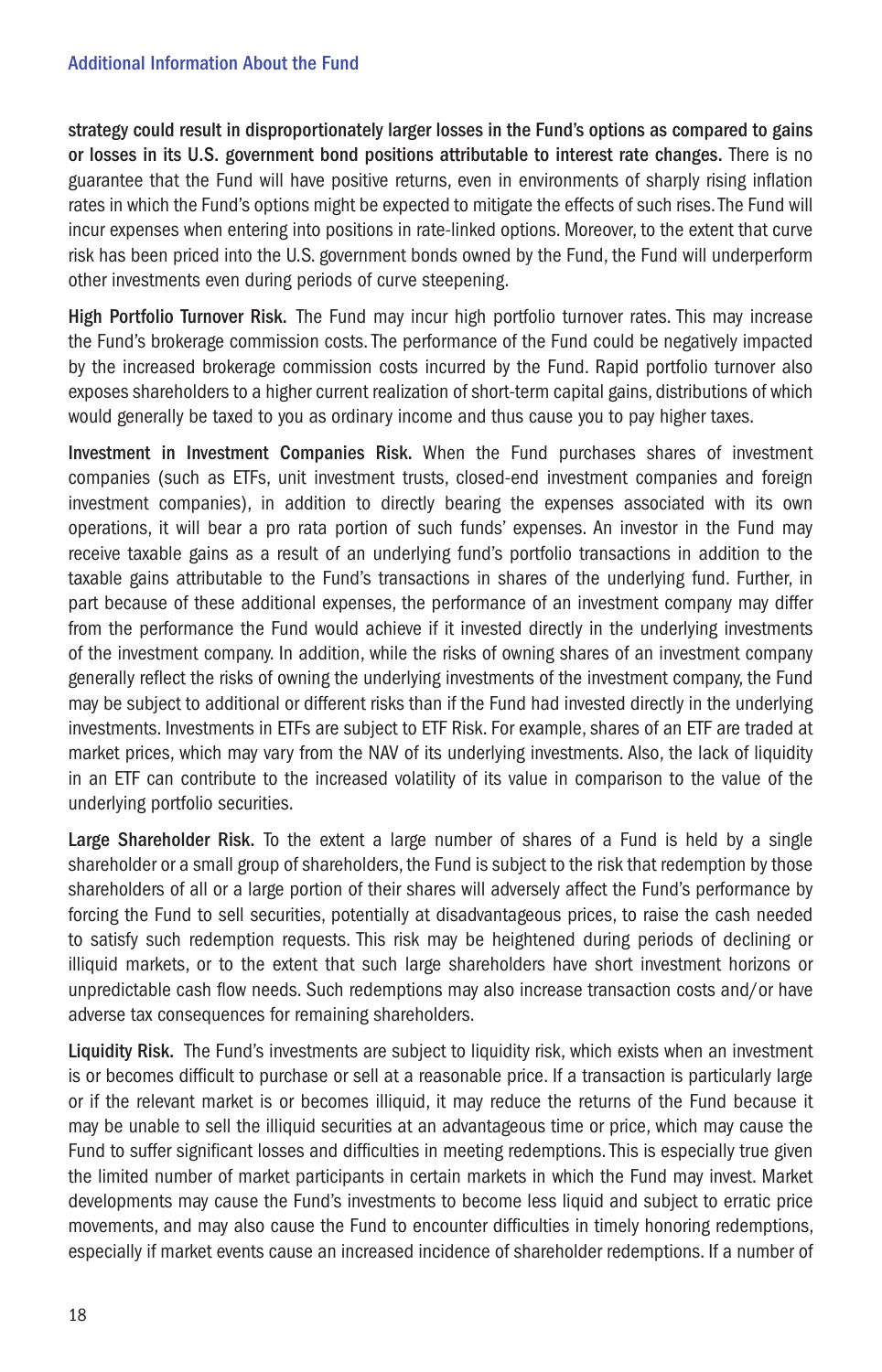securities held by the Fund stop trading or become illiquid, it may have a cascading effect and cause the Fund to halt trading. Volatility in market prices will increase the risk of the Fund being subject to a trading halt.

LIBOR Transition Risk. The United Kingdom's Financial Conduct Authority announced a phase out of the London Interbank Offered Rate ("LIBOR"). Although many LIBOR rates will be phased out by the end of 2021, a selection of widely used USD LIBOR rates will continue to be published through June 2023 in order to assist with the transition. The Funds may be exposed to financial instruments tied to LIBOR to determine payment obligations, financing terms, hedging strategies or investment value. The transition process away from LIBOR might lead to increased volatility and illiquidity in markets for, and reduce the effectiveness of new hedges placed against, instruments whose terms currently include LIBOR. The ultimate effect of the LIBOR transition process on the Funds is uncertain.

Management Risk. The Fund is actively-managed and may not meet its investment objective based on the Sub-Adviser's success or failure to implement investment strategies for the Fund. The Sub-Adviser's evaluations and assumptions regarding investments, interest rates, inflation, and other factors may not successfully achieve the Fund's investment objective given actual market conditions. Additionally, the Sub-Adviser has not previously managed a registered investment company, which could create additional risks for investments in the Fund.

Market Risk. The values of the Fund's holdings could decline generally or could underperform other investments. Market fluctuations could be caused by such factors as economic and political developments, changes in interest rates and perceived trends in securities prices. Recent developments in relations between the United States and its trading partners have heightened concerns of increased tariffs and restrictions on trade between the U.S. and other countries. An increase in tariffs or trade restrictions, or even the threat of such developments, could lead to a significant reduction in international trade, which could have a negative impact on the world's export industry and a commensurately negative impact on financial markets. Different types of securities tend to go through cycles of outperformance and under-performance in comparison to the general securities markets. In addition, securities may decline in value due to factors affecting a specific issuer, market or securities markets generally. Therefore, the Fund is susceptible to the risk that certain holdings may be difficult or impossible to sell at a favorable time or price. Turbulence in the financial markets and reduced liquidity in equity, credit and fixed-income markets may negatively affect issuers worldwide, which could have an adverse effect on the Fund. The Federal Reserve and other domestic and foreign government agencies may attempt to stabilize the global economy. These actions may expose markets to heightened volatility and may reduce liquidity for certain Fund investments, causing the value of the Fund's investments and share price to decline. To the extent that the Fund experiences high redemptions because of these actions, the Fund may experience increased portfolio turnover, which will increase the costs that the Fund incurs and will lower the Fund's performance.

Geopolitical risks, including terrorism, tensions or open conflict between nations, or political or economic dysfunction within some nations that are major players on the world stage or major producers of oil, may lead to overall instability in world economies and markets generally and have led, and may in the future lead, to increased market volatility and may have adverse long-term effects. Similarly, environmental and public health risks, such as natural disasters or pandemics/epidemics, or widespread fear that such events may occur, may impact markets adversely and cause market volatility in both the short- and long-term.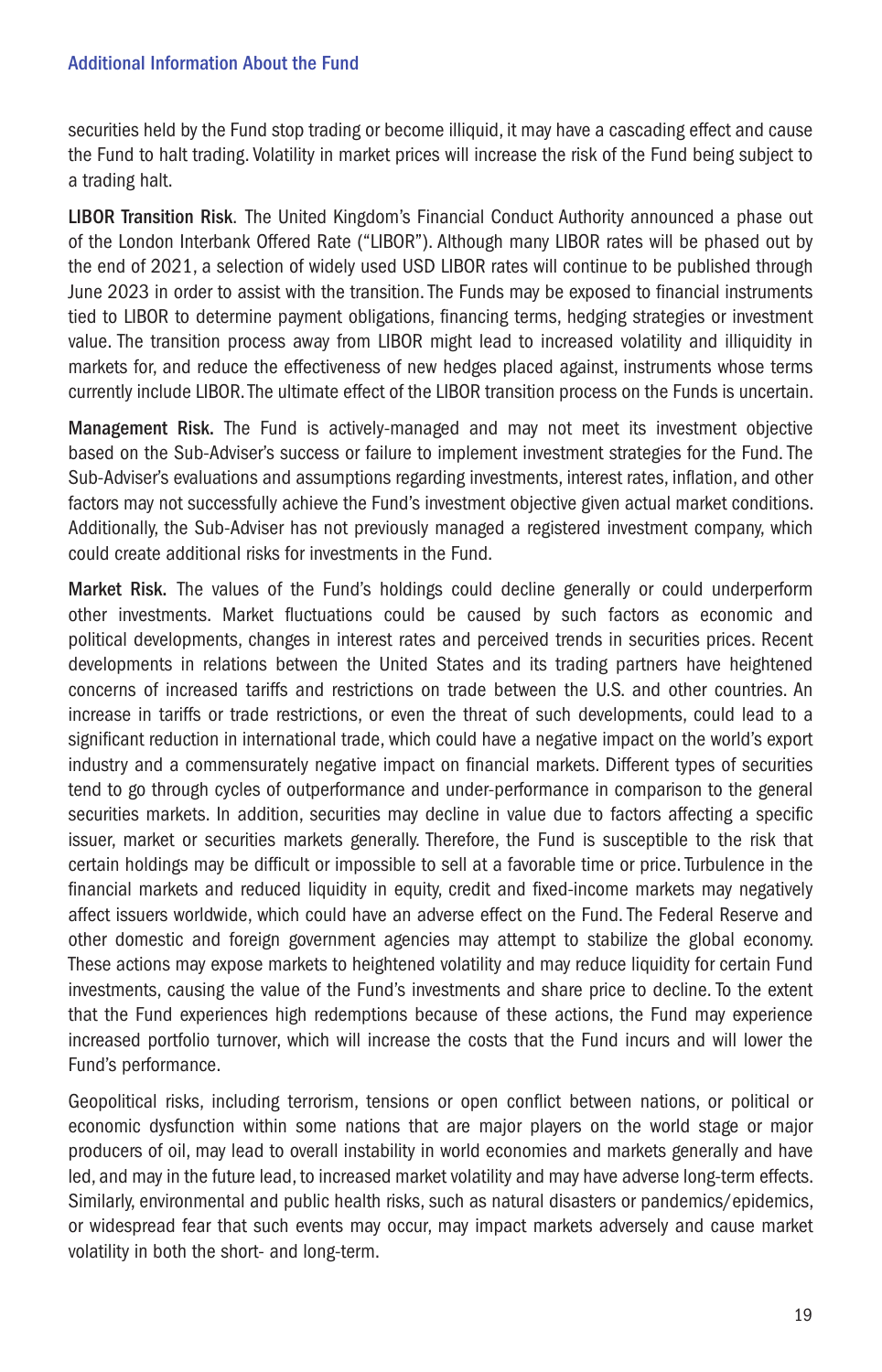Certain illnesses spread rapidly and have the potential to significantly and adversely affect the global economy. Epidemics and/or pandemics have and may further result in, among other things, closing borders, enhanced health screenings, healthcare service preparation and delivery, quarantines, cancellations, disruptions to supply chains and customer activity, as well as general concern and uncertainty. The impact of such epidemics and/or pandemics that may arise in the future, have the potential to affect the economies of many nations, individual companies and the global securities and commodities markets, including liquidity, in ways that cannot necessarily be foreseen at the present time. The impact of infectious diseases in developing or emerging market countries may be greater due to less established health care systems. Health crises caused by the recent coronavirus outbreak may exacerbate other preexisting political, social and economic risks in certain countries. The impact of the outbreak may be short term or may last for an extended period of time and may have material adverse impacts on a Fund.

Non-Diversified Fund Risk. Because the Fund is non-diversified and may invest a greater portion of its assets in fewer issuers than a diversified fund, changes in the market value of a single portfolio holding could cause greater fluctuations in the Fund's share price than would occur in a diversified fund. This may increase the Fund's volatility and cause the performance of a single portfolio holding or a relatively small number of portfolio holdings to have a greater impact on the Fund's performance.

Rate-Linked Derivatives Investment Risk. Rate-linked derivatives may lose money if short-term or long-term interest rates rise sharply or otherwise change in a manner not anticipated by the Sub-Adviser. The returns of curve-linked instruments that may be used by the Fund to hedge inflation and curve risk reflect a specified set of swap terms. There can be no assurance that such terms will accurately measure either the rate of inflation experienced in the United States or the steepness of the curve reflected in the prices and yields of bonds held by the Fund. As a result, the Fund's hedging strategy may not perform as expected. The options used by the Fund may be riskier than other types of investments because they may be more sensitive to changes in economic or market conditions. Options create leverage because they are options, which may cause the Fund's net asset value and returns to be more volatile than they would be if the Fund was not using options. OTC options also expose the Fund to counterparty risk, which is the risk that the counterparty will not fulfill its contractual obligations. The Fund's hedging strategy is not customized to particular bonds or investment instruments. As a result, there may be a mismatch between the option and the bonds held by the Fund that are being hedged. If this were the case, the Fund could lose money on both the options and the bonds, and the present value of the Fund's portfolio investments could decrease.

Tax Risk. To qualify for the favorable U.S. federal income tax treatment accorded to a RIC under the Code, the Fund must satisfy certain income, asset diversification and distribution requirements each year. Among other requirements, the Fund must derive at least 90% of its gross income for each taxable year from certain qualifying sources of income and the Fund's assets must be diversified so that at least 50% of the value of the Fund's total assets is represented by cash and cash items, U.S. government securities, securities of other RICs, and other securities, subject to certain other limitations (See the "Taxes" section in the SAI for additional information). The Internal Revenue Service ("IRS") has issued two private letter rulings to other unrelated funds, upon which the Fund cannot rely, which indicate that income from a fund's investment in certain rate-linked derivatives, such as interest rate swaps, constitutes qualifying income. However, in September 2016 the IRS announced that it will no longer issue private letter rulings on questions relating to satisfaction of the qualifying income test for qualification as a RIC that require a determination of whether a financial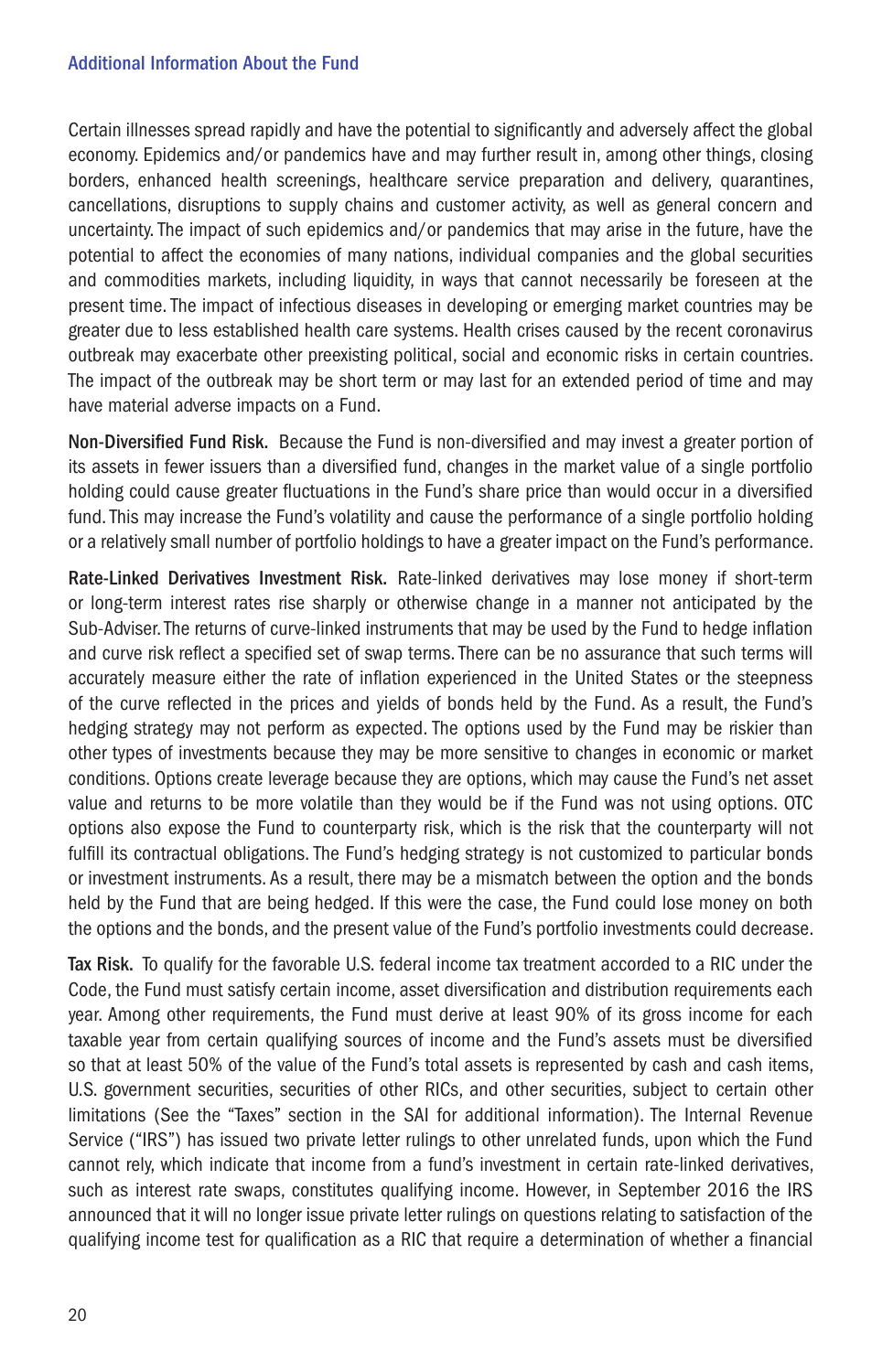instrument or position is a security under section 2(a)(36) of the 1940 Act. A financial instrument or position that constitutes a security under section  $2(a)(36)$  of the 1940 Act generates qualifying income for purposes of qualifying as a RIC. If the Fund were to fail to meet the qualifying income test or asset diversification test and fail to qualify as a RIC, it would be taxed in the same manner as an ordinary corporation, and distributions to its shareholders would not be deductible by the Fund in computing its taxable income, which would adversely affect the Fund's performance. The failure by the Fund to qualify as a RIC would have significant negative tax consequences to Fund shareholders and would significantly and adversely affect a shareholder's return on its investment in the Fund. Under certain circumstances, the Fund may be able to cure a failure to meet the qualifying income test or asset diversification test if such failure was due to reasonable cause and not willful neglect, but to do so the Fund may incur significant fund-level taxes, which would effectively reduce (and could eliminate) the Fund's returns. In this event, the Fund's board of trustees may authorize a change in investment strategy or Fund liquidation and in lieu of potential disqualification, the Fund is permitted to pay the tax to cure certain failures to satisfy the income requirement or asset diversification requirement. The Fund also may incur transaction and other costs to comply with any new or additional guidance from the IRS.

TIPS Risk. U.S. Treasury Inflation-Protected Securities ("TIPS") are debt instruments issued by the by the United States Department of the Treasury. The principal of TIPS increases with inflation and decreases with deflation, as measured by the Consumer Price Index ("CPI"). When TIPS mature, investors are paid the adjusted principal or original principal, whichever is greater. Inflation-indexed bonds, such as TIPS, generally pay a lower nominal interest rate than a comparable non-inflation-indexed bond. Interest payments on TIPS are unpredictable and will fluctuate as the principal and corresponding interest payments are adjusted for inflation. There can be no assurance that the CPI will accurately measure the real rate of inflation in the prices of goods and services. Any increases in the principal amount of TIPS will be considered taxable ordinary income, even though the Fund or applicable underlying ETF, will not receive the principal until maturity. As a result, the Fund may make income distributions to shareholders that exceed the cash it receives. In addition, TIPS are subject to credit risk, interest rate risk, and maturity risk.

U.S. Government Obligations Risk. The total public debt of the United States as a percentage of gross domestic product has grown rapidly since the beginning of the 2008–2009 financial downturn. Although high debt levels do not necessarily indicate or cause economic problems, they may create certain systemic risks if sound debt management practices are not implemented. A high national debt can raise concerns that the U.S. government will not be able to make principal or interest payments when they are due. This increase has also necessitated the need for the U.S. Congress to negotiate adjustments to the statutory debt limit to increase the cap on the amount the U.S. government is permitted to borrow to meet its existing obligations and finance current budget deficits. In August 2011, S&P lowered its long term sovereign credit rating on the U.S. In explaining the downgrade at that time, S&P cited, among other reasons, controversy over raising the statutory debt limit and growth in public spending. On February 9, 2018, following passage by Congress, the President of the United States signed the Bipartisan Budget Act of 2018, which suspends the statutory debt limit through March 1, 2019. Any controversy or ongoing uncertainty regarding the statutory debt ceiling negotiations may impact the U.S. long-term sovereign credit rating and may cause market uncertainty. As a result, market prices and yields of securities supported by the full faith and credit of the U.S. government may be adversely affected.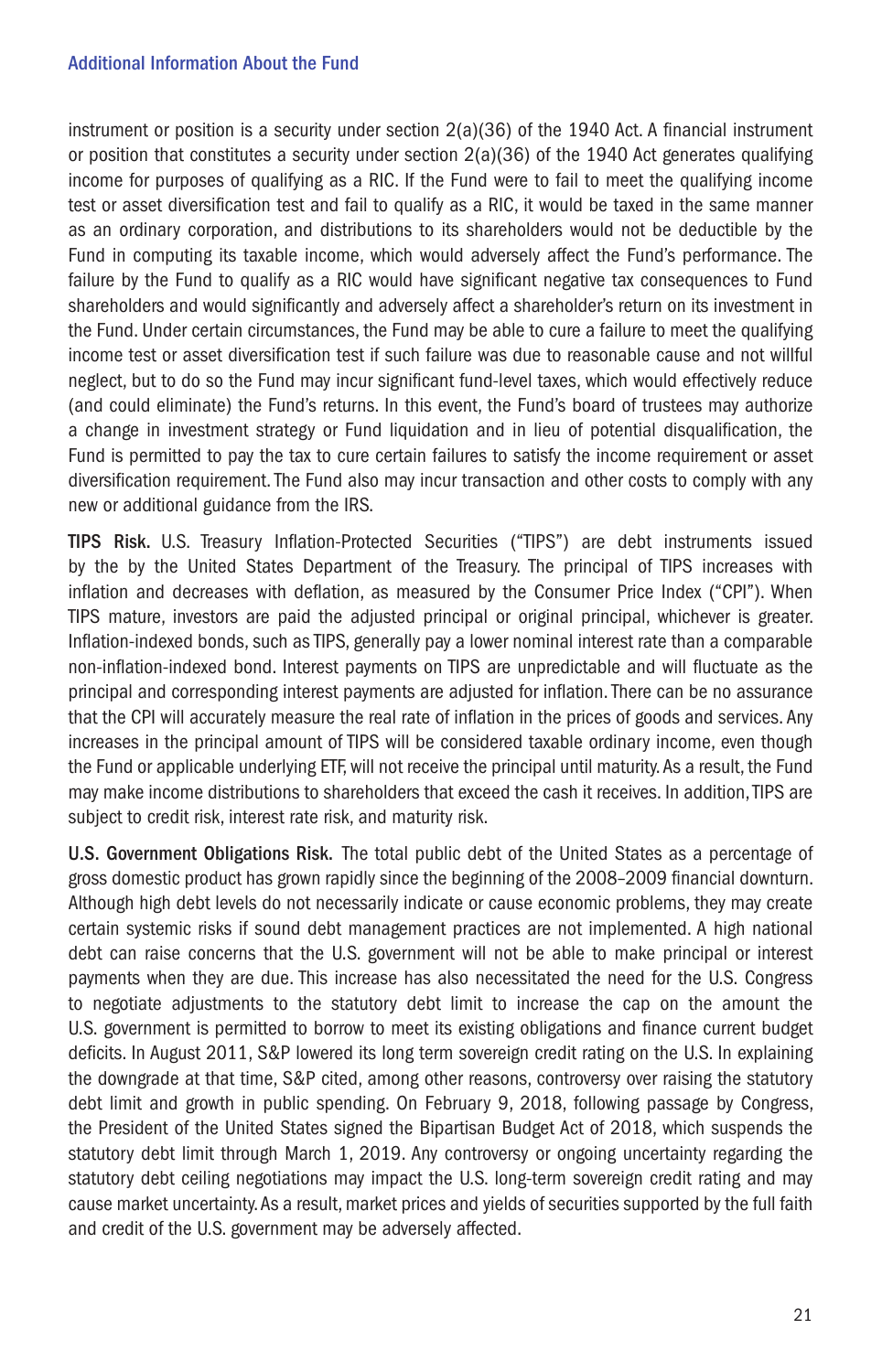Valuation Risk. Financial information about the Fund's portfolio holdings may not always be reliable, which may make it difficult to obtain a current price for the investments held by the Fund. Independent market quotations for such investments may not be readily available and securities may be fair valued or valued by a pricing service at an evaluated price. These valuations are subjective and different funds may assign different fair values to the same investment. Such valuations also may be different from what would be produced if the security had been valued using market quotations. As a result, there is a risk that the Fund may not be able to sell an investment at the price assigned to the investment by the Fund. Additionally, Fund securities that are valued using techniques other than market quotations, including "fair valued" securities, may be subject to greater fluctuations in their value from one day to the next.

Cash and Cash Equivalents Risk. The Fund may hold cash or cash equivalents. Generally, such positions offer less potential for gain than other investments. Holding cash or cash equivalents, even strategically, may lead to missed investment opportunities. This is particularly true when the market for other investments in which the Fund may invest is rapidly rising. If the Fund holds cash uninvested it will be subject to the credit risk of the depositing institution holding the cash.

Return of Capital Distributions From the Fund Reduce the Tax Basis of Fund Shares. The Fund expects to make monthly dividend distributions. The tax character of the Fund's distributions during a taxable year is not finally determined until the Fund's income and gains are determined at the end of the year. Gains or losses realized with respect to the Fund's options trading over the course of the year will affect the tax character of distributions made during the year, including the extent to which such distributions consist of dividends, capital gains and/or return of capital.

Historically, a portion of the Fund's distributions have been treated as a return of capital for tax purposes. Return of capital distributions are not taxable income to you but reduce your tax basis in your shares of the Fund. Such a reduction in tax basis will result in larger taxable gains and/or lower tax losses on a subsequent sale of shares of the Fund. In the event that total distributions in return of capital exceed your tax basis in your shares of the Fund, such excess will be treated as capital gain. There is no guarantee that the character of the Fund's distributions will be similar in the future.

Shareholders who periodically receive the payment of dividends or other distributions consisting of a return of capital may be under the impression that they are receiving net income from the Fund when, in fact, they are not. Shareholders should not assume that the source of the distributions is from the net income of the Fund.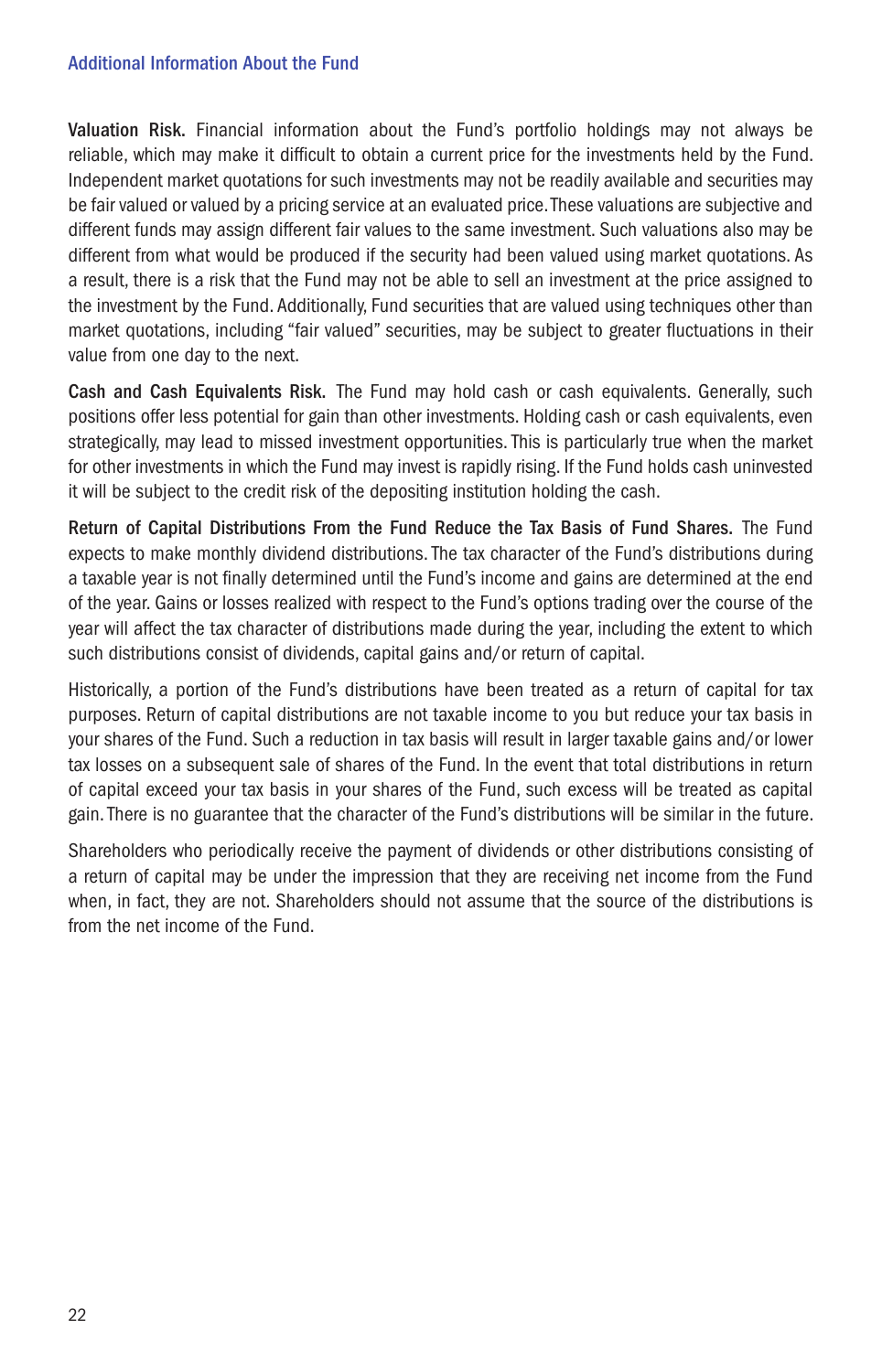#### Investment Adviser

Krane Funds Advisors, LLC ("Krane" or "Adviser"), which is a UN PRI signatory, is a registered investment adviser located at 280 Park Avenue,  $32<sup>nd</sup>$  Floor, New York, NY 10017 and serves as investment adviser of the Fund. Krane has served as the investment adviser of the Fund since its inception.

Under the Investment Advisory Agreement between the Trust and Krane, Krane is responsible for reviewing, supervising and administering the Fund's investment program and the general management and administration of the Trust. In this regard, among other things, Krane arranges for transfer agency, custody, fund administration and accounting, and other non-distribution related services necessary for the Fund to operate. Krane may engage a subadviser to assist it in managing the Fund's investments, but will be responsible for overseeing any subadvisers. Krane manages the Fund's business affairs, provides office facilities and equipment and certain clerical, bookkeeping and administrative services, and permits its officers and employees to serve as officers or Trustees of the Trust. Under the Investment Advisory Agreement, Krane bears all of its own costs associated with providing advisory services to the Fund. In addition, Krane has contractually agreed to pay all operating expenses of the Fund, except (i) interest and taxes (including, but not limited to, income, excise, transaction, transfer and withholding taxes); (ii) expenses of the Fund incurred with respect to the acquisition and disposition of portfolio securities and the execution of portfolio transactions, including brokerage commissions and short sale dividend or interest expense; (iii) expenses incurred in connection with any distribution plan adopted by the Trust in compliance with Rule 12b-1 under the 1940 Act, including distribution fees; (iv) Acquired Fund Fees and Expenses; (v) litigation expenses; (vi) the compensation payable to the Adviser under the investment advisory agreement; (vii) compensation and expenses of the Independent Trustees (including any Trustees' counsel fees); and (viii) any expenses determined to be extraordinary expenses by the Board. Nevertheless, there exists a risk that a Trust service provider will seek recourse against the Trust if is not timely paid by Krane for the fees and expenses for which it is responsible, which could materially adversely affect the Fund.

Under the Investment Advisory Agreement, the Fund pays Krane the fee shown in the table below, which is calculated daily and paid monthly, at an annual rate based on a percentage of the average daily net assets of the Fund.

Quadratic Interest Rate Volatility and Inflation Hedge ETF . . . . . . . . . . . . . . . . . . . . . . . . . . . . 0.99%

For the fiscal year ended March 31, 2021, the Adviser received the fees as a percentage of average daily net assets of each operational Fund, as set forth below, which is net of any fees waived or expenses reimbursed:

Quadratic Interest Rate Volatility and Inflation Hedge ETF . . . . . . . . . . . . . . . . . . . . . . . . . . . . 0.94%

The Investment Advisory Agreement has been approved by the Board of Trustees and shareholders of the Fund (in this regard, Krane as the sole initial shareholder of the Fund approved various matters and agreements, including the Investment Advisory Agreement for the Fund prior to its public offering). A discussion regarding the basis for the Board's approval of the Fund's investment advisory agreement with Krane is available in the Fund's Semi-Annual Report dated to Shareholders dated September 30, 2020.

China International Capital Corporation (USA) Holdings Inc., a wholly-owned, indirect subsidiary of China International Capital Corporation Limited owns a majority stake in Krane. As of April 30, 2021, Central Huijin Investment Limited, a mainland Chinese-domiciled entity, and HKSCC Nominees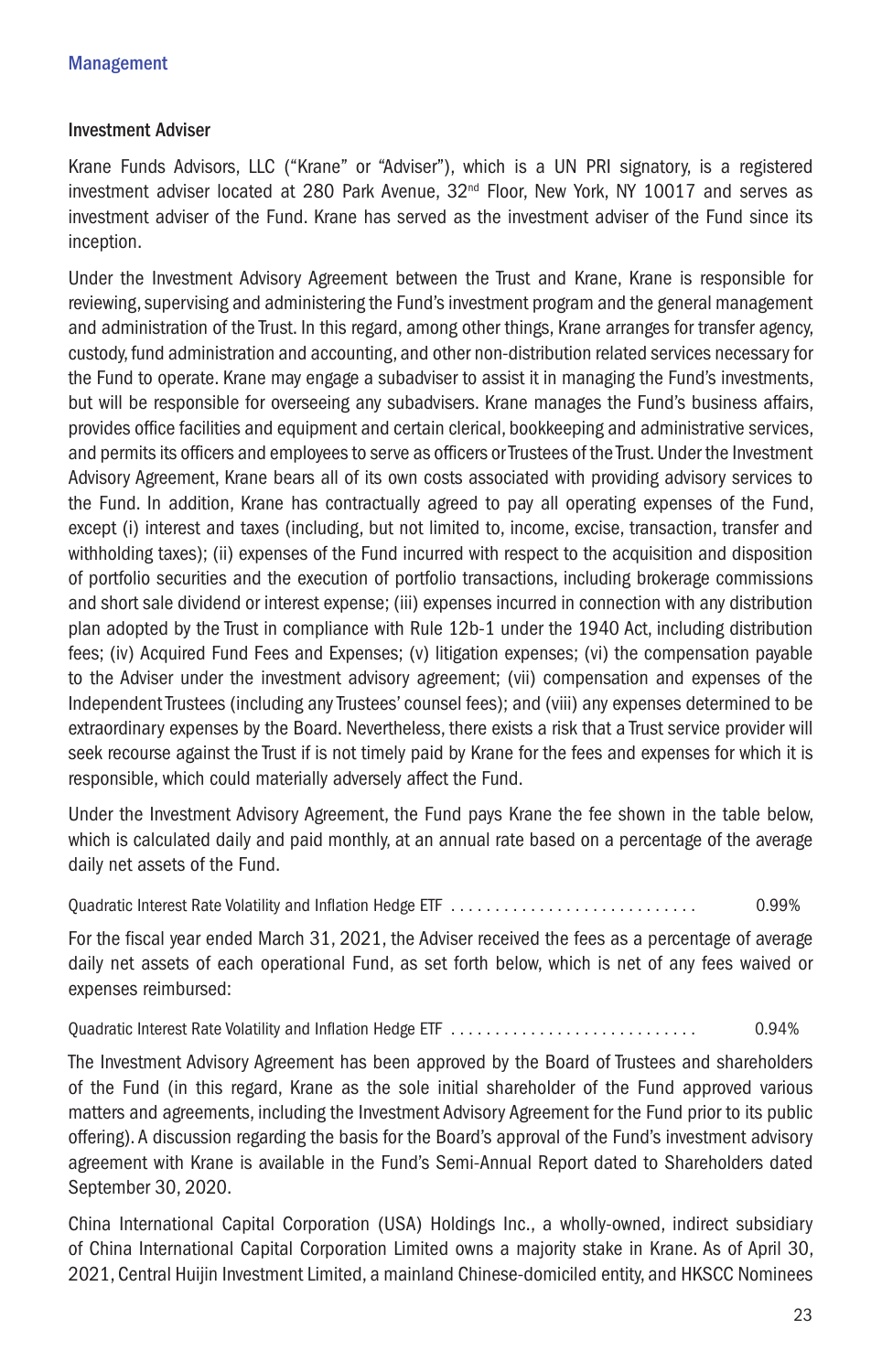Limited, held approximately 40.17% and 30.74%, respectively, of the shares of China International Capital Corporation Limited. Central Huijin Investment Limited is a wholly-owned subsidiary of China Investment Corporation, which is a mainland Chinese sovereign wealth fund. KFA One Holdings, LLC, located at 280 Park Avenue, 32<sup>nd</sup> Floor, New York, New York 10017, holds the remaining equity interests in Krane and Jonathan Krane, through his equity interests in KFA One Holdings, LLC, beneficially owns more than 10% of the equity interests in Krane.

# Sub-Adviser

The Adviser has retained Quadratic Capital Management LLC ("Quadratic" or "Sub-Adviser") to serve as sub-adviser to the Fund. Quadratic is responsible for the day-to-day management of the Fund. Quadratic, a registered investment adviser, is controlled by its Managing Partner and CIO, Nancy Davis. Quadratic, a registered Small/Minority Business Enterprise and a majority woman-owned firm, is a member of the SASB Alliance and supports the elevation of financially material ESG standards. Quadratic's principal office is located at 39 Lewis Street, 4th Floor, Greenwich, Connecticut 06830. Quadratic was formed in 2013 and provides discretionary investment management services to separately managed accounts, in addition to the Fund, and, has previously provided such services to limited partnerships, offshore investment companies, and other collective investment vehicles that were offered to investors on a private placement basis. The Sub-Adviser is responsible for trading portfolio instruments for the Fund, including selecting broker-dealers to execute purchase and sale transactions, subject to the supervision of the Adviser and the Board.

A discussion regarding the basis for the Board's approval of the investment sub-advisory agreement with Quadratic is available in the Fund's Semi-Annual Report to Shareholders dated September 30, 2020.

From time to time, a manager, analyst, or other employee of Quadratic or its affiliates may express views regarding a particular asset class, company, security, industry, or market sector. The views expressed by any such person are the views of only that individual as of the time expressed and do not necessarily represent the views of Quadratic or any other person within the Quadratic organization. Any such views are subject to change at any time based upon market or other conditions and Quadratic disclaims any responsibility to update such views. These views may not be relied on as investment advice and, because investment decisions for the Fund are based on numerous factors, may not be relied on as an indication of trading intent on behalf of the Fund.

#### Portfolio Manager

Nancy Davis is the Managing Partner and CIO of Quadratic, which she founded in 2013. In addition to managing the Fund, Ms. Davis is the portfolio manager for The Quadratic Deflation ETF (NYSE Ticker: BNDD).

Ms. Davis began her career at Goldman Sachs where she spent nearly ten years, the last seven with the proprietary trading group where she rose to become the Head of Credit, Derivatives and OTC Trading. Prior to starting Quadratic, she served as a portfolio manager at Highbridge Capital Management. She later served in a senior executive role at AllianceBernstein.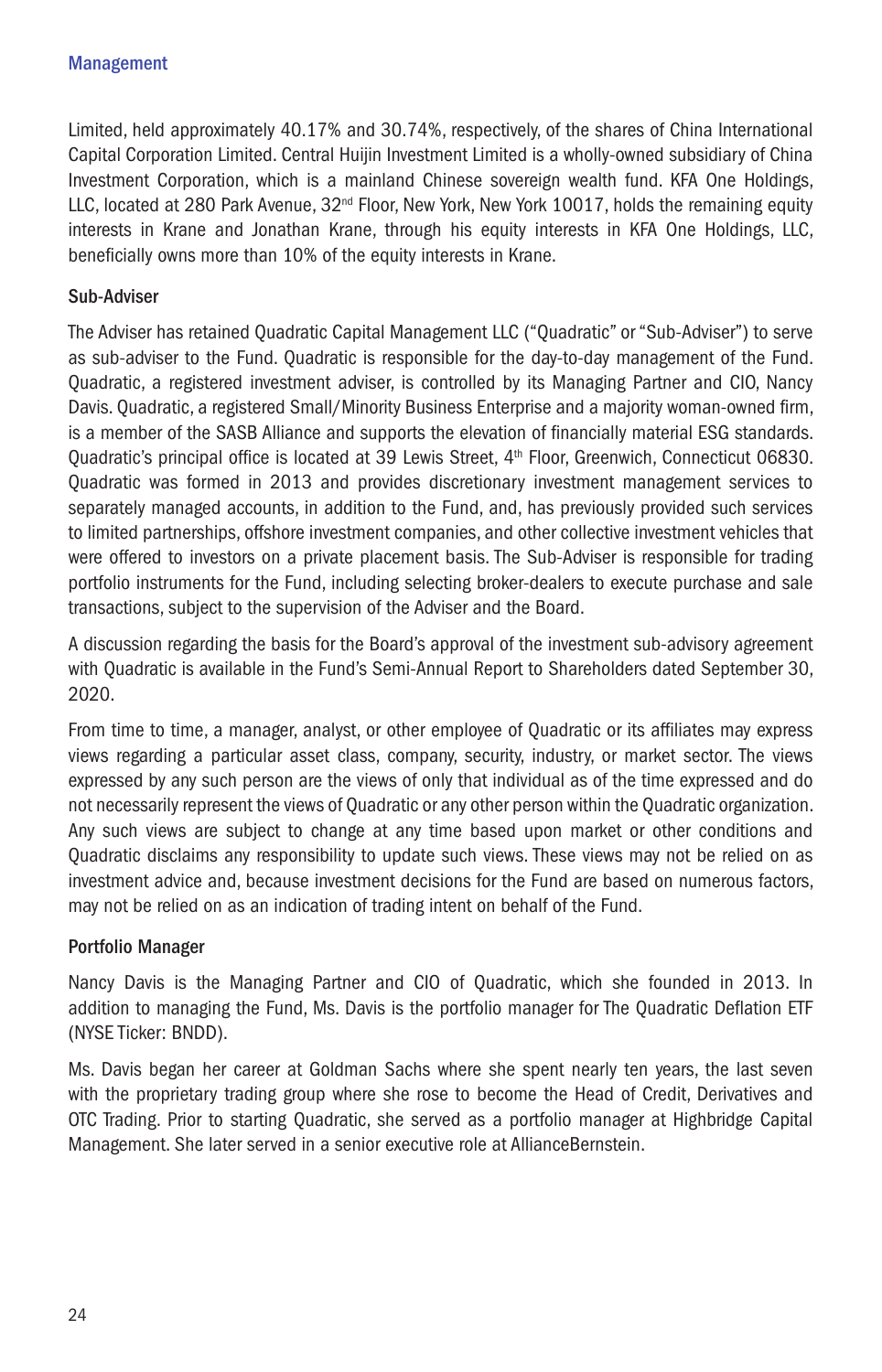Ms. Davis has been the recipient of numerous industry recognitions. She was named by *Barron's* as one of the "100 Most Influential Women in U.S. Finance" on their inaugural list. *Institutional Investor*  called her a "Rising Star of Hedge Funds." She has also been published in *Institutional Investor, Absolute Return* and *Financial News*. Ms. Davis has been profiled by *Forbes*, and interviewed by *The Economist*, *The Wall Street Journal*, and *The Financial Times* among others and is a frequent guest on financial television and a sought-after speaker for industry events.

Additional information about the Portfolio Manager's compensation, other accounts managed by the Portfolio Manager and the Portfolio Manager's ownership of Fund shares is available in the SAI.

# Other Service Providers

SEI Investments Global Funds Services ("Administrator") serves as administrator for the Fund. The Administrator provides necessary administrative and accounting services for the maintenance and operations of the Trust and the Fund, and makes available the office space, equipment, personnel and facilities required to provide such services.

SEI Investments Distribution Co. ("Distributor"), an affiliate of the Administrator, serves as the Fund's distributor. Shares in less than Creation Units are not distributed by the Distributor, and the Distributor does not maintain a secondary market in the shares of the Fund.

Brown Brothers Harriman & Co. ("BBH") serves as custodian and transfer agent for the Fund. BBH maintains in separate accounts cash, securities and other assets of the Fund, keeps all necessary accounts and records, and provides other services.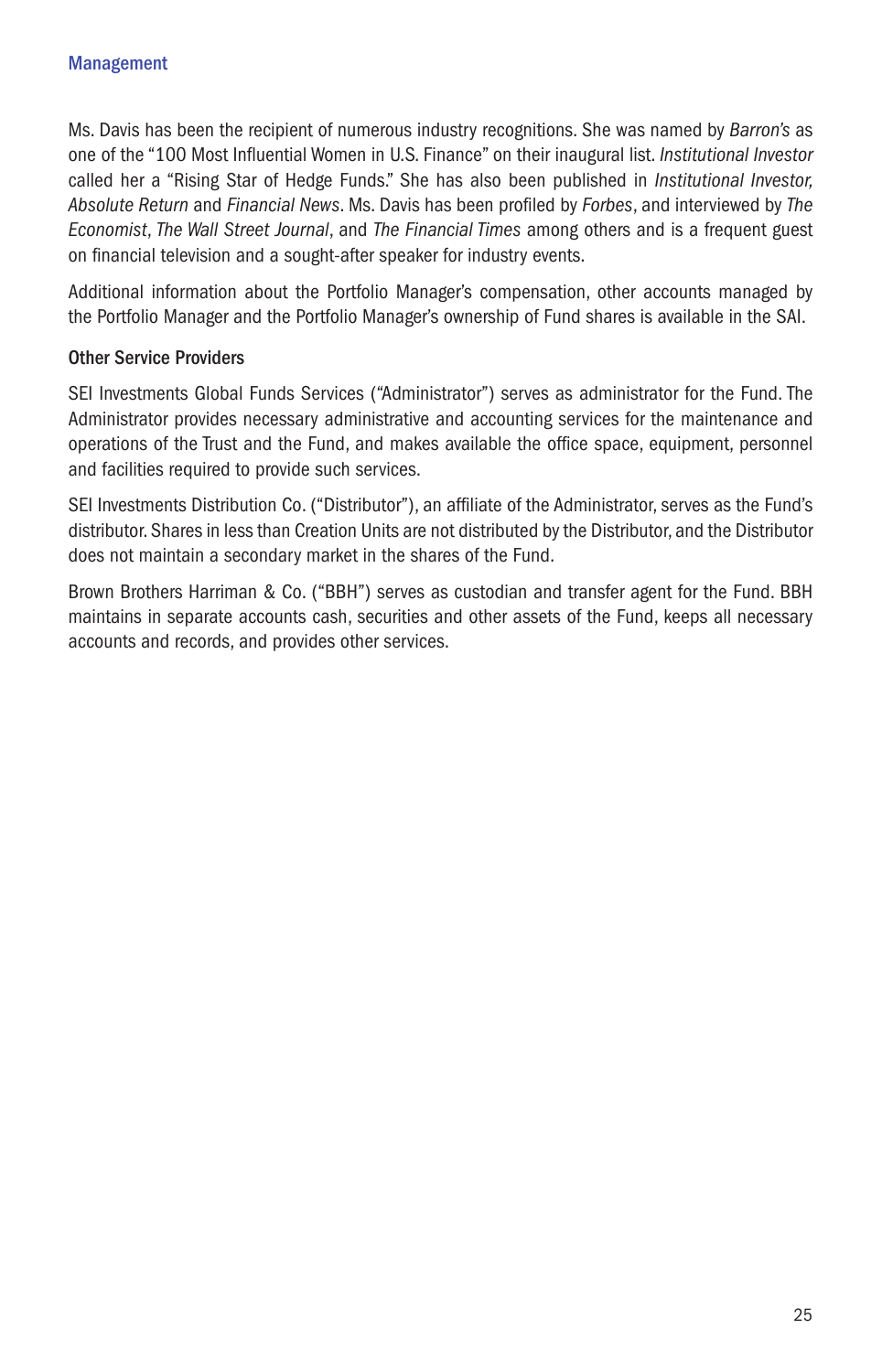# Calculating NAV

The Fund calculates its NAV by:

- Taking the current market value of its total assets
- Subtracting any liabilities and withholdings (if any)
- Dividing that amount by the total number of shares owned by the shareholders

The Fund normally calculates NAV as of the regularly scheduled close of normal trading on each day that the NYSE is scheduled to be open for business (a "Business Day") (normally, 4:00 p.m., Eastern time). Any assets or liabilities denominated in currencies other than the U.S. dollar are converted into U.S. dollars at the current market rates on the date of valuation as quoted by one or more sources.

Securities listed on a securities exchange (i.e. exchange-traded equity securities), market or automated quotation system for which quotations are readily available (except for securities traded on NASDAQ), including securities traded over the counter, are valued by the Fund's independent pricing agents at the last reported sale price on the primary exchange or market (foreign or domestic) on which they are traded (or at the time as of which the Fund's NAV is calculated if a security's exchange is normally open at that time). If there is no such reported sale, such securities are valued at the most recently reported bid price. For securities traded on NASDAQ, the NASDAQ Official Closing Price will be used. If a security price cannot be obtained from an independent, third-party pricing agent, the Fund seeks to obtain bid and ask prices from two broker-dealers who make a market in the portfolio instrument and determines the average of the two.

If available, debt securities are priced based upon valuations provided by independent third-party pricing agents. Such values generally reflect the last reported sales price if the security is actively traded. The third-party pricing agents may also value debt securities at an evaluated bid price by employing methodologies that utilize actual market transactions, broker-supplied valuations, or other methodologies designed to identify the market value for such securities. Debt obligations with remaining maturities of sixty days or less may be valued at their amortized cost, which approximates market value.

The prices for foreign securities are reported in local currency and converted to U.S. dollars using currency exchange rates. The exchange rates used for valuation are captured as of the close of the London Stock Exchange each day normally at 4:00 p.m. Greenwich Mean Time.

The value of a swap contract is equal to the obligation (or rights) under the swap contract, which will generally be equal to the net amounts to be paid or received under the contract based upon the relative values of the positions held by each party to the contract as determined by the applicable independent, third party pricing agent. Exchange-traded options are valued at the last reported sales price on the exchange on which they are listed. If there is no such reported sale on the valuation date, long positions are valued at the most recent bid price, and short positions are valued at the most recent ask price. Over-the-counter ("OTC") options are valued based upon prices determined by the applicable independent, third party pricing agent. Futures are valued at the settlement price established by the board of trade on which they are traded. Foreign currency forward contracts are valued at the current day's interpolated foreign exchange rate, as calculated using the current day's spot rate and the 30-, 60-, 90- and 180-day forward rates provided by an independent pricing agent.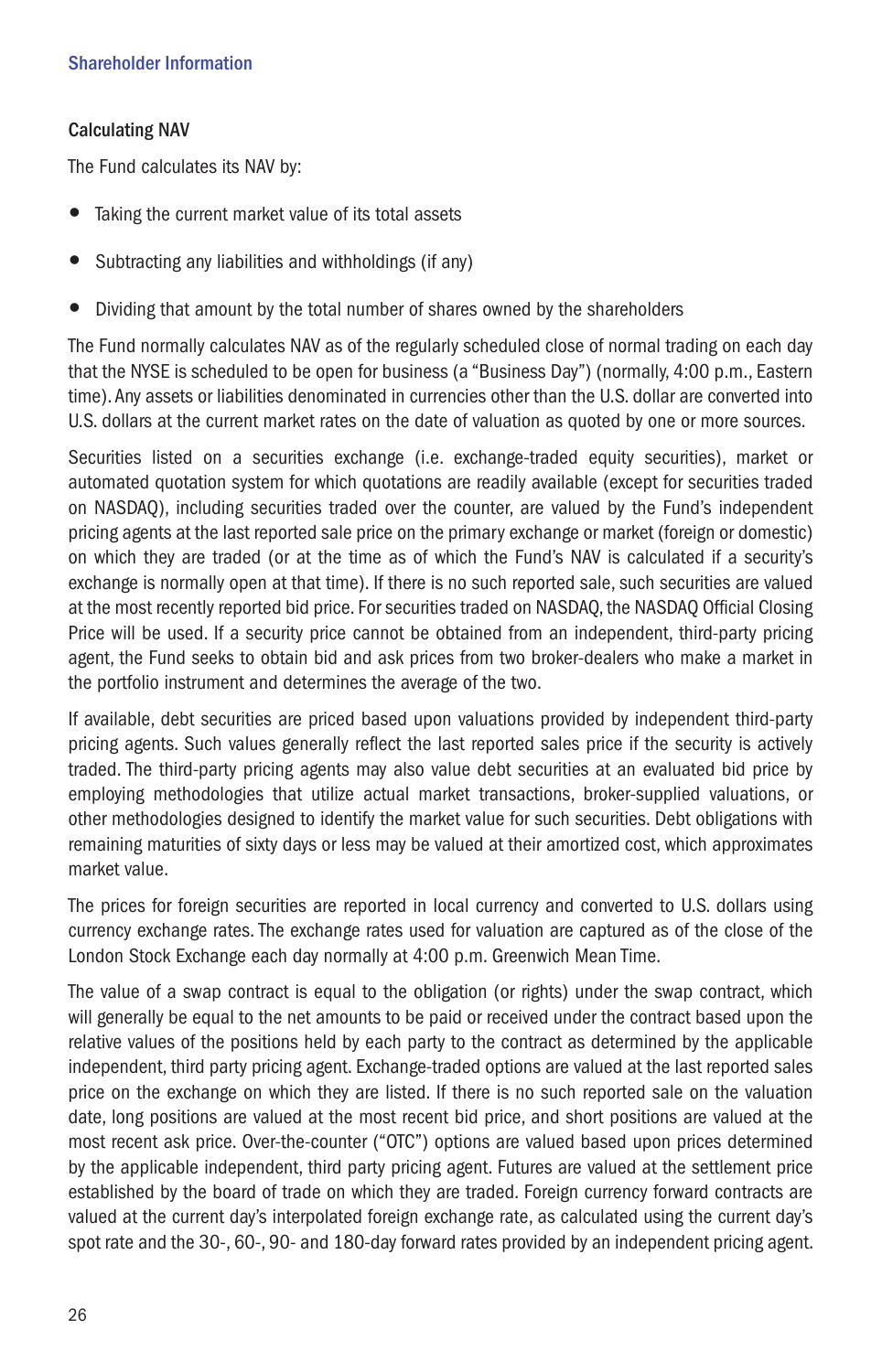Investments in open-end investment companies that do not trade on an exchange are valued at the end of day NAV per share. Investments in open-end investment companies that trade on an exchange are valued in the same manner as other exchange-traded equity securities (described above).

Securities for which market prices are not "readily available," or are not deemed to reflect current market values, or are debt securities where no evaluated price is available from the Trust's third-party pricing agents pursuant to established methodologies, are fair valued in accordance with the Trust's valuation policies and procedures approved by the Board of Trustees. Some of the more common reasons that may necessitate that a security be valued using "fair value" pricing may include, but are not limited to: the security's trading has been halted or suspended; the security's primary trading market is temporarily closed; or the security has not been traded for an extended period of time.

In addition, the Fund may fair value its securities if an event that may materially affect the value of the Fund's securities that trade outside of the United States (a "Significant Event") has occurred between the time of the security's last close and the time that the Fund calculates its NAV. A Significant Event may relate to a single issuer or to an entire market sector, country or region. Events that may be Significant Events may include: government actions, natural disasters, armed conflict, acts of terrorism and significant market fluctuations. If Krane becomes aware of a Significant Event that has occurred with respect to a portfolio instrument or group of portfolio instruments after the closing of the exchange or market on which the portfolio instrument or portfolio instruments principally trade, but before the time at which the Fund calculates its NAV, it will notify the Administrator and may request that an ad hoc meeting of the Fair Valuation Committee be called.

With respect to trade-halted securities, the Trust typically will fair value a trade-halted security by adjusting the security's last market close price by the security's sector performance, as measured by a predetermined index, unless Krane recommends and the Trust's Fair Valuation Committee determines to make additional adjustments.

Fair value pricing involves subjective judgments and it is possible that a fair value determination for a security is materially different than the value that could actually be realized upon the sale of the security or that another fund that uses market quotations or its own fair value procedures to price the same securities.

Trading in securities on many foreign exchanges is normally completed before the close of business on each Business Day. In addition, securities trading in a particular country or countries may not take place on each Business Day or may take place on days that are not Business Days. Changes in valuations on certain securities may occur at times or on days on which the Fund's NAV is not calculated and on which Fund shares do not trade and sales and redemptions of shares do not occur. As a result, the value of the Fund's portfolio securities and the net asset value of its shares may change on days when share purchases or sales cannot occur.

# Buying and Selling Fund Shares

Shares of the Fund may be purchased or redeemed directly from the Fund only in Creation Units or multiples thereof. Only a broker-dealer ("Authorized Participant") that enters into an Authorized Participant Agreement with the Fund's distributor, SEI Investments Distribution Co. (the "Distributor"), may engage in creation and redemption transactions directly with the Fund. Purchases and redemptions directly with the Fund must follow the Fund's procedures, and are subject to transaction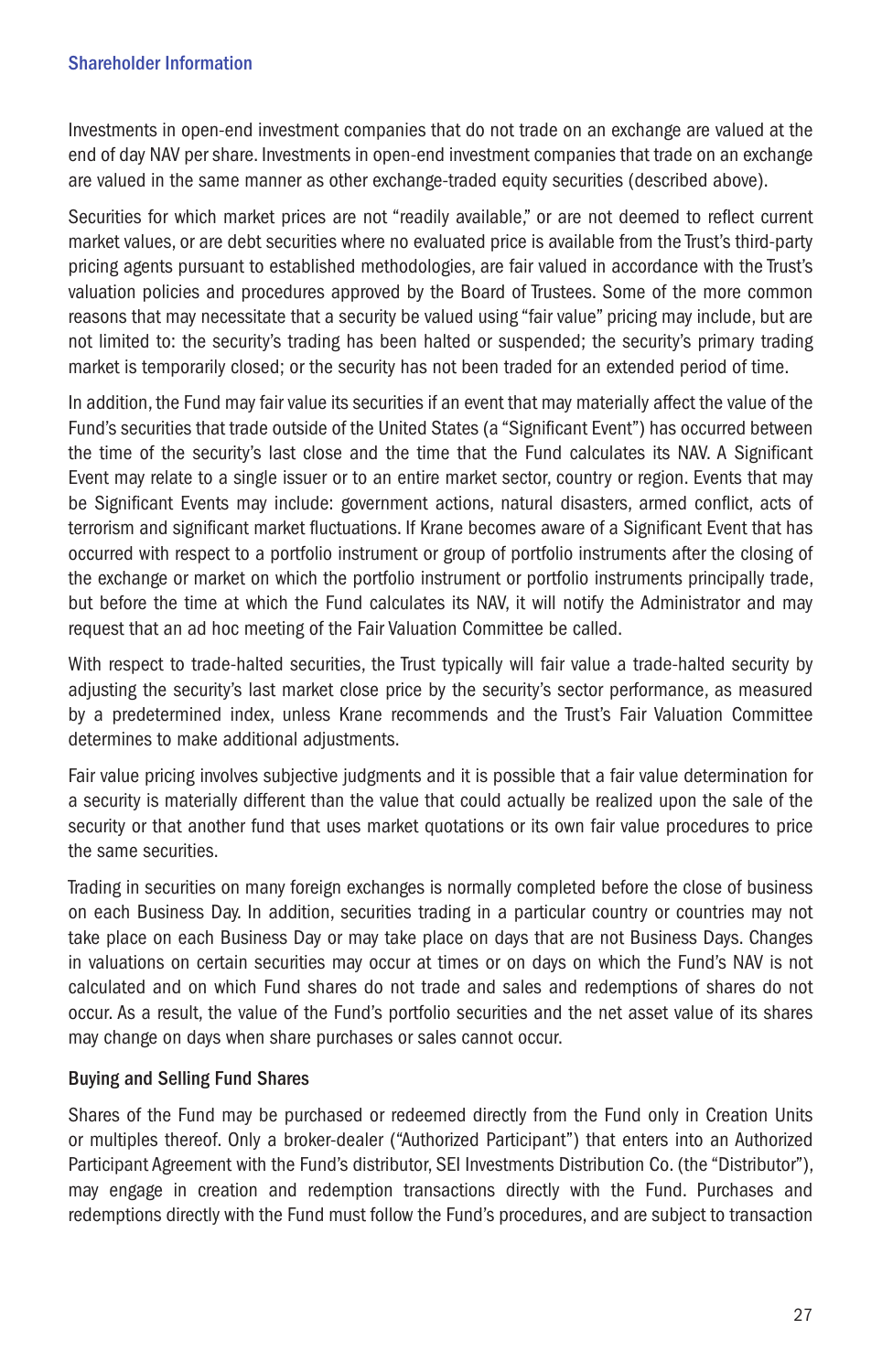fees, which are described in the SAI Orders for such transactions may be rejected or delayed if they are not submitted in good order and subject to the other conditions set forth in this prospectus and the SAI. Please see the SAI for more information about purchases and redemptions of Creation Units.

Once purchased (i.e., created) by an Authorized Participant, shares are listed on the Exchange and trade in the secondary market. When you buy or sell the Fund's shares in the secondary market, you will pay or receive the market price. The price at which you buy or sell Shares (i.e., the market price) may be more or less than the NAV of the Shares. Unless imposed by your broker, there is no minimum dollar amount you must invest in the Fund and no minimum number of Shares you must buy. Shares can be bought and sold throughout the trading day like other publicly traded securities. Most investors will buy and sell shares through a broker and, thus, will incur customary brokerage commissions and charges when buying or selling shares. Except when aggregated in Creation Units, Shares are not redeemable by the Fund.

The secondary markets are closed on weekends and also are generally closed on the following holidays: New Year's Day, Martin Luther King, Jr. Day, Presidents' Day, Good Friday, Memorial Day (observed), Independence Day, Labor Day, Columbus Day, Veterans' Day, Thanksgiving Day, and Christmas Day.

For more information on how to buy and sell shares of the Fund, call 1.855.857.2638 or visit *www.ivoletf.com*.

# Premium/Discount Information

Information showing the number of days the market price of the Fund's shares was greater than the Fund's NAV per share (*i.e.*, at a premium) and the number of days it was less than the Fund's NAV per share (*i.e.*, at a discount) for various time periods will be available by visiting the Fund's website at *www.ivoletf.com*. The premium and discount information contained on the website will represent past performance and cannot be used to predict future results.

# Portfolio Holdings Information

Each day the Fund is open for business, the Trust publicly disseminates the Fund's full portfolio holdings as of the close of the previous day through the website. A description of the Fund's policies and procedures with respect to the disclosure of Fund portfolio holdings is available in the Fund's Statement of Additional Information ("SAI"). The holdings of the Fund can be found on the Fund's website at *www.ivoletf.com*.

# Active Investors and Market Timing

The Trust's Board of Trustees has determined not to adopt policies and procedures designed to prevent or monitor for frequent purchases and redemptions of the Fund's shares because the Fund sells and redeems its shares at NAV only in Creation Units pursuant to the terms of an Authorized Participant Agreement between the Authorized Participant and the Distributor, and such direct trading between the Fund and Authorized Participants is critical to ensuring that the Fund's shares trade at or close to NAV. Further, the vast majority of trading in Fund shares occurs on the secondary market, which does not involve the Fund directly and therefore does not cause the Fund to experience many of the harmful effects of market timing, such as dilution and disruption of portfolio management. In addition, the Fund imposes a transaction fee on Creation Unit transactions, which is designed to offset transfer and other transaction costs incurred by the Fund in connection with the issuance and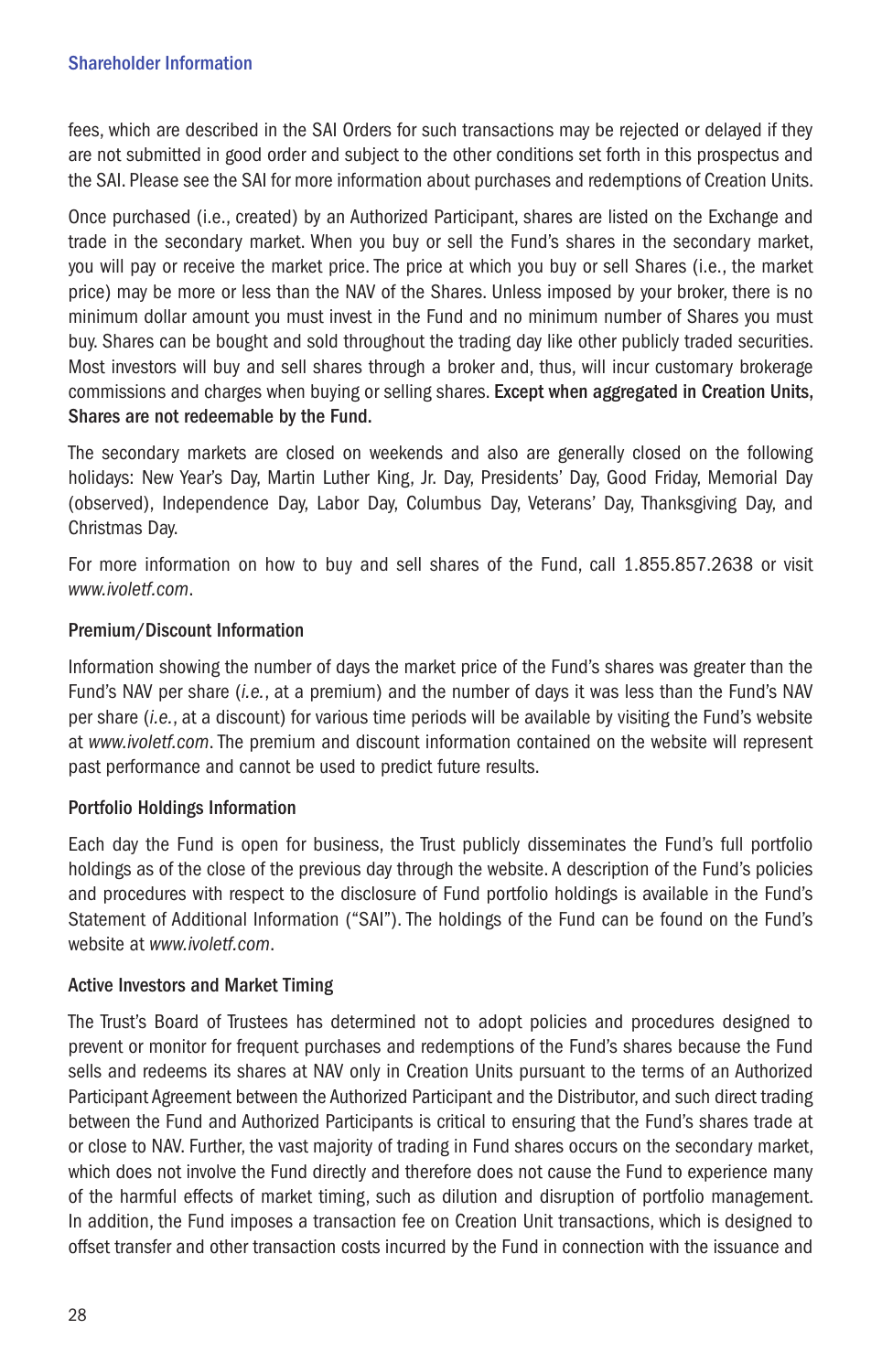redemption of Creation Units and may employ fair valuation pricing to minimize potential dilution from market timing The Fund reserves the right to reject any purchase order at any time and reserves the right to impose restrictions on disruptive, excessive, or short-term trading.

# Investments by Registered Investment Companies

Section  $12(d)(1)$  of the 1940 Act restricts investments by investment companies in the securities of other investment companies, including shares of the Fund. Registered investment companies are permitted to invest in the Fund beyond the limits set forth in Section 12(d)(1) subject to certain terms and conditions set forth in SEC exemptive relief, including that such investment companies enter into an agreement with the Fund. However, since the Fund does not currently intend to limit its investments in other investment companies as required by Section 12(d)(1), other registered investment companies generally will not be able to invest in the Fund in reliance on the exemptive relief. This policy is subject to change.

# Continuous Offering

The method by which Creation Units of Fund shares are created and traded may raise certain issues under applicable securities laws. Because new Creation Units of shares are issued and sold by the Fund on an ongoing basis, a "distribution," as such term is used in the Securities Act, may occur at any point. Broker-dealers and other persons are cautioned that some activities on their part may, depending on the circumstances, result in their being deemed participants in a distribution in a manner which could render them statutory underwriters and subject them to the prospectus delivery requirement and liability provisions of the Securities Act.

For example, a broker-dealer firm or its client may be deemed a statutory underwriter if it takes Creation Units after placing an order with the Distributor, breaks them down into constituent shares and sells the shares directly to customers or if it chooses to couple the creation of a supply of new shares with an active selling effort involving solicitation of secondary market demand for shares. A determination of whether one is an underwriter for purposes of the Securities Act must take into account all the facts and circumstances pertaining to the activities of the broker-dealer or its client in the particular case, and the examples mentioned above should not be considered a complete description of all the activities that could lead to a characterization as an underwriter.

Broker-dealer firms should also note that dealers who are not "underwriters" but are effecting transactions in shares, whether or not participating in the distribution of shares, are generally required to deliver a prospectus. This is because the prospectus delivery exemption in Section 4(3) of the Securities Act is not available in respect of such transactions as a result of Section 24(d) of the 1940 Act. As a result, broker-dealer firms should note that dealers who are not "underwriters" but are participating in a distribution (as contrasted with engaging in ordinary secondary market transactions) and thus dealing with the shares that are part of an overallotment within the meaning of Section 4(3)(C) of the Securities Act, will be unable to take advantage of the prospectus delivery exemption provided by Section 4(3) of the Securities Act. For delivery of prospectuses to exchange members, the prospectus delivery mechanism of Rule 153 under the Securities Act is only available with respect to transactions on a national exchange.

Dealers effecting transactions in the Fund's shares, whether or not participating in this distribution, are generally required to deliver a Prospectus. This is in addition to any obligation of dealers to deliver a Prospectus when acting as underwriters.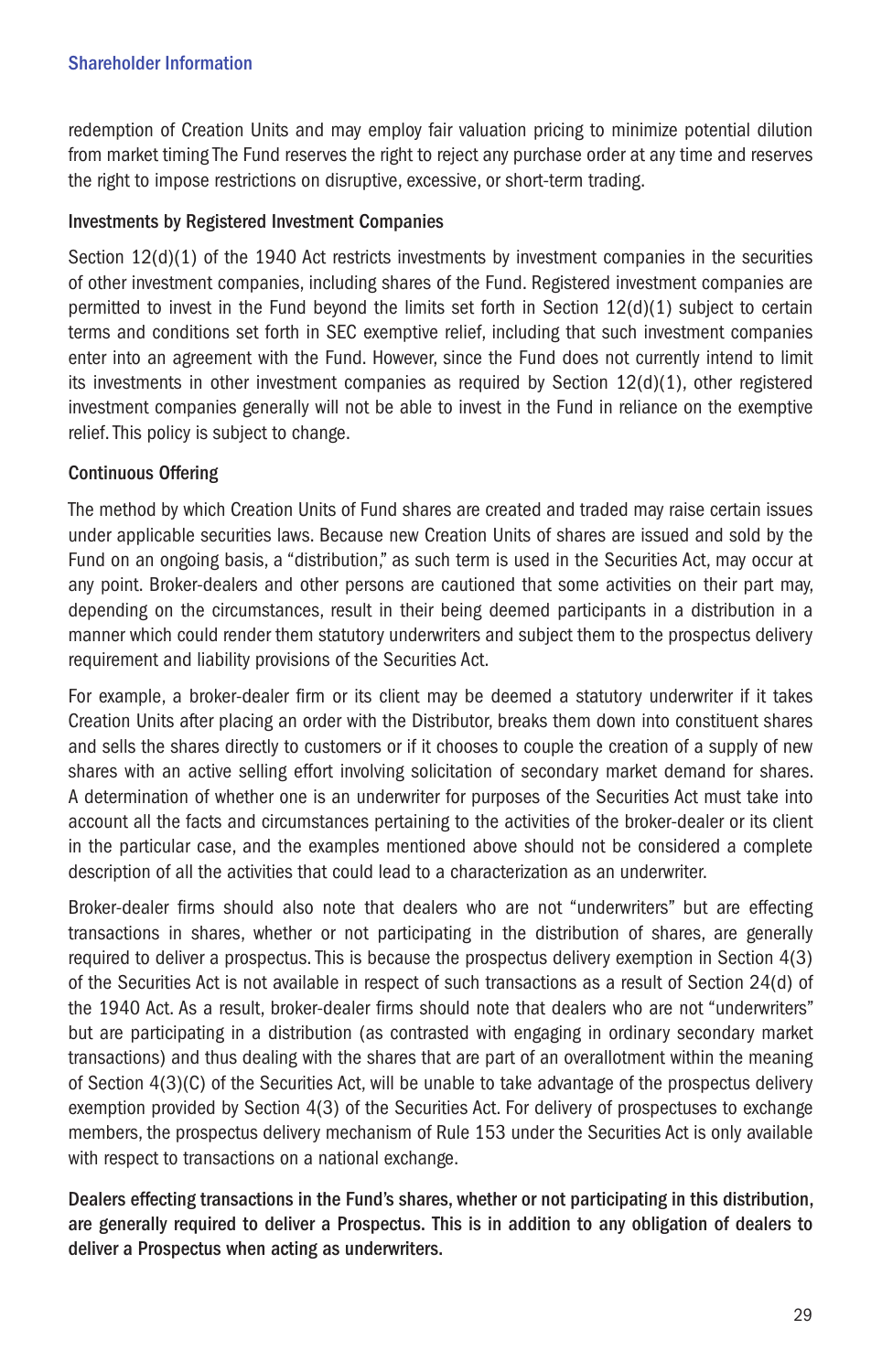# Payments to Broker-Dealers and Other Financial Intermediaries

If you purchase shares of the Fund through a broker-dealer or other financial intermediary (such as a bank), Krane, Quadratic or an affiliate may pay the intermediary for marketing activities or other services related to the sale or promotion of the Fund. These payments may create a conflict of interest by influencing the broker-dealer or other financial intermediary and your salesperson to recommend the Fund over another investment. Ask your salesperson or visit your financial intermediary's website for more information.

# Distribution Plan

The Fund has adopted a Distribution Plan (the "Plan") that allows the Fund to pay distribution fees to the Distributor and other firms that provide distribution services ("Service Providers"). Under the Plan, if a Service Provider provides distribution services, the Fund would pay distribution fees to the Distributor at an annual rate not to exceed 0.25% of average daily net assets, pursuant to Rule 12b-1 under the 1940 Act. The Distributor would, in turn, pay the Service Provider out of its fees. The Board of Trustees currently has determined not to implement any 12b-1 fees pursuant to the Plan. 12b-1 fees may only be imposed after approval by the Board of Trustees. Because any distribution fees would be paid out of the Fund's assets on an on-going basis, if payments are made in the future, the distribution fees would increase the cost of your investment and may cost you more than paying other types of sales charges.

# Householding Policy

To reduce expenses, we mail only one copy of the prospectus or summary prospectus, each annual and semi-annual report, and any proxy statements to each address shared by two or more accounts with the same last name or that the Trust reasonably believes are members of the same family. If you wish to receive individual copies of these documents, please call the Trust at 1.855.857.2638 between the hours of 8:30 a.m. and 6:00 p.m. Eastern Time on days the Fund is open for business or contact your financial institution. We will begin sending you individual copies thirty days after receiving your request. Investors who hold their shares through an intermediary are subject to the intermediary's policies. Contact your financial intermediary for any questions you may have.

# Dividends and Distributions

The Fund pays out to its shareholders any net investment income and net realized capital gains. Ordinarily, the Fund typically distributes any net investment income monthly and makes any capital gain distributions once a year (usually in December). The Fund may make distributions on a more frequent basis. The Fund reserves the right to declare special distributions, including if, in its reasonable discretion, such action is necessary or advisable to preserve the status of the Fund as a regulated investment company under Subchapter M of the Code, to avoid imposition of income or excise taxes on undistributed income.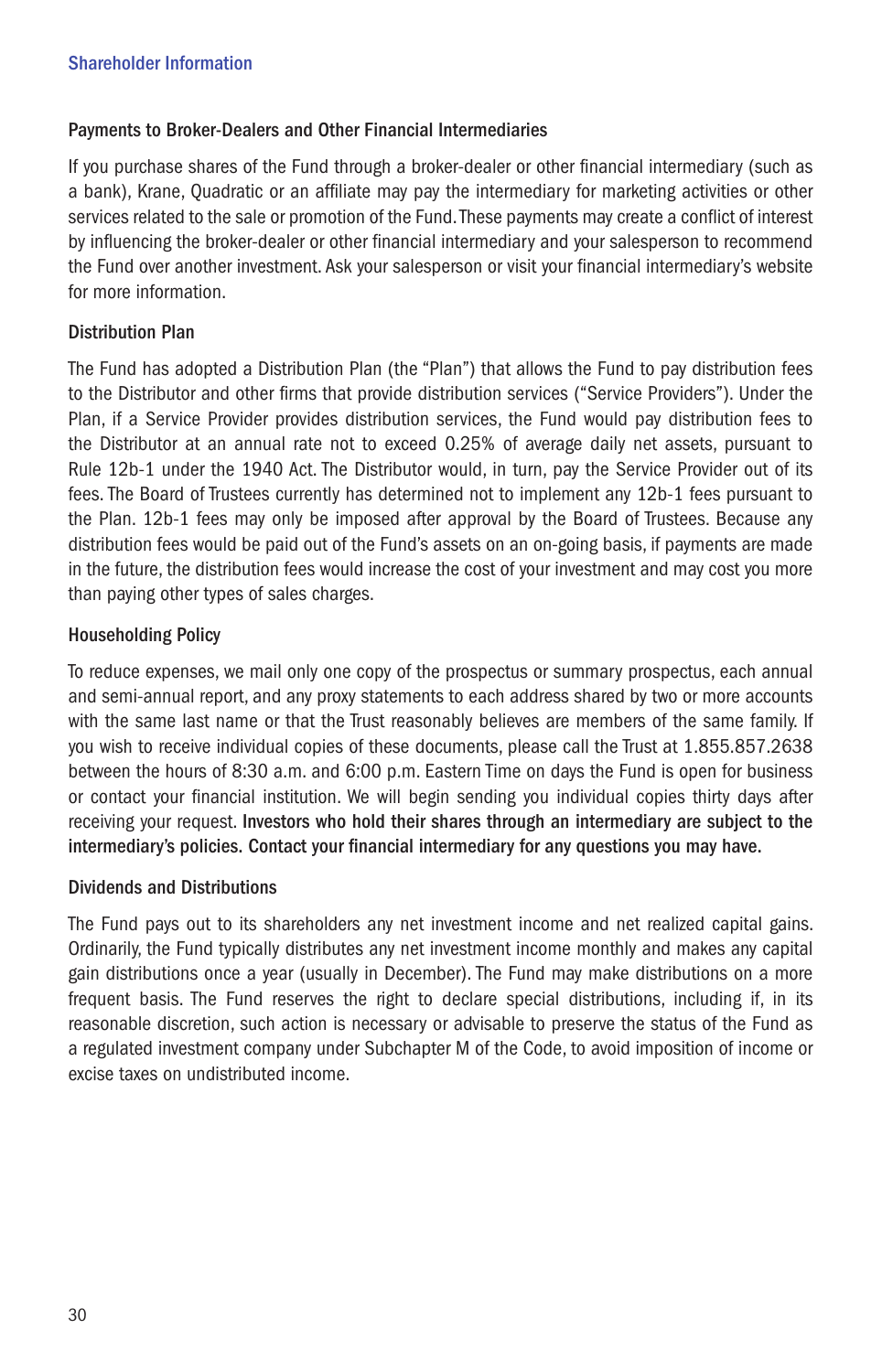# Additional Tax Information

The following is a summary of some important tax issues that affect the Fund and its shareholders. The summary is based on current tax laws, which may be changed by legislative, judicial or administrative action. You should not consider this summary to be a detailed explanation of the tax treatment of the Fund, or the tax consequences of an investment in the Fund. More information about taxes is located in the SAI. You are urged to consult your tax adviser regarding specific questions as to federal, state and local income taxes.

# Tax Status of the Fund

The Fund is treated as a separate entity for federal tax purposes, and intends to qualify for the special tax treatment afforded to regulated investment companies. As long as the Fund qualifies for treatment as a regulated investment company, it pays no federal income tax on the earnings it distributes to shareholders.

# Tax Status of Distributions

The Fund will, at least annually, distribute substantially all of its net investment taxable income and net capital gains.

The income dividends you receive from the Fund (which include the Fund's short-term capital gains) will be taxed as either ordinary income or qualified dividend income. For non-corporate shareholders, dividends that are reported as qualified dividend income are generally taxable at reduced maximum tax rates to the extent that the Fund receives qualified dividend income and subject to certain limitations and holding period requirements. The Fund does not expect to pay significant dividends reportable as qualified dividend income. The Fund expects that most of its income will be ordinary income because the assets underlying the rate-linked derivative instruments in which it invests are not capital assets. Additionally, the Fund expects that its losses with respect to its investment in rate-linked derivative instruments will be ordinary losses, which can only be used to offset ordinary income earned by the Fund in the same taxable year in which the losses occur, subject to an exception for late-year losses.

Distributions of the Fund's short-term capital gains are generally taxable as ordinary income. Any distributions of net capital gain (the excess of the Fund's net long-term capital gains over its net short-term capital losses) are taxable as long-term capital gains regardless of how long you have owned your shares. Long-term capital gains are taxable at reduced maximum tax rates.

The Fund may make distributions to shareholders in excess of the Fund's current and accumulated earnings and profits in some taxable years. In such event, the excess distribution received by a shareholder will be treated as a return of capital to the extent of the shareholder's tax basis in its shares, and thereafter as capital gain. A return of capital reduces a shareholder's tax basis in its shares, thus reducing any loss or increasing any gain on a subsequent taxable disposition by the shareholder of its shares.

The tax character of the Fund's distributions during a taxable year is not finally determined until the Fund's income and gains are determined at the end of the year. Gains or losses realized with respect to the Fund's options trading over the course of the year will affect the tax character of distributions made during the year, including the extent to which such distributions consist of dividends and/or return of capital.

The Fund may invest in complex securities. These investments may be subject to numerous special and complex rules. These rules could affect whether gains and losses recognized by the Fund are treated as ordinary income or capital gain, accelerate the recognition of income to the Fund and/or defer the Fund's ability to recognize losses. In turn, these rules may affect the amount, timing or character of distributions you receive from the Fund.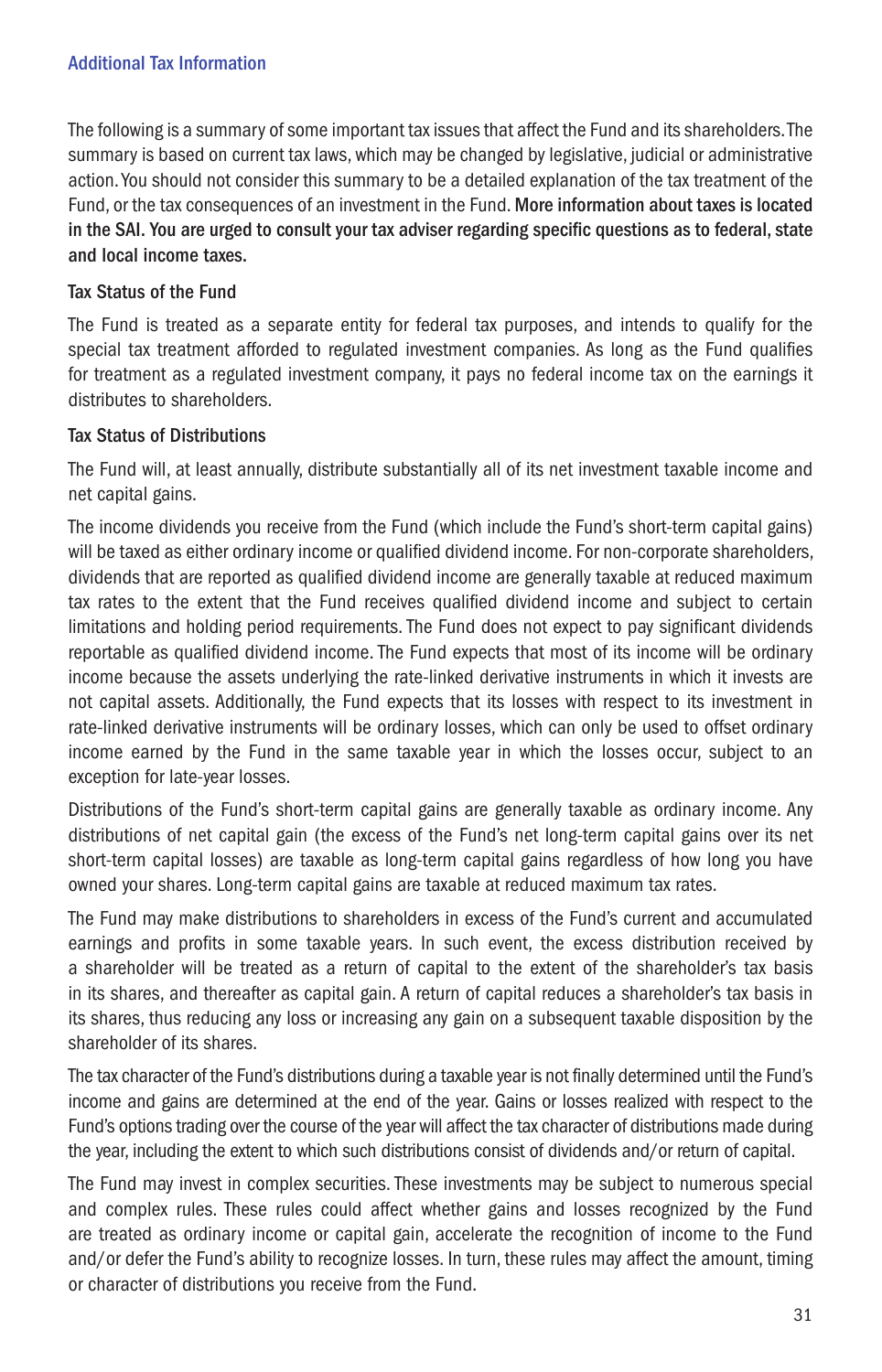# Additional Tax Information

Dividends and distributions are generally taxable to you whether you receive them in cash or in additional shares. Corporate shareholders may be entitled to a dividends-received deduction for the portion of dividends they receive that is attributable to dividends received by the Fund from U.S. corporations, subject to certain limitations. The Fund does not expect to pay significant dividends eligible for the dividends-received deduction.

Distributions paid in January but declared by the Fund in October, November or December of the previous year may be taxable to you in the previous year. Your broker will inform you of the amount of your ordinary income dividends, qualified dividend income, and capital gains distributions shortly after the close of each calendar year.

If you lend your Fund shares pursuant to securities lending arrangements, you may lose the ability to treat the Fund's dividends (paid while the shares are held by the borrower) as qualified dividend income. Consult your financial intermediary or tax adviser.

Some foreign governments levy withholding taxes against dividend and interest income. Although in some countries a portion of these withholding taxes is recoverable, the non-recovered portion will reduce the income received from the securities in the Fund.

If you hold your shares in a tax-qualified retirement account, you generally will not be subject to federal taxation on income received with respect to the shares (including Fund dividends and distributions, and any gain on the sale of shares), until you begin receiving payments from your retirement account. You should consult your tax adviser regarding the tax rules that apply to your retirement account.

# Tax Status of Share Transactions

Any capital gain or loss upon a sale of the Fund's shares is generally treated as a long-term gain or loss if the shares have been held for more than one year and as a short-term gain or loss if held for one year or less. Any capital loss on the sale of the Fund's shares held for six months or less is treated as a long-term capital loss to the extent that any capital gain distributions were paid with respect to such shares.

# Medicare Contribution Tax

U.S. individuals with income exceeding \$200,000 (\$250,000 if married and filing jointly) are subject to a 3.8% Medicare contribution tax on all or a portion of their "net investment income," including interest, dividends, and certain capital gains (including capital gains realized on the sale or exchange of shares of the Fund). This 3.8% tax also applies to all or a portion of the undistributed net investment income of certain shareholders that are estates and trusts.

# Back-Up Withholding

The Fund will be required in certain cases to withhold at applicable withholding rates (currently 24%) and remit to the U.S. Treasury the amount withheld on amounts payable to any shareholder who (1) has provided the Fund either an incorrect tax identification number or no number at all, (2) is subject to back-up withholding by the Internal Revenue Service ("IRS") for failure to properly report payments of interest or dividends, (3) has failed to certify to the Fund that such shareholder is not subject to back-up withholding, or (4) has not certified that such shareholder is a U.S. person (including a U.S. resident alien).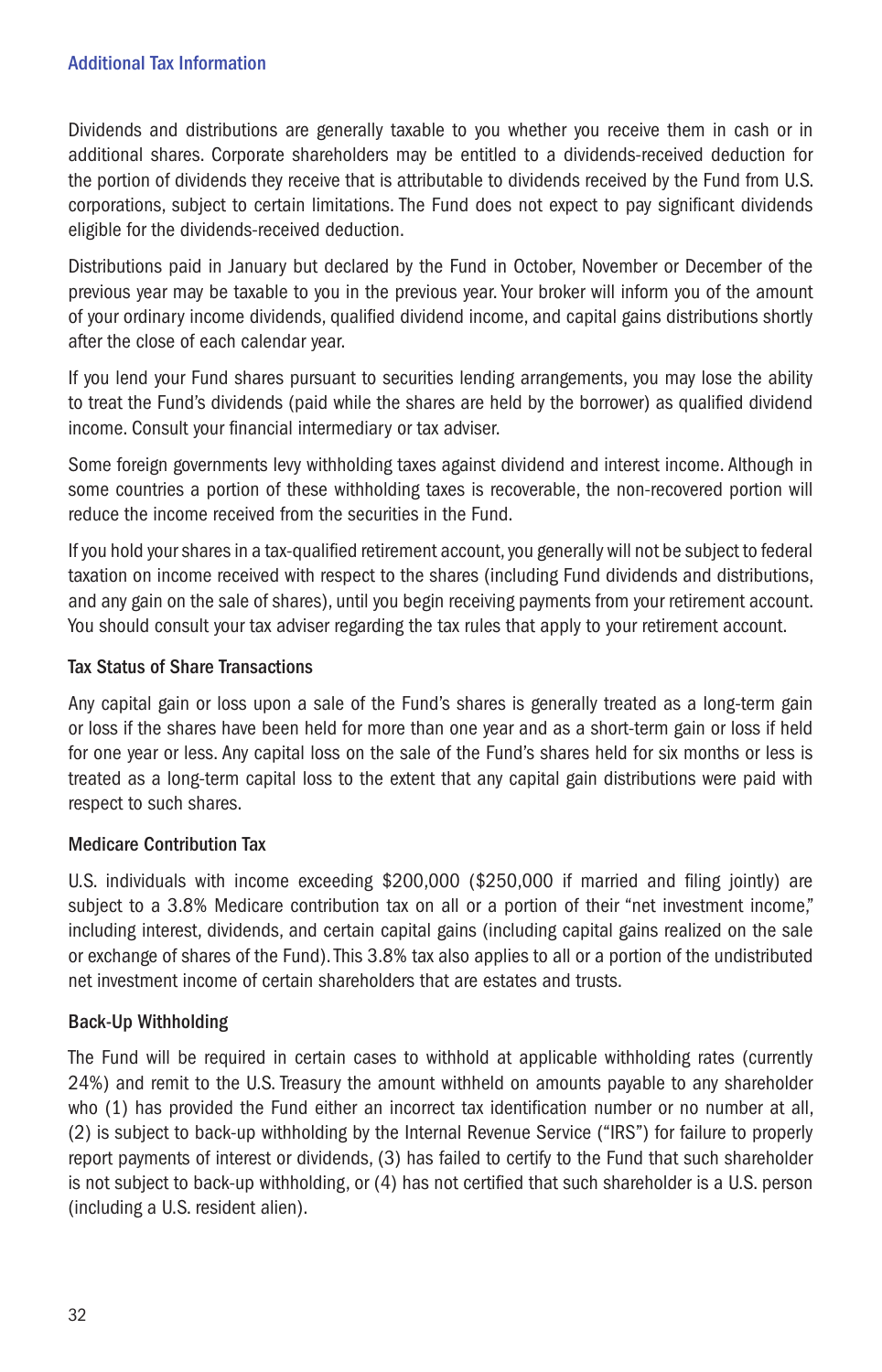# Additional Tax Information

### Non-U.S. Investors

If you are not a citizen or permanent resident of the United States or if you are a non-U.S. entity, the Fund's ordinary income dividends (which include distributions of net short-term capital gains) will generally be subject to a 30% U.S. withholding tax, unless a lower treaty rate applies, although that withholding tax will generally not apply to any gain or income realized by a non-U.S. shareholder in respect of any distributions of long-term capital gains or upon the sale or other disposition of shares of the Fund. The withholding tax also will not apply to any interest-related dividends and short-term capital gain dividends reported by the Fund. You also may potentially be subject to U.S. federal estate taxes.

A 30% withholding tax will generally be imposed on dividends paid by the Fund to (i) foreign financial institutions including non-U.S. investment funds unless they agree to collect and disclose to the IRS, or the tax authorities in their home jurisdictions, information regarding their direct and indirect U.S. account holders and (ii) certain other foreign entities, unless they certify certain information regarding their direct and indirect U.S. owners. A non-U.S. shareholder may be exempt from the withholding described in this paragraph under an intergovernmental agreement between the United States and a foreign government, provided that the shareholder and the applicable foreign government comply with the terms of such agreement. Proposed regulations (which are effective while pending) eliminate the application of the Foreign Account Tax Compliance Act ("FATCA") withholding tax to capital gain dividends and redemption proceeds that was scheduled to take effect in 2019.

# State Tax Considerations

In addition to federal taxes, distributions by the Fund and ownership of the Fund's shares may be subject to state and local taxes. You should consult your tax adviser regarding how state and local tax laws affect your investment in the Fund's shares.

# Taxes on Creations and Redemptions of Creation Units

A person who purchases a Creation Unit by exchanging securities in-kind generally will recognize a gain or loss equal to the difference between (i) the sum of the market value of the Creation Units at the time of the exchange and any net amount of cash received by the Authorized Participant in the exchange and (ii) the sum of the purchaser's aggregate basis in the securities surrendered and any net amount of cash paid for the Creation Units. A person who redeems Creation Units and receives securities in-kind from the Fund will generally recognize a gain or loss equal to the difference between the redeemer's basis in the Creation Units, and the aggregate market value of the securities received and any net cash received. The IRS, however, may assert that a loss realized upon an in-kind exchange of securities for Creation Units or an exchange of Creation Units for securities cannot be deducted currently under the rules governing "wash sales," or on the basis that there has been no significant change in economic position. Persons effecting in-kind creations or redemptions should consult their own tax adviser with respect to these matters.

The Fund has the right to reject an order for Creation Units if the purchaser (or a group of purchasers) would, upon obtaining the shares so ordered, own 80% or more of the outstanding shares of the Fund and if, pursuant to section 351 of the Code, the Fund would have a basis in the deposit securities different from the market value of such securities on the date of deposit. The Fund also has the right to require information necessary to determine beneficial share ownership for purposes of the 80% determinations.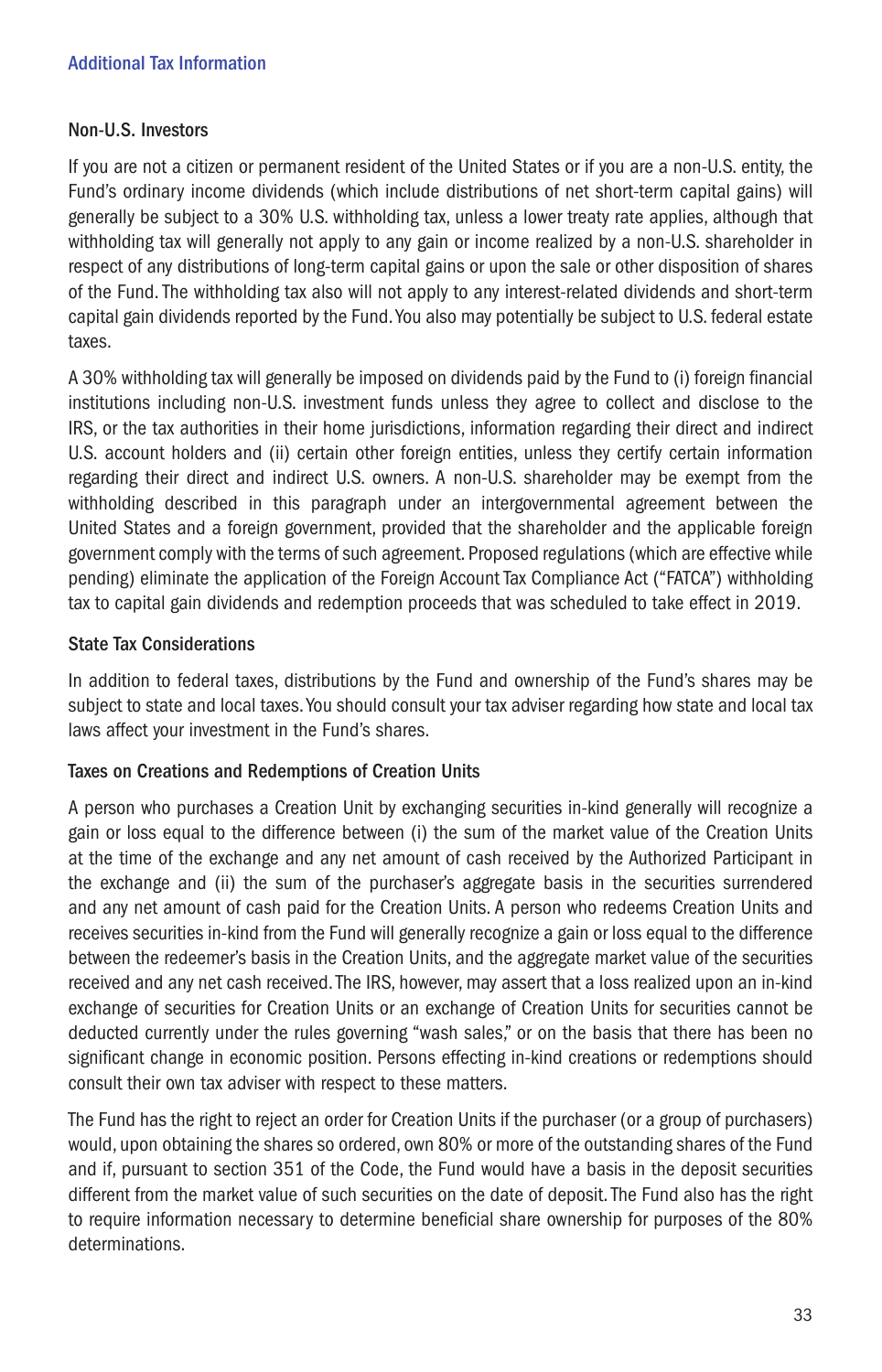# Krane, Quadratic and Trust Disclaimer

*Krane, Quadratic and the Fund make no representation or warranty, express or implied, to the owners of shares of the Fund or any members of the public or as to the advisability of investing in securities generally or in the Fund particularly. Krane and Quadratic expressly disclaim all warranties of merchantability or fitness for a particular purpose or use with respect to the Fund. Without limiting any of the foregoing, in no event shall Krane or Quadratic have any liability for any special, punitive, direct, indirect or consequential damages (including lost profits), even if notified of the possibility of such damages.*

# NYSE Arca, Inc. Disclaimer

*Shares of the Fund are not sponsored, endorsed or promoted by NYSE Arca, Inc. ("NYSE Arca"). NYSE Arca makes no representation or warranty, express or implied, to the owners of the shares of the Fund or any member of the public regarding the ability of the Fund to meet its investment objective. NYSE Arca is not responsible for, nor has it participated in the determination of the timing of, prices of, or quantities of shares of the Fund to be issued, nor in the determination or calculation of the equation by which the shares are redeemable. NYSE Arca has no obligation or liability to owners of the shares of the Fund in connection with the administration, marketing or trading of the shares of the Fund.*

*NYSE Arca makes no warranty, express or implied, as to results to be obtained by the Trust on behalf of the Fund as licensee, licensee's customers and counterparties, owners of the shares of the Fund, or any other person or entity from the use of the subject index or any data included therein in connection with the rights licensed as described herein or for any other use. Without limiting any of the foregoing, in no event shall NYSE Arca have any liability for any direct, indirect, special, punitive, consequential or any other damages (including lost profits) even if notified of the possibility of such damages.*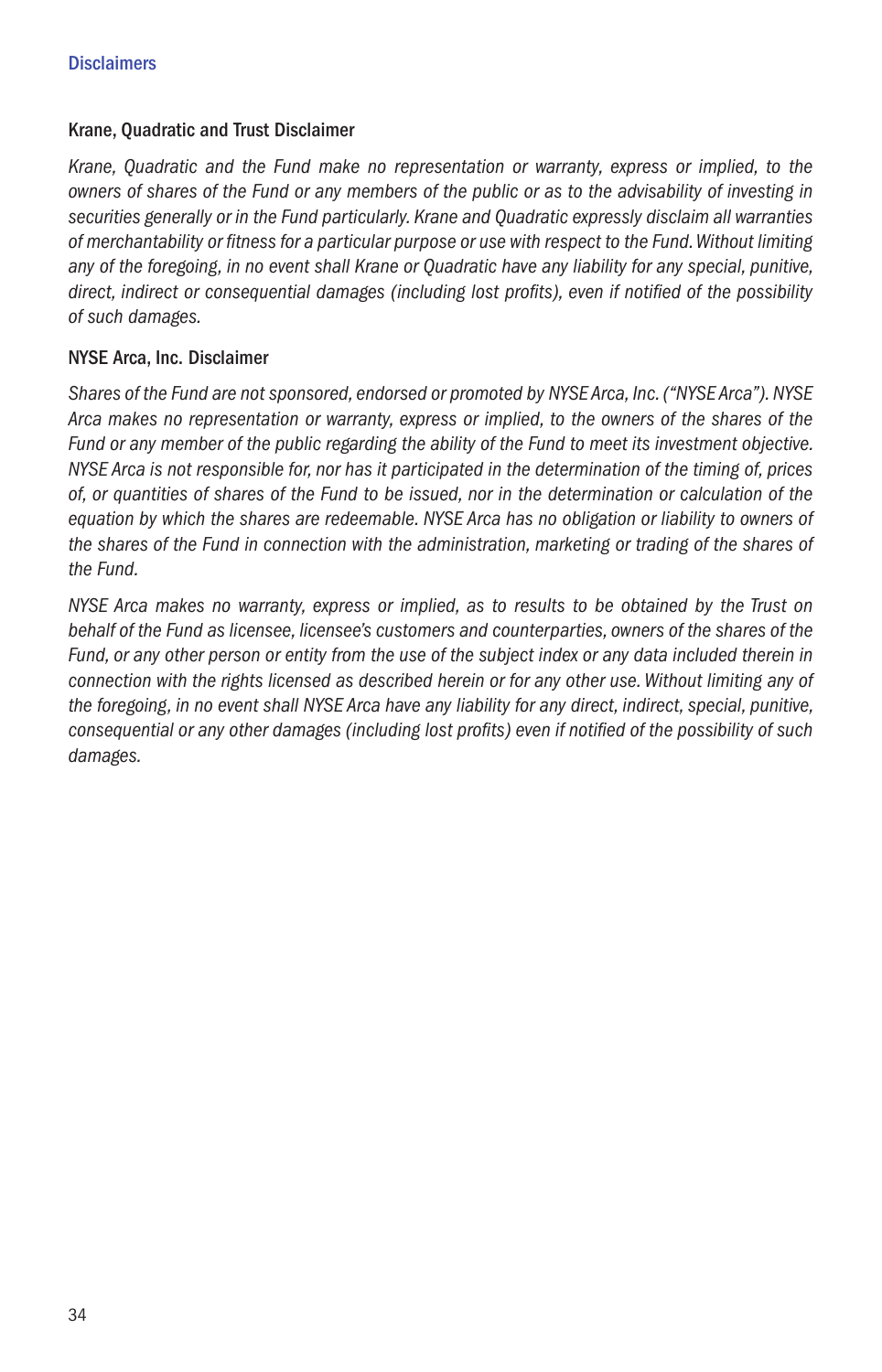The table that follows presents the financial highlights for the Fund as of the fiscal years ended March 31, 2020 and March 31, 2021. The table is intended to help you understand the Fund's financial performance. Certain information reflects financial results for a single Fund share. The total returns in the table represent the rate that an investor would have earned or lost, on an investment in the Fund (assuming reinvestment of all dividends and distributions). The information for the fiscal year ended March 31, 2021 and March 31, 2020 have been derived from financial statements audited by KPMG LLP, the Trust's independent registered public accounting firm, whose report, along with the financial highlights and financial statements, is included in the annual report to shareholders dated March 31, 2021, which is incorporated by reference herein and is available upon request.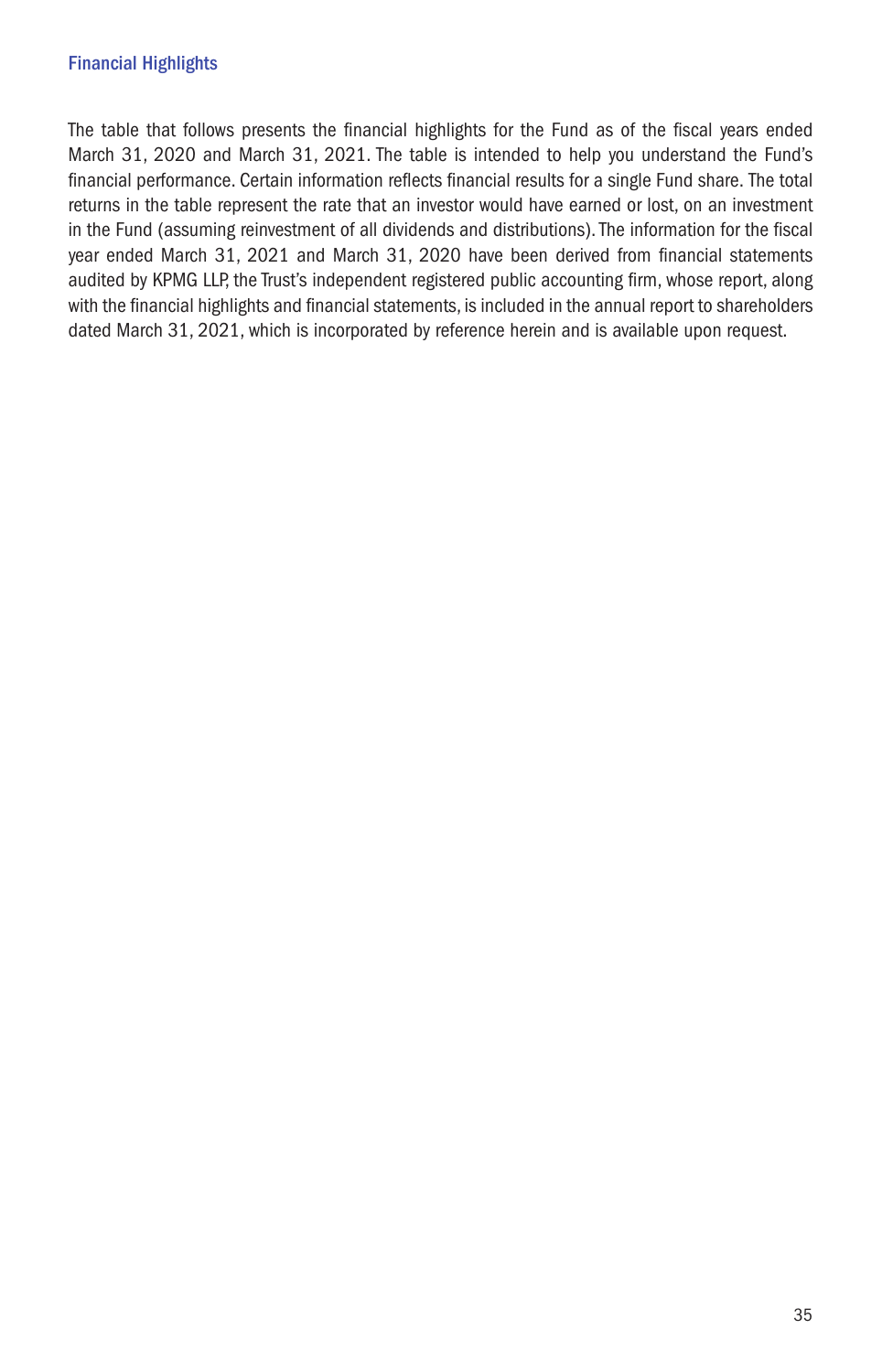# Quadratic Interest Volatility and Inflation Hedge ETF – IVOL

# Selected Per Share Data & Ratios For the Period Ended March 31 For a Share Outstanding Throughout Each Period

| Quadratic Interest Rate Volatility and Inflation Hedge ETF      | 2021                  | $2020^{(1)}$ |
|-----------------------------------------------------------------|-----------------------|--------------|
|                                                                 | 25.97                 | 25.00        |
|                                                                 | (0.02)                | 0.17         |
| Net Realized and Unrealized Gain on Investments (\$)            | 3.51                  | 1.54         |
|                                                                 | 3.49                  | 1.71         |
|                                                                 | (0.90)                | (0.51)       |
|                                                                 |                       |              |
|                                                                 | (0.09)                | (0.23)       |
|                                                                 | (0.99)                | (0.74)       |
|                                                                 | 28.47                 | 25.97        |
|                                                                 | 13.65                 | 6.95         |
|                                                                 | 2.629.858             | 100.647      |
|                                                                 | 0.94 <sub>1</sub>     | $0.97 + 1$   |
| Ratio of Expenses to Average Net Assets (Excluding Waivers) (%) | 0.991                 | $1.02 + 1$   |
| Ratio of Net Investment Income to Average Net Assets (%)        | $(0.06)$ <sup>±</sup> | $0.78 + 1$   |
|                                                                 | $\Omega$              | $0+$         |

*\* Per share data calculated using average shares method.*

*\*\* Total return is based on the change in net asset value of a share during the year or period and assumes reinvestment of dividends and distributions at net asset value. Total return is for the period indicated and periods of less than one year have not been annualized. The return shown does not reflect the deduction of taxes that a shareholder would pay on Fund distributions or the redemption of Fund shares. Excludes effects of standard creation and redemption transaction fees associated with creation units.*

*† Annualized.*

*†† Portfolio turnover rate is for the period indicated and periods of less than one year have not been annualized. Excludes effect of in-kind transfers.* 

- *‡ The ratios of expenses and net investment income/(loss) to Average Net Assets reflect the expenses and net investment income/(loss), respectively, for the period as reported in the Statements of Operations and do not reflect the Fund's proportionate share of the income and expenses from investments in other investment companies.*
- *(1) The Fund commenced operations on May 14, 2019. Amounts designated as "—" are \$0 or have been rounded to \$0.*